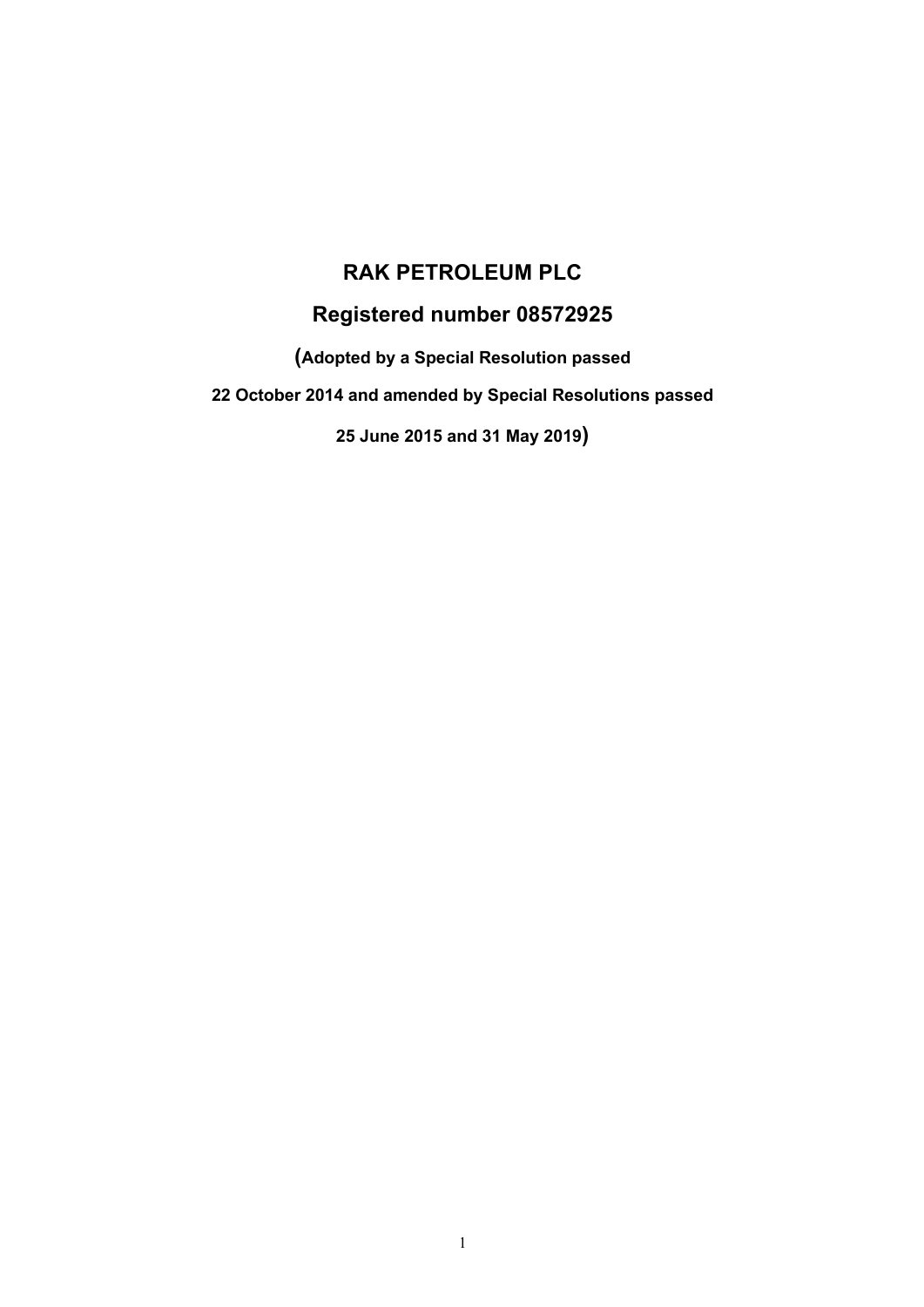**COMPANY NO. 08572925**

#### **THE COMPANIES ACTS 2006**

#### **PUBLIC COMPANY LIMITED BY SHARES**

 $\mathcal{L}_\text{max}$ 

#### **ARTICLES OF ASSOCIATION**

#### **OF**

# **RAK PETROLEUM PLC**

#### **1. ARTICLES OF ASSOCIATION**

These Articles constitute the articles of association of the Company. No regulations contained in any statute or subordinate legislation, including the regulations contained in Schedule 3 to The Companies (Model Articles) Regulations 2008, apply to the Company.

# **2. INTERPRETATION**

2.1 In these Articles, unless the context otherwise requires, the following words and expressions have the following meanings:

"**Account Operator**" means the operator of a VPS account in which Restricted Class A Shares (or the beneficial interest therein) are held;

"**Acts**" means CA 2006 and every other enactment from time to time in force concerning companies (including any orders, regulations or other subordinate legislation made under CA 2006 or any such other enactment), so far as they apply to or affect the Company;

**"Affiliate**" means, with respect to any person (person A), any other person that, directly or indirectly, Controls, is Controlled by or is under common Control with person A;

"**Articles**" means the articles of association of the Company as altered from time to time;

"**Auditors**" means the auditors from time to time of the Company or, in the case of joint auditors, any one of them;

"**Board**" means the board of directors from time to time of the Company or the directors present at a duly convened meeting of the directors at which a quorum is present;

"**Business Day**" means a day (excluding Saturday) on which banks generally are open in the City of London for the transaction of normal banking business;

"**CA 2006**" means the Companies Act 2006;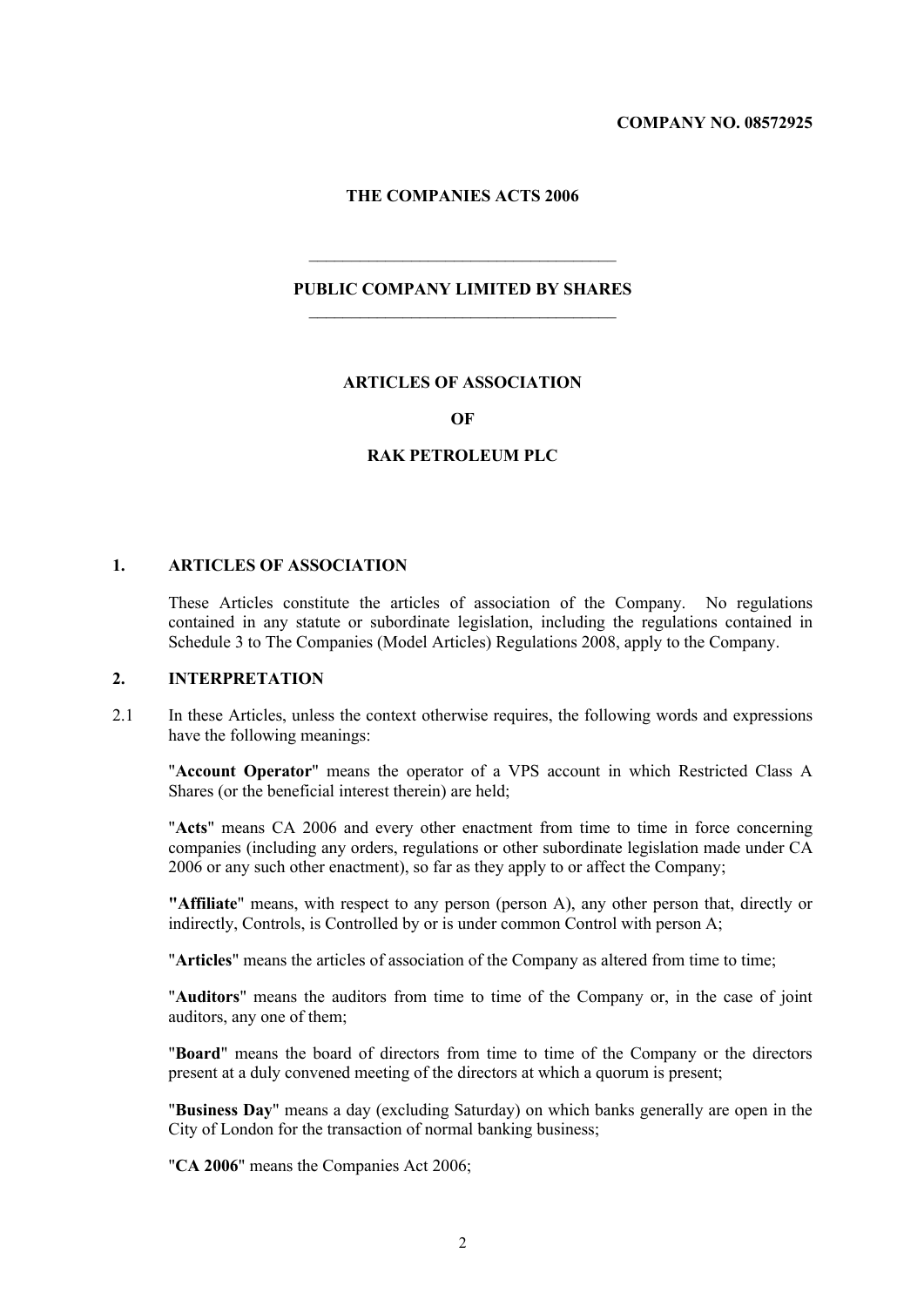"**Certificated**" in relation to a share means a share which is not in Uncertificated form;

"**Class A Shares**" means Class A Shares of £1 each in the capital of the Company designated as such and having the rights and being subject to the limitations set out in the Articles;

"**Class B Shares**" means Class B Shares of £0.0000001 each in the capital of the Company designated as such and having the rights and being subject to the limitations set out in the Articles;

"**Class C Shares**" means Class C Shares of £0.0000001 each in the capital of the Company designated as such and having the rights and being subject to the limitations set out in the Articles;

"**Clear Days**" in relation to a period of notice means that period excluding the day when the notice is given or deemed to be given and the day for which it is given or on which it is to take effect;

"**Company**" means RAK Petroleum plc, a public limited company incorporated under the laws of England with registered number 08572925;

"**company**" includes any body corporate (not being a corporation sole) or association of persons, whether or not a company within the meaning of the Acts;

"**Control**" means:

- (a) in the case of a body corporate, the ownership of or the ability to direct:
	- (i) a majority of the issued shares entitled to vote for election of directors (or analogous persons); or
	- (ii) a majority of the voting rights exercisable at general meetings of the shareholders on all, or substantially all, matters; or
- (b) being entitled to appoint or remove, or to be able to procure the appointment or removal of:
	- (i) in the case of a body corporate, directors on the board of directors or its other governing body, or, in the case of a limited partnership, of the board or other governing body of its general partner, in each case who are able (in the aggregate) to exercise a majority of the voting power at meetings of that board or governing body in respect of all, or substantially all, matters; or
	- (ii) in the case of a limited partnership, its general partner; or
	- (iii) in the case of a trust, its trustee and/or, where the context allows, the protector; or
- (c) in relation to any other entity or trust (an "**Undertaking**"), the ability to (directly or indirectly) exercise a dominant influence over that Undertaking (otherwise than solely as a fiduciary) by virtue of the provisions contained in its constitutional documents or, in the case of a trust, trust deed, or pursuant to an agreement with other shareholders, partners, members or beneficiaries of that Undertaking; or
- (d) in the case of any other person, the ownership of or the ability to direct a majority of the voting rights in that person,

and "**Controlled**" shall be construed accordingly;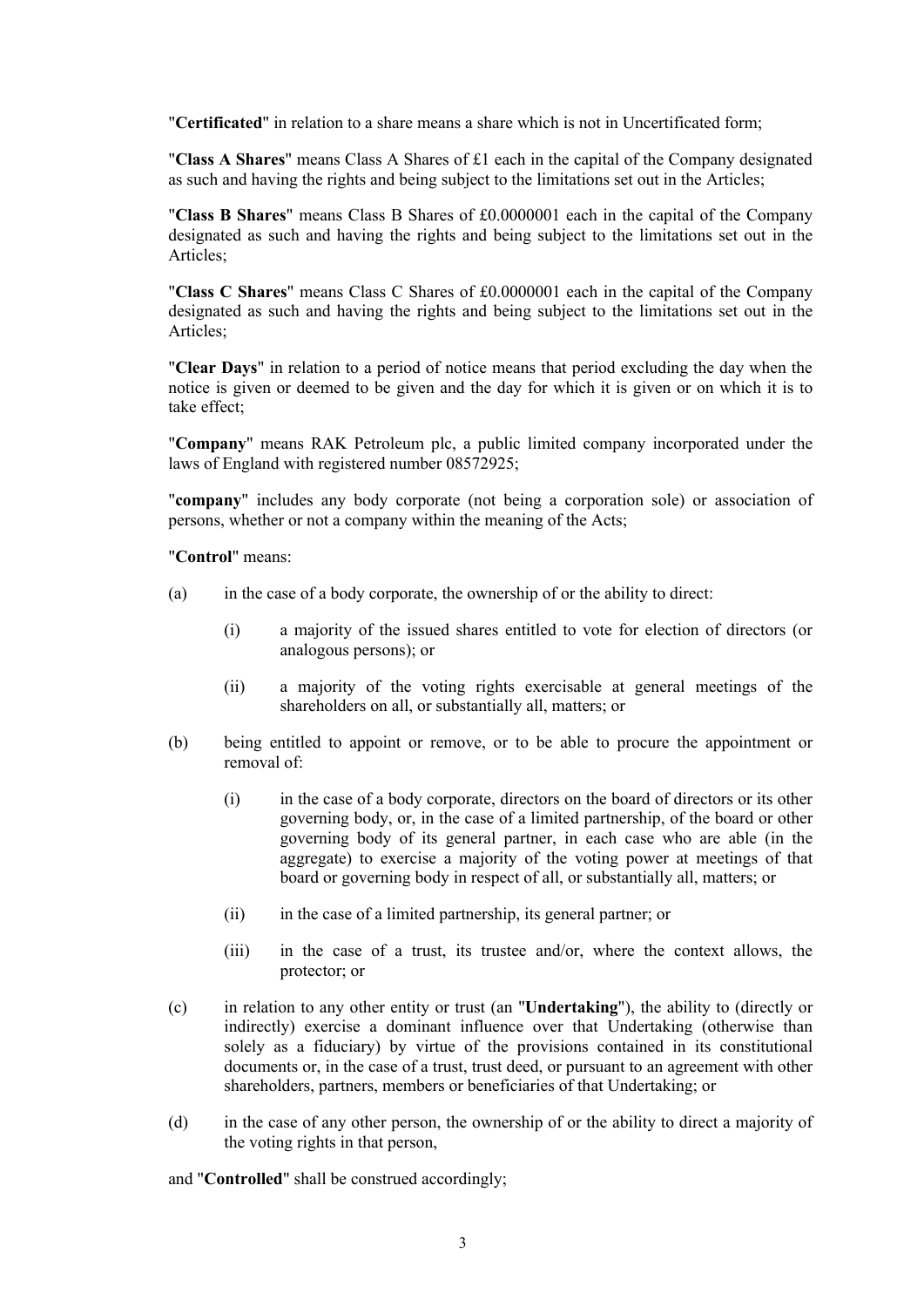"**Director**" means a director of the Company;

"**DTR 5**" means Disclosure and Transparency Rule 5 of the Disclosure and Transparency Rules of the Financial Conduct Authority;

"**Electronic Address**" means any number or address used for the purposes of sending or receiving notices, documents or information by Electronic Means;

"**Electronic Form**" has the same meaning as in section 1168 of CA 2006;

"**Electronic Means**" has the same meaning as in section 1168 of CA 2006;

"**Entitled by Transmission**" means, in relation to a share, entitled as a consequence of the death or bankruptcy of a Member, or as a result of another event giving rise to a transmission of entitlement by operation of law;

"**Family Member**" means, with respect to a natural person, a spouse, parent, grandparent, lineal descendant, sibling and lineal descendant of a sibling of such person;

"**Hard Copy Form**" and "**Hard Copy**" have the same meanings as in section 1168 of CA 2006;

"**Holder**" in relation to shares means the Member whose name is entered in the Register as the holder of the shares;

"**Listing Date**" means the date on which the Class A Shares are first admitted to trading on the Oslo Stock Exchange;

"**Lock-up Period**" means the period starting on the Listing Date and ending on the day before the date which is six months following the Listing Date;

"**Member**" means a member of the Company;

"**Office**" means the registered office of the Company;

"**Operator**" has the meaning given to it in Article 16.1;

"**Oslo Stock Exchange**" means Oslo Børs, a stock exchange operated by Oslo Børs ASA;

"**Paid**", "**Paid Up**" and "**Paid-Up**" mean paid or credited as paid;

"**Permitted Transferee**" means, in relation to any Holder of a Class B Share or a Restricted Class A Share:

- (a) that Holder of Class B Share or Restricted Class A Share;
- (b) any Family Member of such Holder;
- (c) any Affiliate of a Permitted Transferee referred to in (a) or (b);
- (d) the trustees from time to time of any trust or similar structure or vehicle (including any successor trust thereto or any successor to such other structure or vehicle) established for  $(x)$  the primary purpose of bona fide charitable giving or  $(y)$  any other purpose for the benefit of any Permitted Transferee referred to in (a) or (b); and
- (e) any Individual Retirement Account, as defined in Section 408(a) of the United States Internal Revenue Code of 1986, as amended, or a pension, profit sharing, stock bonus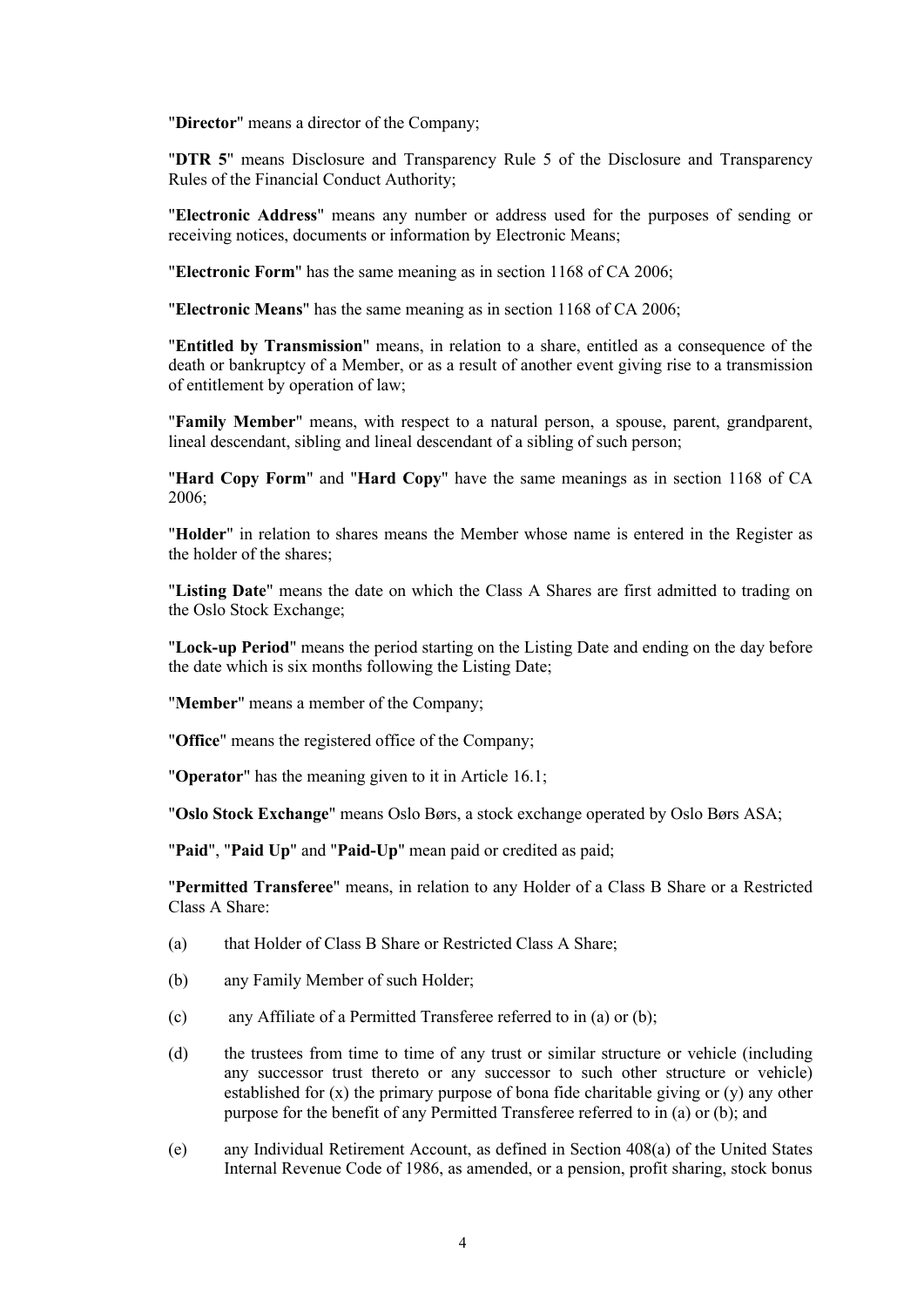or other type of plan or trust of which one or more Permitted Transferees referred to in (a) or (b) is a participant beneficiary and which satisfies the requirements for qualification under Section 401 of the United States Internal Revenue Code of 1986, as amended; provided that in each case one or more such Permitted Transferees have sole dispositive power and exclusive Voting Control with respect to the Class B Shares held in such account, plan or trust, or

(f) if a Holder is an SPV established with the consent of the Company, to such Holder's shareholders and any person who would be a Permitted Transferee of such shareholder under (a) to (e) above if such shareholder were a Holder in the Company;

"**Recognised Financial Institution**" means a recognised clearing house acting in relation to a recognised investment exchange or a nominee of a recognised clearing house acting in that way or of a recognised investment exchange which is designated for the purposes of section 778(2) of CA 2006;

"**Register**" means the register of Members of the Company kept pursuant to section 113 of CA 2006 and, where the context requires, any register maintained by the Company of persons holding any renounceable right of allotment of a share and cognate expressions shall be construed accordingly;

"**VPS Registrar**" has the meaning given to it in Article 16.1;

"**Restricted Class A Shares**" means Restricted Class A Shares of £1 each in the capital of the Company designated as such and having the rights and being subject to the limitations set out in the Articles;

"**Seal**" means the common seal of the Company and includes any official seal kept by the Company by virtue of sections 49 or 50 of CA 2006;

"**Secretary**" means the secretary of the Company or any other person appointed by the Board to perform the duties of the secretary of the Company, including a joint, assistant or deputy secretary;

"**Transfer**" with respect to a Class B Share or Restricted Class A Share shall mean any sale, assignment, transfer, conveyance, hypothecation or other transfer or disposition of such share or any legal or beneficial interest in such shares, whether or not for value and whether voluntary or involuntary or by operation of law, including, without limitation, a transfer of a share to a broker or other nominee (regardless of whether there is a corresponding change in beneficial ownership), or the transfer of, or entering into a binding agreement with respect to, Voting Control over such share by proxy or otherwise, provided, however, that the following shall not be considered a Transfer:

- (a) the granting of a proxy to officers or Directors of the Company at the request of the Board in connection with actions to be taken at a general or special meeting of the Company; or
- (b) the fact that, at any time, the spouse of a Holder of Class B Shares or Restricted Class A Share possesses or obtains any interest in such Holder's Class B Shares or Restricted Class A Shares arising solely by reason of the application of the community property laws of any jurisdiction;

"**Uncertificated**" means, in relation to a share, a share title to which may be transferred by means of an Uncertificated System by virtue of the rules of that Uncertificated System;

"**Uncertificated Systems**" has the meaning given to it in Article 16.1;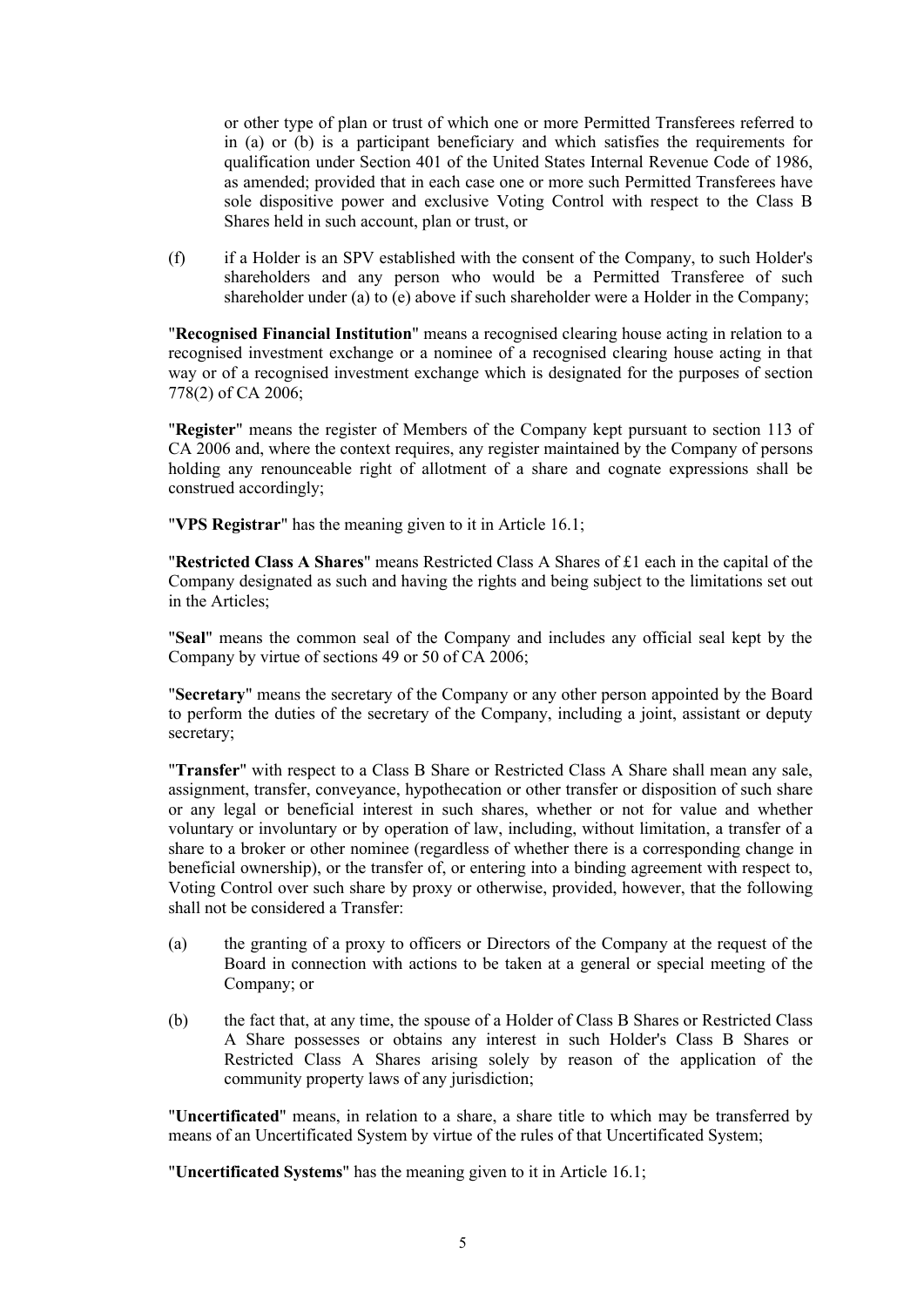"**Voting Control**" means the power (whether directly or indirectly) to vote or direct the voting of such Class B Shares or other relevant security by proxy, voting agreement or otherwise; and

"**VPS**" means the Norwegian Central Securities Depository maintained by Verdipapirsentralen ASA.

- 2.2 Where an ordinary resolution of the Company is expressed to be required for any purpose, a special resolution is also effective for that purpose.
- 2.3 References to a "**meeting**" shall not be taken as requiring more than one person to be present if any quorum requirement can be satisfied by one person.
- 2.4 References to a "**debenture**" include debenture stock.
- 2.5 The word "**Directors**" in the context of the exercise of any power contained in the Articles includes any committee consisting of one or more Directors, any Director holding executive office and any local or divisional board, manager or agent of the Company to which or, as the case may be, to whom the power in question has been delegated.
- 2.6 Powers of delegation shall not be restrictively construed but the widest interpretation shall be given to them.
- 2.7 No power of delegation shall be limited by the existence or, except where expressly provided by the terms of delegation, the exercise of that or any other power of delegation.
- 2.8 Except where expressly provided by the terms of delegation, the delegation of a power shall not exclude the concurrent exercise of that power by any other body or person who is for the time being authorised to exercise it under the Articles or under another delegation of the power.
- 2.9 Save as aforesaid and unless the context otherwise requires, words or expressions contained in the Articles shall bear the same meaning as in the Acts but excluding any statutory modification thereof not in force when the Articles become binding on the Company.
- 2.10 References to a document being executed include references to its being signed under hand or executed under Seal or by any other method.
- 2.11 Unless the context otherwise requires, any reference to "**writing**" or "**written**" shall include any method of reproducing words or text in a legible and non-transitory form and documents or information sent or supplied in Electronic Form or made available on a website are in "writing" for the purposes of the Articles.
- 2.12 Save where specifically required or indicated otherwise words importing one gender shall be treated as importing any gender, words importing individuals shall be treated as importing corporations and vice versa, words importing the singular shall be treated as importing the plural and vice versa, and words importing the whole shall be treated as including a reference to any part thereof.
- 2.13 Article headings are inserted for ease of reference only and shall not affect construction.
- 2.14 References to any statutory provision or statute include any modification or re-enactment thereof for the time being in force and all orders, regulations or other subordinate legislation made thereunder. This Article does not affect the interpretation of Article 2.9.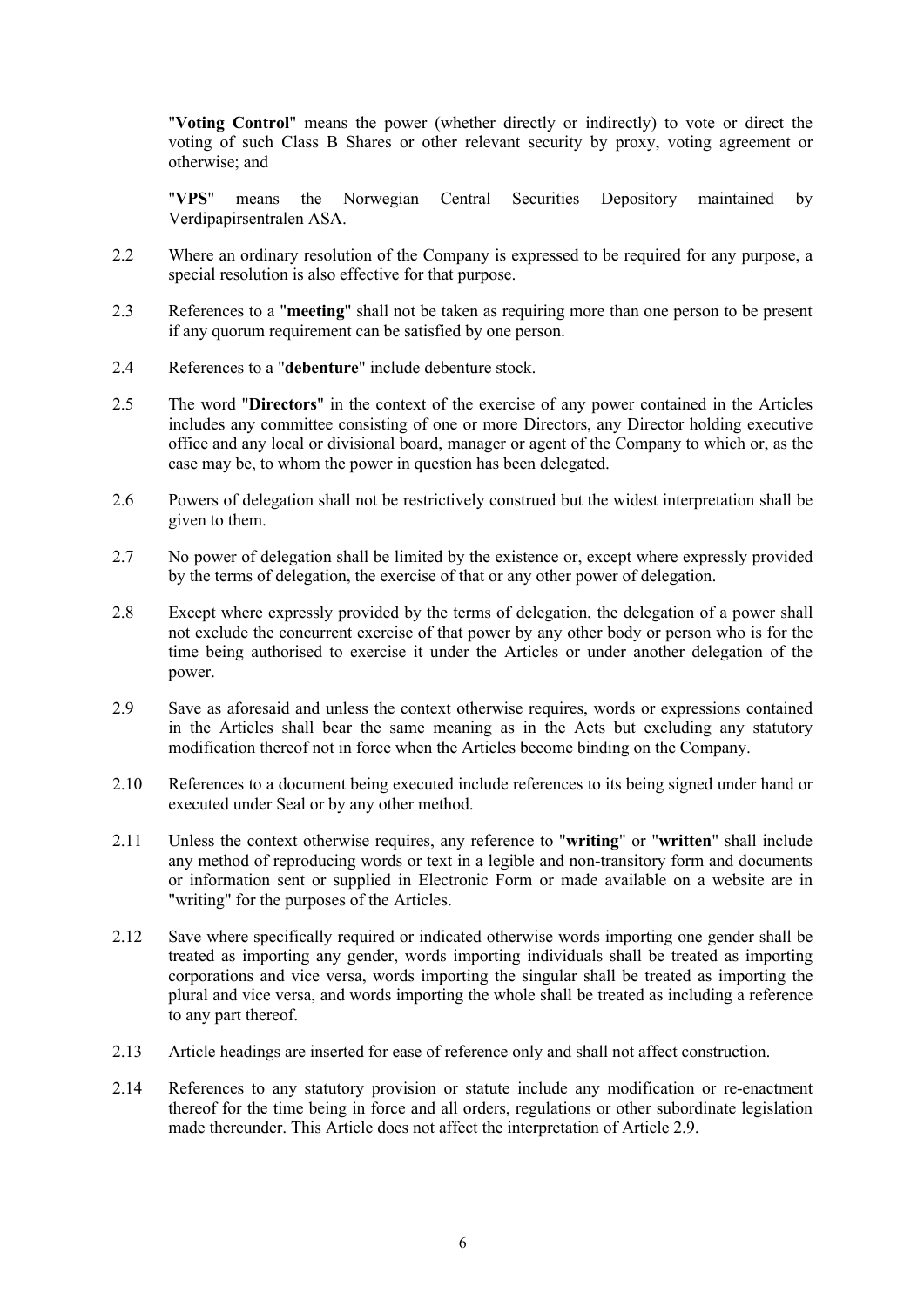# **3. LIABILITY OF MEMBER**

The liability of the Members is limited to the amount, if any, unpaid on the shares in the Company held by them.

# **SHARES**

# **4. ALLOTMENT**

- 4.1 Subject to the provisions of the Acts, Article 4.3 and any relevant authority given by the Company in general meeting, the Board may exercise any power of the Company to allot shares of the Company, or to grant rights to subscribe for or to convert any security into shares of the Company, to such persons, at such times and on such terms as the Board may decide.
- 4.2 The Board may at any time after the allotment of a share but before a person has been entered in the Register as the Holder of the share recognise a renunciation of the share by the allottee in favour of another person and may grant to an allottee a right to effect a renunciation on such terms and conditions as the Board thinks fit.
- 4.3 The Company may not allot or issue any Class B Shares or Restricted Class A Shares after the Listing Date.

# **5. POWER TO ATTACH RIGHTS**

Subject to the provisions of the Acts and to any rights attached to any existing shares, any share may be allotted or issued with, or have attached to it, such rights or restrictions as the Company may by ordinary resolution determine, or, subject to and in default of such determination, as the Board may determine.

# **CLASS RIGHTS**

## **6. GENERAL RIGHTS OF CLASS A SHARES AND RESTRICTED CLASS A SHARES**

- 6.1 The Class A Shares shall confer upon the Holder rights in a winding up or return of capital and the right to participate in the profits or assets of the Company, in each case on a basis pari passu with each other, with the Restricted Class A Shares and with any other ordinary shares which have rights to participate in the profits or assets of the Company.
- 6.2 The Restricted Class A Shares shall confer upon the Holder rights in a winding up or return of capital and the right to participate in the profits or assets of the Company, in each case on a basis pari passu with each other, with the Class A Shares and with any other ordinary shares which have rights to participate in the profits or assets of the Company.
- 6.3 Where the Company redesignates Restricted Class A Shares into Class A Shares such redesignation shall take effect immediately upon the Board passing a resolution effecting such redesignation.

# **7. VOTING RIGHTS OF CLASS A SHARES AND RESTRICTED CLASS A SHARES**

The Class A Shares and Restricted Class A Shares shall confer upon the Holder the right to receive notice of and to attend and vote at any general meeting of the Company and at any such meeting the Holders of Class A Shares and Restricted Class A Shares shall have one vote per Class A Share or Restricted Class A Share.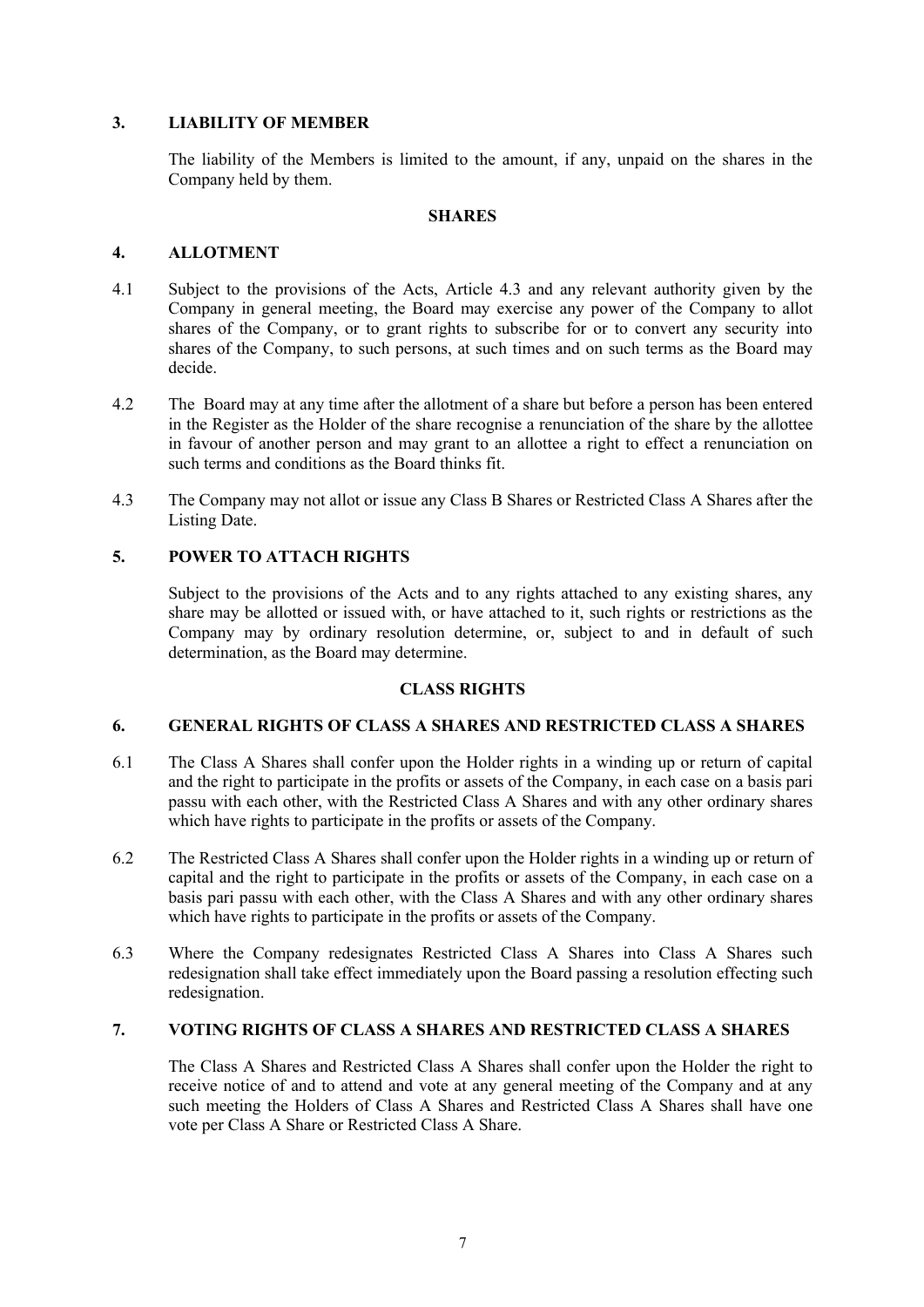# **8. RIGHTS OF CLASS B SHARES**

- 8.1 The Class B Shares shall have no rights in a winding up or return of capital nor any right to participate in the profits or assets of the Company, other than to receive the nominal value on each Class B Share in the event of a redemption, winding up or return of capital.
- 8.2 The Class B Shares shall confer upon the Holder the right to receive notice of and to attend and vote at any general meeting of the Company and at any such meeting the Holders of Class B Shares shall have two votes per Class B Share.
- 8.3 Each Class B Share shall be redeemable by the Company at par in accordance with Article 12.

# **9. OPTING-IN BY A HOLDER OF CLASS B SHARES**

- 9.1 Unless a Holder of Class B Shares serves notice (an "**Opt-in Notice**") in writing to the Company, in a form approved by the Board, electing to retain their Class B Shares following the Lock-up Period, such that the Opt-in Notice is received by the Company by (and including) the last day of the Lock-up Period, then, subject to complying with all applicable laws and regulations, as soon as is reasonably practicable following the last day of the Lockup Period:
	- (a) the Restricted Class A Shares held by such Holder of Class B Shares shall be redesignated as Class A Shares;
	- (b) such Holder of Class B Shares shall have its Class B Shares transferred to the Company, redeemed or redesignated, in each case in accordance with Article 12; and
	- (c) if required, the Company shall give notice to the VPS Registrar and the Account Operator of the VPS account in which the beneficial interest in the Restricted Class A Shares of the relevant Holder of Class B Shares are held, or such other person as may be required to effect transfers from such VPS account, confirming that the Restricted Class A Shares of the relevant Holder of Class B Shares have been redesignated as Class A Shares and as such are freely transferrable.
- 9.2 An Opt-in Notice shall be irrevocable (without prejudice to Article 11) and shall contain an undertaking and/or acknowledgement by the Holder of Class B Shares delivering the Opt-in Notice (an "**Opting-in Shareholder**") permitting the Company to register on the VPS account in which such Opting-in Shareholder's beneficial interest in Restricted Class A Shares are held a restriction in the form substantially similar to the following:

"The account holder undertakes to maintain [x] number of Restricted Class A Shares in RAK Petroleum plc registered on this account until such time as written notice is received from RAK Petroleum plc. The account holder will not sell or otherwise dispose of the Restricted Class A Shares, including the granting of rights in the Restricted Class A Shares to a third party, such as through a pledge, without the prior written consent of RAK Petroleum plc"

and the Opting-in Shareholder shall deliver to the Company any such other documents, and provide the Company with any such assistance, as may be required for the purpose of the relevant Account Operator registering such restriction on the VPS account in which such Opting-in Shareholder's beneficial interest in Restricted Class A Shares are held.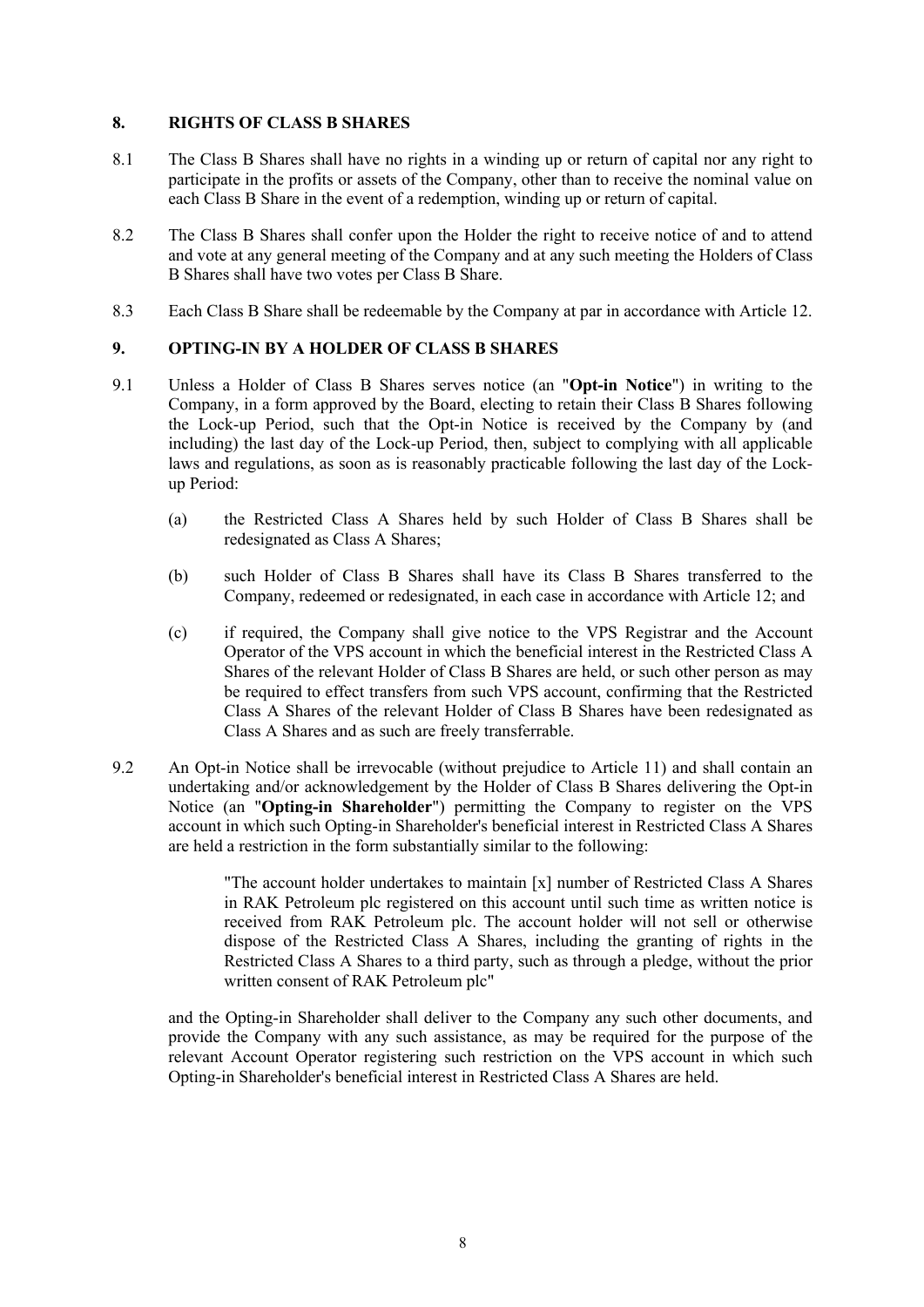#### **TRANSFER RESTRICTIONS**

#### **10. TRANSFER OF CLASS B SHARES AND RESTRICTED CLASS A SHARES**

- 10.1 No Class B Share and Restricted Class A Share may be Transferred other than to a Permitted Transferee and the Board may refuse to register a transfer of a Class B Share or Restricted Class A Share if it has reason to believe that the transferee is not a Permitted Transferee. The Company may request the Holder of a Class B Share and Restricted Class A Share to furnish affidavits or such other evidence as the Company reasonably deems necessary to determine whether a proposed transferee of a Class B Share and Restricted Class A Share is a Permitted Transferee.
- 10.2 Without prejudice and in addition to the provisions of Article 69, if the Company has reason to believe that a Transfer of Class B Shares or Restricted Class A Shares has occurred other than to a Permitted Transferee then the Company may request that the Holder of such Class B Shares or Restricted Class A Shares furnish affidavits or such other evidence as the Company reasonably deems necessary to determine whether a Transfer was to a Permitted Transferee and if such Holder does not furnish such evidence to the Company within seven days after the date of receipt of such request then the Board may apply the sanctions set out in Article 69.2(a) and 69.2(b) and, if applied, such sanction shall cease to apply seven days after the earlier of:
	- (a) receipt by the Company of notice of an excepted transfer (as defined in Article  $69.6(e)$ , but only in relation to the shares thereby transferred;
	- (b) receipt by the Company, in a form reasonably satisfactory to the Board, of all the information requested by it; and
	- (c) the relevant Class B Shares or Restricted Class A Shares being Transferred to a Permitted Transferee.
- 10.3 No Class B Shares may be transferred unless a corresponding number of Restricted Class A Shares held by such Holder (whether legally or beneficially through an Uncertificated System) are at the same time transferred to the same Permitted Transferee and no Restricted Class A Shares may be transferred (whether held legally or beneficially through an Uncertificated System) unless a corresponding number of Class B Shares held by such Holder are at the same time transferred to the same Permitted Transferee.

# **11. MECHANICS FOR TRANSFERS OF CLASS B SHARES AND RESTRICTED CLASS A SHARES**

- 11.1 If a Holder of Restricted Class A Shares (a "**Transferring Holder**") wishes to transfer any Restricted Class A Shares (or the beneficial interest therein) held by it or on its behalf in a VPS account (a "**Restricted VPS Account**") to a Permitted Transferee then such Transferring Holder must serve notice in writing to the Company, in a form approved by the Board, (a "**Permitted Transfer Notice**") specifying:
	- (a) the number of Restricted Class A Shares which the Transferring Holder wishes to transfer;
	- (b) the identity of the Permitted Transferee; and
	- (c) details of the VPS account to which the beneficial interest in such Restricted Class A Shares will be transferred.

A Permitted Transfer Notice shall be irrevocable.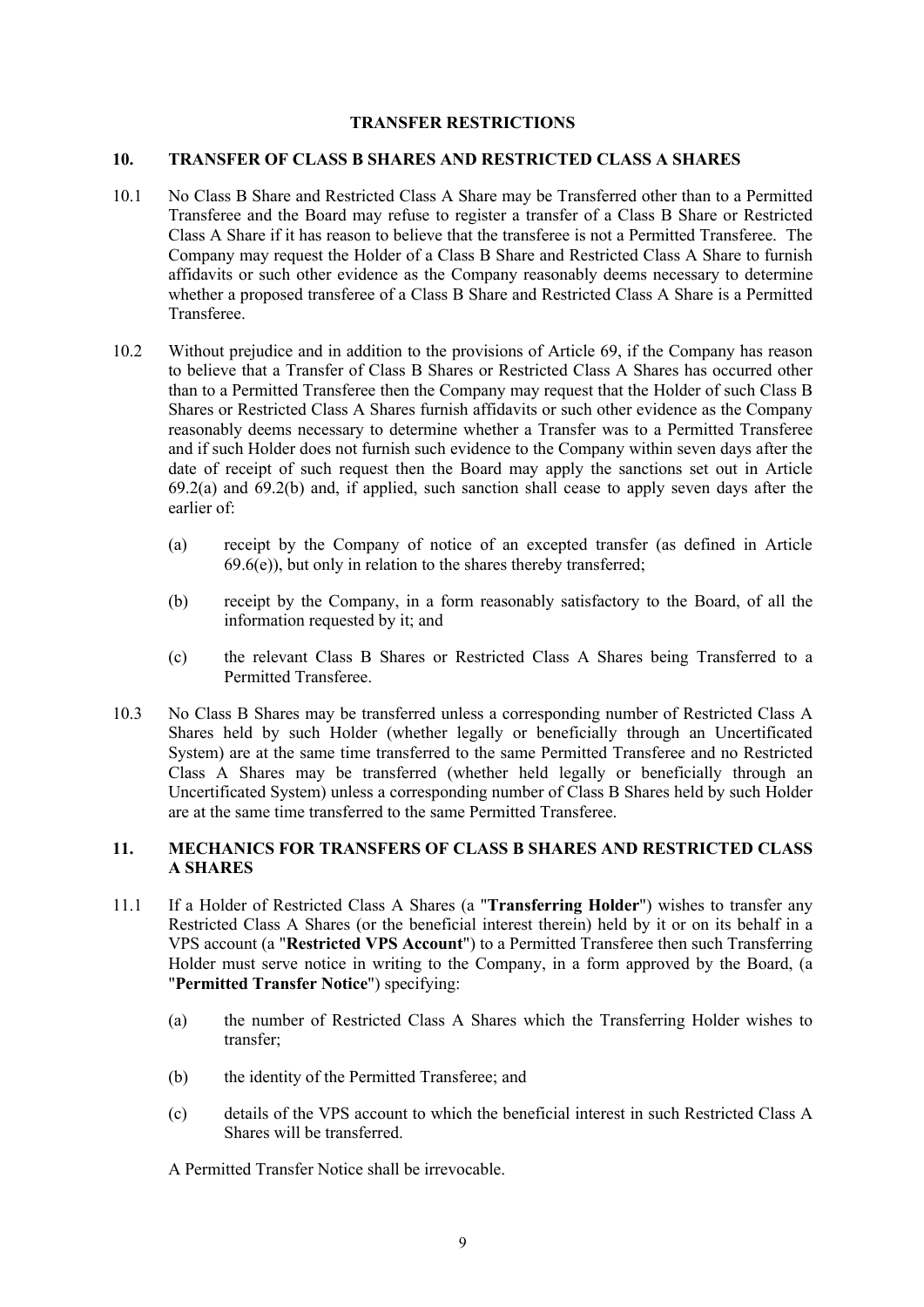- 11.2 A Permitted Transfer Notice must be accompanied by:
	- (a) affidavits or such other evidence as the Company reasonably deems necessary to determine that the transferee is a Permitted Transferee; and
	- (b) an undertaking and/or acknowledgement by the Permitted Transferee permitting the Company to register on the VPS account in which such Permitted Transferee's beneficial interests in Restricted Class A Shares are to be held a restriction substantially in the form set out in Article 9.2, together with such other documents as may be required for the purpose of the relevant Account Operator registering such restriction on the relevant VPS account.
- 11.3 As soon as is reasonably practicable following receipt by the Company of a Permitted Transfer Notice, together with all accompanying documents required pursuant to Article 11.2, and provided that the Company is able to register the relevant restriction on the VPS account in which the Permitted Transferee's beneficial interest in Restricted Class A Shares are to be held, the Company shall give notice to the VPS Registrar and the Account Operator of the relevant Restricted VPS Account, or such other person as may be required to effect a Transfer from the Restricted VPS Account, confirming that the Restricted Class A Shares specified in the Permitted Transfer Notice may be transferred to the Permitted Transferee, and to such account, as specified in the Permitted Transfer Notice. For the avoidance of doubt, the Company shall not be required to give notice pursuant to this Article 11.3 unless it has received all of the documents required pursuant to Article 11.2 properly completed and executed where necessary, but the Company may, at its absolute discretion, waive any of the requirements pursuant to Article 11.2.
- 11.4 The Company shall register the restriction referred to in Article 11.2(b) on the VPS account in which the relevant Permitted Transferee's beneficial interests in Restricted Class A Shares are held.
- 11.5 A Holder of Restricted Class A Shares (or the beneficial interest therein) may serve notice in writing to the Company, in a form approved by the Board, (a "**Release Request Notice**") requesting the Company to release (in whole or in part) the restriction placed on its Restricted VPS Account. A Release Request Notice must specify the number of Restricted Class A Shares which are to be released and must be accompanied by:
	- (a) a duly executed instrument of transfer in favour of the Company, in any usual form or in any other form approved by the Board, in respect of such number of Class B Shares as is equal to the number of Restricted Class A Shares being released and stating that the consideration for the transfer shall be nil; and
	- (b) a share certificate evidencing all of the Class B Shares referred to in (a) above, or an indemnity in respect of lost share certificate in a form reasonably acceptable to the Board.

A Release Request Notice shall be irrevocable.

11.6 As soon as is reasonably practicable following receipt by the Company of a Release Request Notice, together with the accompanying documents referred to in Article 11.5 (but the Company may, at its absolute discretion, waive any of the requirements pursuant to Article 11.5), the Company, subject to complying with all applicable laws and regulations, shall give notice to the VPS Registrar and the Account Operator of the relevant Restricted VPS Account, or such other person as may be required to effect transfers from the Restricted VPS Account, confirming that the Restricted Class A Shares specified in the Release Request Notice have been redesignated as Class A Shares and as such are freely transferrable. The Company shall: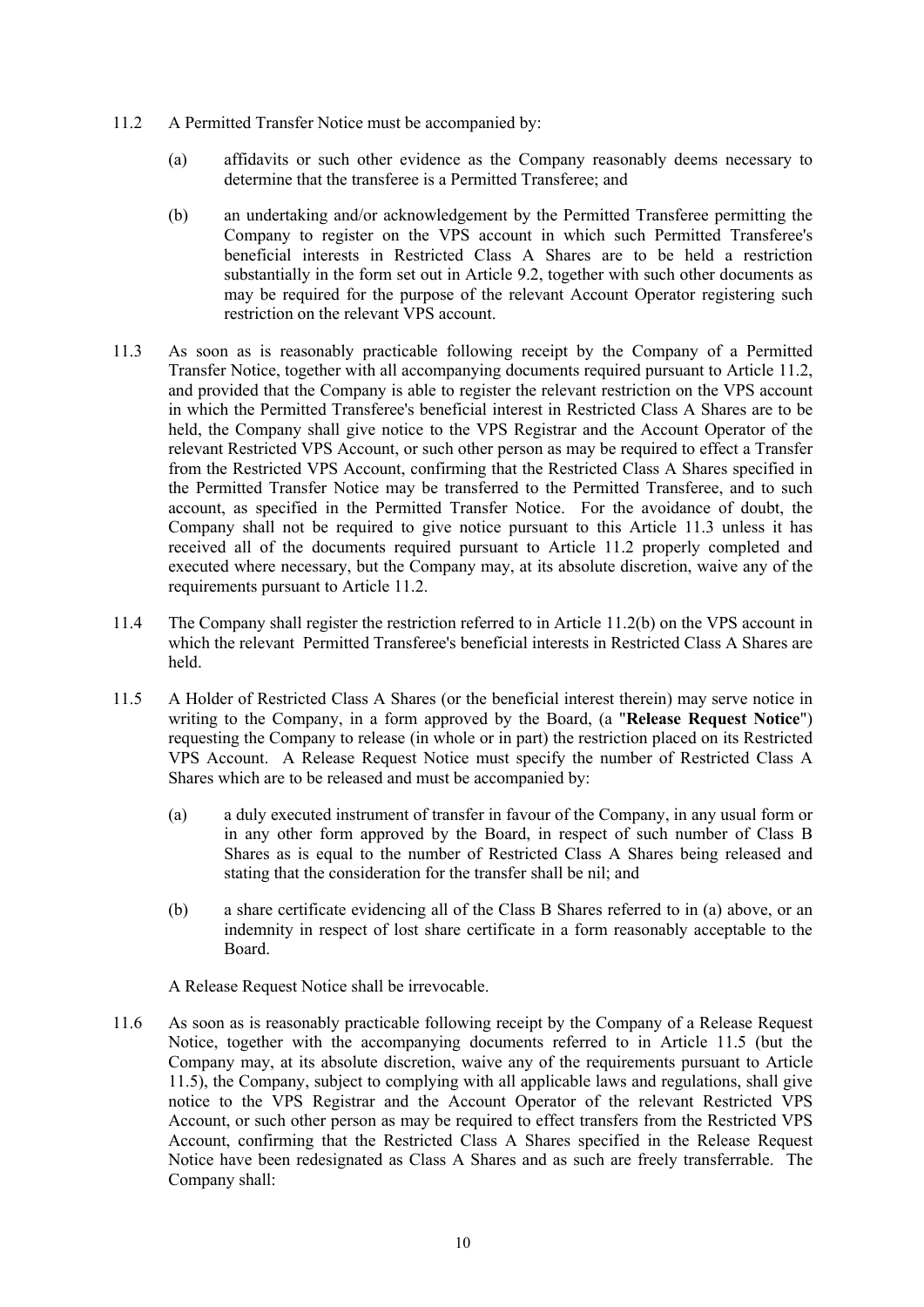- (a) prior to giving the notice referred to in this Article 11.6, redesignate the Restricted Class A Shares which are the subject of the Release Request Notice as Class A Shares; and
- (b) after giving the notice referred to in this Article 11.6, cause such number of Class B Shares held by the relevant Holder as is equal to the number of Restricted Class A Shares referred to in the Release Request Notice to be transferred to the Company, redeemed or redesignated, in each case in accordance with Article 12.
- 11.7 The Company may, at its absolute discretion, refuse to give a notice pursuant to Article 11.6 during the Lock-up Period.
- 11.8 If a Holder of Restricted Class A Shares (a "**Transferring Certificated Holder**") wishes to transfer any Restricted Class A Shares held in Certificated form then such Transferring Certificated Holder must serve notice in writing to the Company, in a form approved by the Board, (a "**Certificated Transfer Notice**") specifying:
	- (a) the number of Restricted Class A Shares which the Transferring Certificated Holder wishes to transfer; and
	- (b) whether the transferee is a Permitted Transferee and, if it is a Permitted Transferee, the identity of the Permitted Transferee.

A Certificated Transfer Notice shall be irrevocable.

- 11.9 If the transferee referred to in a Certificated Transfer Notice is a Permitted Transferee, the Certificated Transfer Notice must be accompanied by affidavits or such other evidence as the Company reasonably deems necessary to determine whether the transferee is a Permitted Transferee.
- 11.10 If the transferee referred to in a Certificated Transfer Notice is not a Permitted Transferee, the Certificated Transfer Notice must be accompanied by:
	- (a) a duly executed instrument of transfer in favour of the Company, in any usual form or in any other form approved by the Board, in respect of a number of Class B Shares equal to the number of Restricted Class A Shares referred to in the Certificated Transfer Notice and stating that the consideration for the transfer shall be nil; and
	- (b) a share certificate evidencing the Class B Shares referred to in (a) above, or an indemnity in respect of lost share certificate in a form reasonably acceptable to the Board.
- 11.11 If the transferee referred to in a Certificated Transfer Notice is not a Permitted Transferee then the Company shall, subject to complying with all applicable laws and regulations:
	- (a) redesignate the Restricted Class A Shares referred to in the Certificated Transfer Notice as Class A Shares; and
	- (b) after registering the Transfer of the, by then redesignated, Class A Shares referred to in the Certificated Transfer Notice, cause such number of Class B Shares of the Transferring Certificated Holder as is equal to the number of Class A Shares transferred to be transferred to the Company, redeemed or redesignated, in each case in accordance with Article 12.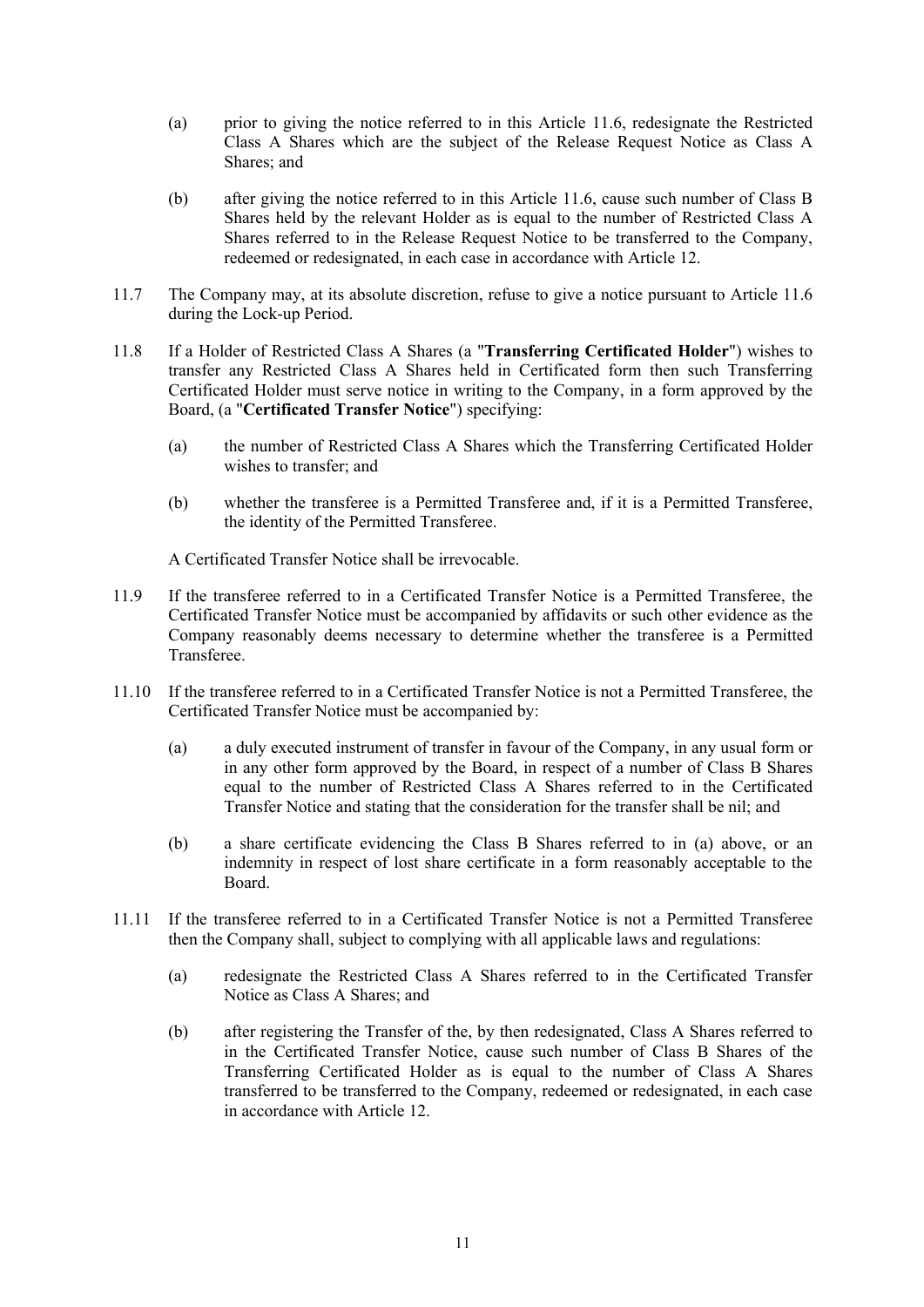11.12 The Company may, at its absolute discretion, refuse to register any Transfer of Restricted Class A Shares held by a Transferring Certificated Holder during the Lock-up Period other than to a Permitted Transferee.

# **12. TRANSFER TO THE COMPANY, REDEMPTION OR REDESIGNATION OF CLASS B SHARES**

- 12.1 Where the Company may, pursuant to Article 9 or Article 11, cause Class B Shares to be transferred to the Company, redeemed or redesignated, the Company may, subject to the Acts, do so by:
	- (a) registering a Transfer of the Class B Shares transferred to the Company by the relevant Holder of Class B Shares (including those Class B Shares transferred to the Company pursuant to and in accordance with Article 12.2), and thereafter the Company may cancel such Class B Shares;
	- (b) redeeming the relevant number of Class B Shares at par, such redemption taking effect upon the Board resolving to effect such redemption. Following such redemption the Company shall give notice in writing to the relevant Holder of Class B Shares and make payment to such Holder of the par value of the Class B Shares which have been redeemed; or
	- (c) redesignating such Class B Shares as Class C Shares.

The exercise of the powers conferred by this Article 12.1 shall be at the sole discretion of the Board.

- 12.2 Where the Company has the right, pursuant to Article 9 or Article 11, to cause Class B Shares to be transferred to the Company, redeemed or redesignated, the relevant Holder of Class B Shares shall be deemed to give any Director the power and authority to execute a transfer in favour of the Company of the relevant number of Class B Shares on behalf of such Holder of Class B Shares stating the consideration for the Transfer to be nil. The exercise of the power and authority granted by this Article 12.2 shall be at the sole discretion of the Board.
- 12.3 Where the Company redesignates Class B Shares into Class C Shares such redesignation shall take effect immediately upon the Board passing a resolution effecting such redesignation.
- 12.4 Class C Shares:
	- (a) shall have a par value of  $£0.0000001$  each;
	- (b) shall have no rights in a winding up or return of capital nor any right to participate in the profits or assets of the Company, other than to receive the nominal value on each Class C Share in the event of a redemption, winding up or return of capital;
	- (c) shall confer upon the Holder no right to receive notice of or to attend any general meeting of the Company and at any general meeting of the Company the Class C Shares shall have no votes; and
	- (d) shall be redeemable by the Company at any time at par, such redemption taking effect upon the Board resolving to effect such redemption. Following such redemption the Company shall give notice in writing to the Holder of Class C Shares and make payment to such Holder of the par value of the Class C Shares which have been redeemed.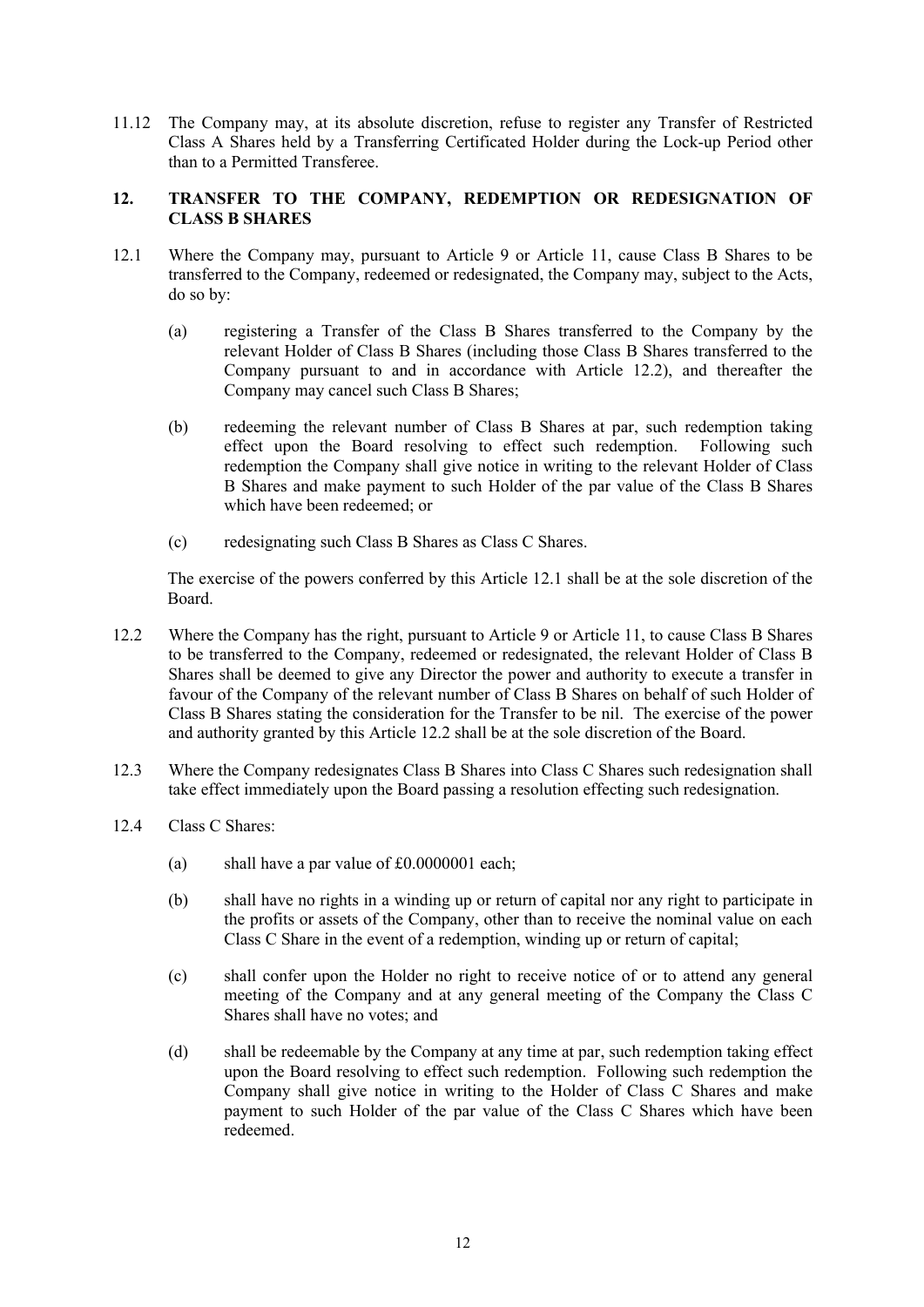12.5 Where a Holder is due a sum of less than £5 from the Company in respect a redemption of Class B Shares or Class C Shares then the Holder shall be deemed to waive the sum due.

# **13. REDEEMABLE SHARES**

Subject to the provisions of the Acts and to any rights attached to any existing shares, shares may be issued which are to be redeemed or are liable to be redeemed at the option of the Company or the Holder, and the Board may determine the terms, conditions and manner of redemption of any shares so issued.

# **14. COMMISSION AND BROKERAGE**

The Company may exercise all the powers conferred or permitted by the provisions of the Acts of paying commission or brokerage. Subject to the provisions of the Acts, any such commission or brokerage may be satisfied by the payment of cash or by the allotment of fully or partly Paid shares or by the grant of an option to call for such an allotment or by any combination of such methods as the Board thinks fit.

## **15. TRUSTS NOT RECOGNISED**

Except as ordered by a court of competent jurisdiction or as required by law, no person shall be recognised by the Company as holding any share on trust and (except as otherwise provided by the Articles or by law) the Company shall not be bound by or recognise any interest in any share except an absolute right in the Holder to the whole of the share.

# **16. UNCERTIFICATED SHARES**

- 16.1 Subject to the provisions of the Acts and the facilities and requirements of the relevant system concerned, the Board has the power to implement or cease any arrangements in relation to the evidencing of title to, and transfer of, any class of shares or the beneficial interest therein, in Uncertificated form by means of the VPS system or any other relevant system (the "**Uncertificated System**") run or facilitated by the relevant operator (the "**Operator**"). Such arrangements may include legal title to the Company's shares being held by a registrar (the "**VPS Registrar**") with the beneficial interest being registered and settled in Electronic Form through the Uncertificated System and the VPS Registrar may, from time to time, pass to the Company details (including name and address and any other details held by the VPS Registrar) of the beneficial owner(s) of shares in the Company. To the extent that such arrangements are so implemented, no provision of these Articles shall apply or have effect to the extent that it is any respect inconsistent with the holding or transfer of shares in such Uncertificated System.
- 16.2 Uncertificated shares of a class are not to be regarded as forming a separate class from Certificated shares of that class.
- 16.3 A Member may, in accordance with the rules of the Uncertificated System, change a share of a class which is a participating security from a Certificated share to an Uncertificated share.

## **SHARE CERTIFICATES**

# **17. RIGHT TO CERTIFICATE**

17.1 A person (except a person to whom the Company is not required by law to issue a certificate) whose name is entered in the Register as a Holder of a Certificated share is entitled, without charge, to receive within two months of allotment or lodgement with the Company of a transfer to him of those shares or within two months of instructions being received by the Company from the Operator of the relevant Uncertificated shares system (or within any other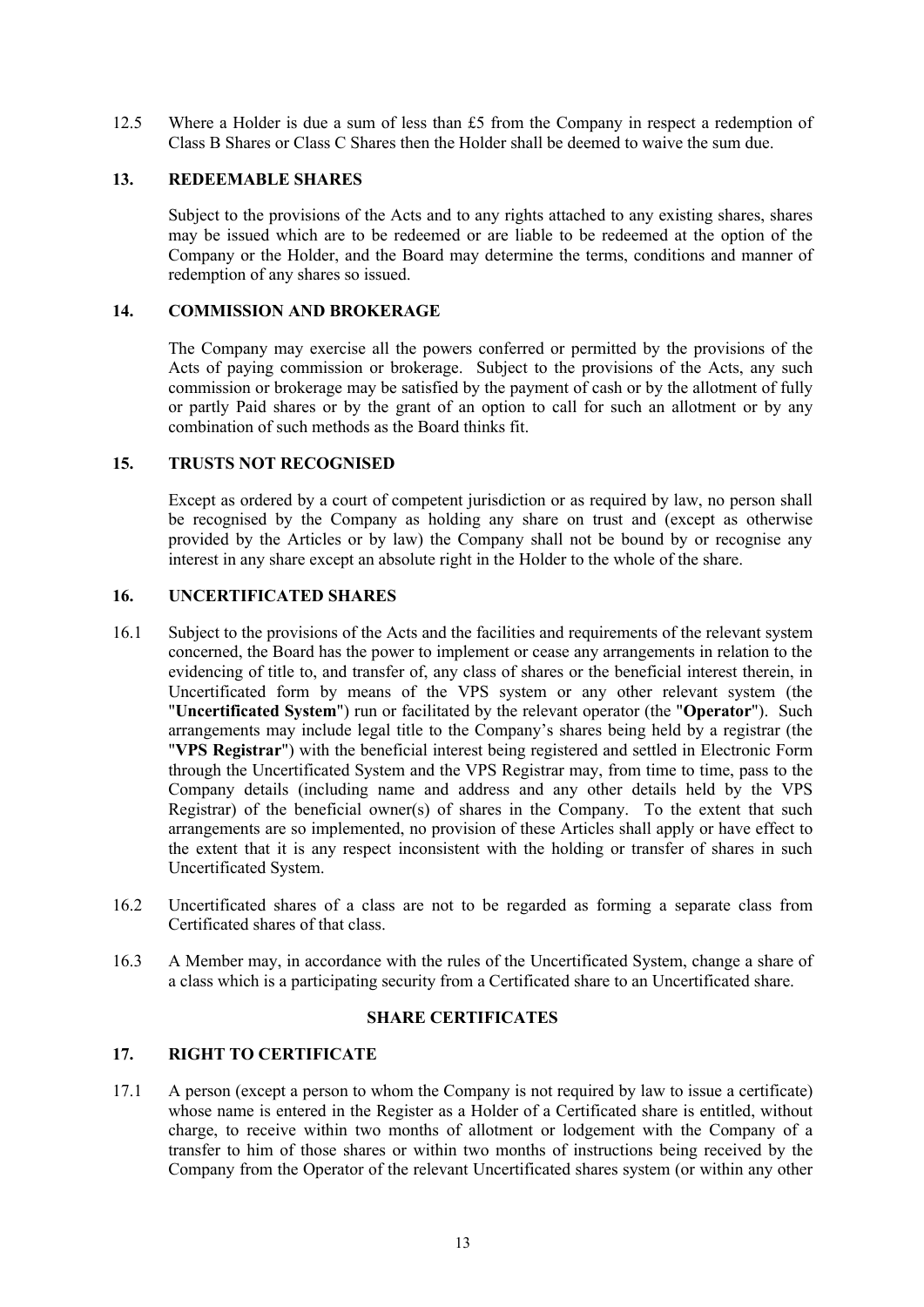period as the terms of issue of the shares provide) one certificate for all the Certificated shares of a class registered in his name or, in the case of Certificated shares of more than one class being registered in his name, to a separate certificate for each class of shares.

- 17.2 Subject to the provisions of the Acts, unless otherwise determined by the Board no person shall be entitled to receive a certificate in respect of any share for so long as the title to that share is evidenced otherwise than by a certificate and for so long as transfers of that share may be made otherwise than by a written instrument.
- 17.3 Where a Member transfers part of his shares comprised in a certificate he is entitled, without charge, to one certificate for the balance of Certificated shares retained by him.
- 17.4 The Company is not bound to issue more than one certificate for Certificated shares held jointly by two or more persons and delivery of a certificate to one joint Holder is sufficient delivery to all joint Holders.
- 17.5 A certificate shall specify the number and class and the distinguishing numbers (if any) of the shares in respect of which it is issued and the amount Paid Up on the shares. It shall be issued under a Seal, which may be affixed to or printed on it, or in such other manner as the Board may approve, having regard to the terms of allotment or issue of the shares.
- 17.6 The issued shares of a particular class which are fully Paid Up and rank pari passu for all purposes shall not bear a distinguishing number. All other shares shall bear a distinguishing number.
- 17.7 Every share certificate sent in accordance with these Articles will be sent at the risk of the Member or other person entitled to the certificate. The Company will not be responsible for any share certificate lost or delayed in the course of delivery.

# **18. REPLACEMENT CERTIFICATES**

- 18.1 Where a Member holds two or more certificates for shares of one class, the Board may at his request, on surrender of the original certificates and without charge, cancel the certificates and issue a single replacement certificate for Certificated shares of that class.
- 18.2 At the request of a Member, the Board may cancel a certificate and issue two or more in its place (representing Certificated shares in such proportions as the Member may specify), on surrender of the original certificate and on payment of such reasonable sum as the Board may decide.
- 18.3 Where a certificate is worn out or defaced the Board may require the certificate to be delivered to it before issuing a replacement and cancelling the original. If a certificate is lost or destroyed, the Board may cancel it and issue a replacement certificate on such terms as to provision of evidence and indemnity and to payment of any exceptional out-of-pocket expenses incurred by the Company in the investigation of that evidence and the preparation of that indemnity as the Board may decide.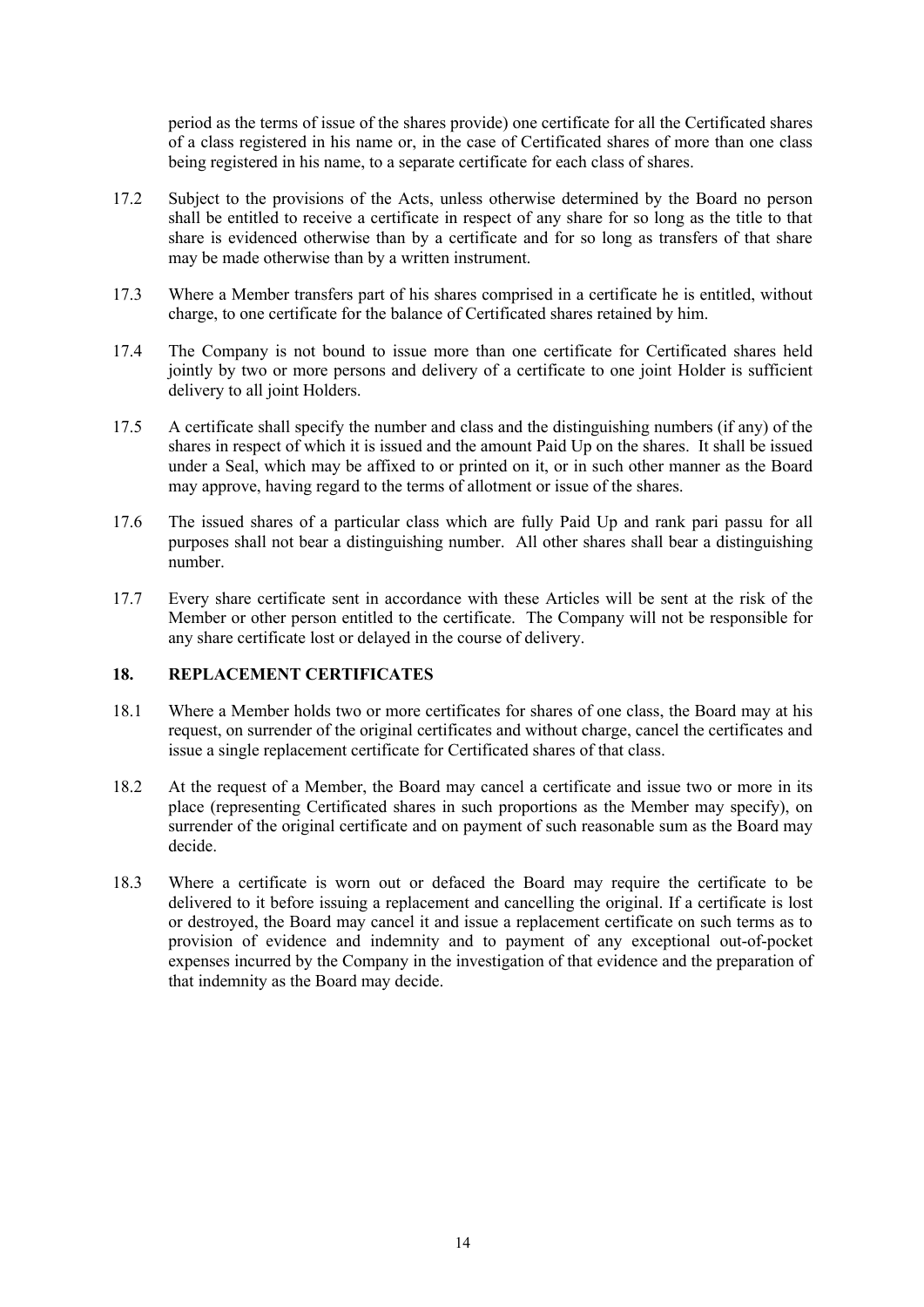#### **LIEN**

#### **19. COMPANY'S LIEN ON SHARES NOT FULLY PAID**

- 19.1 The Company has a first and paramount lien on all partly Paid shares for an amount payable in respect of the share, whether the due date for payment has arrived or not. The lien applies to all dividends from time to time declared or other amounts payable in respect of the share.
- 19.2 The Board may either generally or in a particular case declare a share to be wholly or partly exempt from the provisions of this Article. Unless otherwise agreed with the transferee, the registration of a transfer of a share operates as a waiver of the Company's lien (if any) on that share.

#### **20. ENFORCEMENT OF LIEN BY SALE**

- 20.1 For the purpose of enforcing the lien referred to in Article 19, the Board may sell all or any of the shares subject to the lien at such time or times and in such manner as it may decide provided that:
	- (a) the due date for payment of the relevant amounts has arrived; and
	- (b) the Board has served a written notice on the Member concerned (or on any person who is entitled to the shares by transmission or by operation of law) stating the amounts due, demanding payment thereof and giving notice that if payment has not been made within 14 Clear Days after the service of the notice that the Company intends to sell the shares.
- 20.2 To give effect to a sale, the Board may authorise a person to transfer the shares in the name and on behalf of the Holder (or any person who is entitled to the shares by transmission or by operation of law), or to cause the transfer of such shares, to the purchaser or his nominee. The purchaser is not bound to see to the application of the purchase money and the title of the transferee is not affected by an irregularity in or invalidity of the proceedings connected with the sale.

#### **21. APPLICATION OF PROCEEDS OF SALE**

The net proceeds of a sale effected under Article 20, after payment of the Company's costs of the sale, shall be applied in or towards satisfaction of the amount in respect of which the lien exists. The balance (if any) shall (on surrender to the Company for cancellation of any certificate for the shares sold, or the provision of an indemnity as to any lost or destroyed certificate required by the Board and subject to a like lien for any amounts not presently payable as existed on the shares before the sale) be Paid to the Member (or any person entitled to the shares by transmission or by operation of law) immediately before the sale.

#### **CALLS ON SHARES**

## **22. CALLS**

The Board may make calls on Members in respect of amounts unpaid on the shares held by them respectively (whether in respect of the nominal value or a premium) and not, by the terms of issue thereof, made payable on a fixed date. Each Member shall (on receiving at least 14 Clear Days' notice specifying when and where payment is to be made) pay to the Company, at the time and place specified, the amount called as required by the notice. A call may be made payable by instalments and may, at any time before receipt by the Company of an amount due, be revoked or postponed in whole or in part as the Board may decide. A call is deemed made at the time when the resolution of the Board authorising the call is passed. A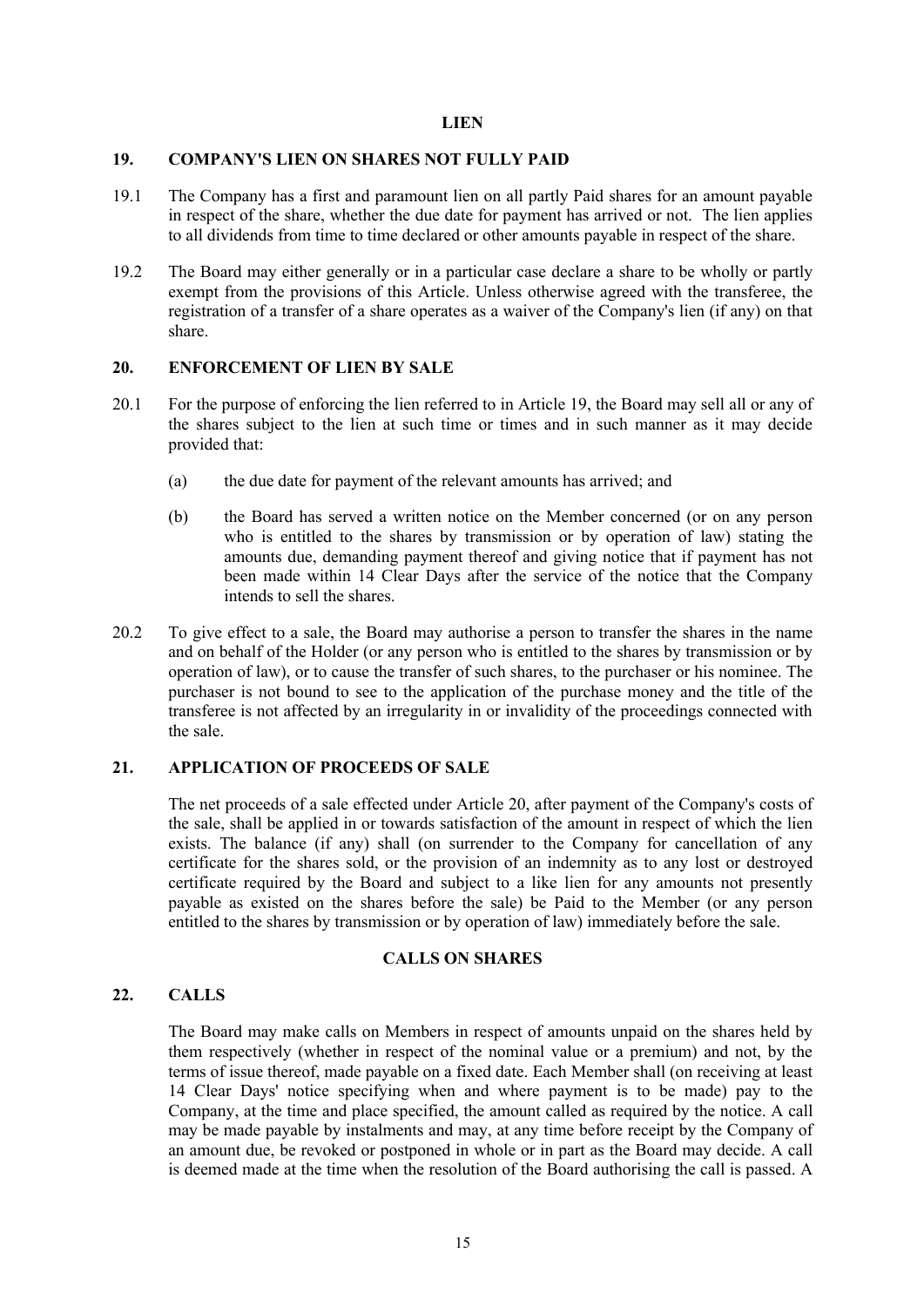person on whom a call is made remains liable to pay the amount called despite the subsequent transfer of the share in respect of which the call is made. The joint Holders of a share are jointly and severally liable to pay all calls in respect of that share.

# **23. POWER TO DIFFERENTIATE**

The Board may make arrangements on the allotment or, subject to the terms of the allotment, on the issue of shares for a difference between the allottees or Holders in the amounts or times of payment of a call on their shares or both.

## **24. INTEREST ON CALLS**

If a sum called is not Paid on or before the date fixed for payment, the person from whom it is payable shall pay interest on the unpaid amount from the day the unpaid amount is due until the day it has been Paid. The interest rate may be fixed by the terms of allotment or issue of the share or, if no rate is fixed, at such rate (not exceeding 15 per cent. per annum) as the Board may decide. The Board may waive payment of the interest in whole or in part.

# **25. PAYMENT IN ADVANCE**

The Board may, if it thinks fit, receive from a Member all or part of the amounts uncalled and unpaid on shares held by him. A payment in advance of calls extinguishes to the extent of the payment the liability of the Member on the shares in respect of which it is made. The Company may pay interest on the amount Paid in advance, or on so much of it as from time to time exceeds the amount called on the shares in respect of which the payment in advance has been made, at such rate (not exceeding 15 per cent per annum) as the Board may decide.

# **26. AMOUNTS DUE ON ALLOTMENT OR ISSUE TREATED AS CALLS**

An amount (whether in respect of the nominal value or a premium) which by the terms of issue of a share becomes payable on allotment or issue or on a fixed date shall be deemed to be a call. In case of non-payment, the provisions of the Articles as to payment of interest, forfeiture or otherwise apply as if that amount has become payable by virtue of a call.

## **FORFEITURE**

## **27. NOTICE IF CALL NOT PAID**

If a Member fails to pay the whole of a call or an instalment of a call by the date fixed for payment, the Board may serve notice on the Member or on a person entitled automatically by law to the share in respect of which the call was made demanding payment of the unpaid amount, on a date not less than 14 Clear Days from the date of the notice, together with any interest that may have accrued on it and all costs, charges and expenses incurred by the Company by reason of the non-payment. The notice shall state:

- (a) the place where payment is to be made; and
- (b) that if the notice is not complied with the share in respect of which the call was made will be liable to be forfeited.

# **28. FORFEITURE FOR NON-COMPLIANCE**

If the notice referred to in Article 27 is not complied with, any share in respect of which it is given may, at any time before the payment required by the notice (including interest, costs, charges and expenses) has been made, be forfeited by a resolution of the Board. All dividends declared or other amounts due in respect of the forfeited share and not Paid before the forfeiture shall also be forfeited.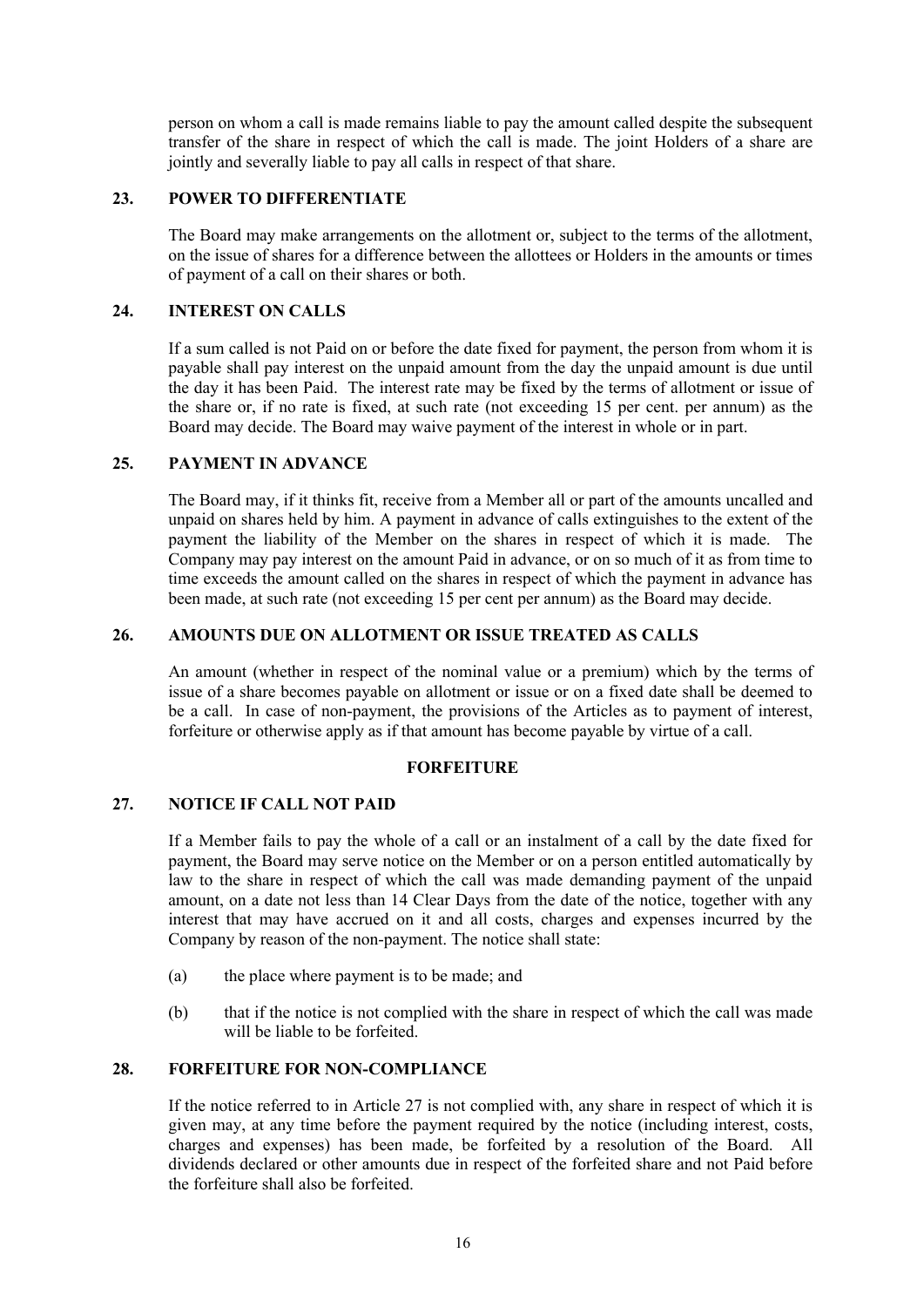#### **29. NOTICE AFTER FORFEITURE**

When a share has been forfeited, the Company shall serve notice of the forfeiture on the person who was before forfeiture the Holder of the share or the person Entitled by Transmission to the share. An entry of the fact and date of forfeiture shall be made in the Register. No forfeiture shall be invalidated by any omission to give such notice or to make such entry in the Register.

## **30. DISPOSAL OF FORFEITED SHARES**

- 30.1 A forfeited share and all rights attaching to it shall become the property of the Company and may be sold, re-allotted or otherwise disposed of, either to the person who was before such forfeiture the Holder thereof or to another person, on such terms and in such manner as the Board may decide. The Board may, if necessary, authorise a person to transfer a forfeited share to a new Holder. The Company may receive the consideration (if any) for the share on its disposal and may register or cause the registration of the transferee as the Holder of the share.
- 30.2 The Board may, before a forfeited share has been sold, re-allotted or otherwise disposed of, annul the forfeiture on such conditions as it thinks fit.
- 30.3 A statutory declaration that the declarant is a Director or the Secretary and that a share has been forfeited or sold to satisfy a lien of the Company on the date stated in the declaration is conclusive evidence of the facts stated in the declaration against all persons claiming to be entitled to the share. The declaration (subject if necessary to the transfer of the share) constitutes good title to the share and the person to whom the share is sold, re-allotted or disposed of is not bound to see to the application of the consideration (if any). His title to the share is not affected by an irregularity in or invalidity of the proceedings connected with the forfeiture or disposal.

# **31. ARREARS TO BE PAID NOTWITHSTANDING FORFEITURE**

A person whose share has been forfeited ceases on forfeiture to be a Member in respect thereof and if that share is in Certificated form, shall surrender to the Company for cancellation any certificate for the forfeited share. A person remains liable to pay all calls, interest, costs, charges and expenses owing in respect of such share at the time of forfeiture, with interest, from the time of forfeiture until payment, at such rate as may be fixed by the terms of allotment or issue of such share or, if no rate is fixed, at such rate (not exceeding 15 per cent. per annum) as the Board may decide. The Board may if it thinks fit enforce payment without allowance for the value of such share at the time of forfeiture or for any consideration received on its disposal.

#### **32. SURRENDER**

The Board may accept the surrender of a share liable to be forfeited and in that case references in the Articles to forfeiture include surrender.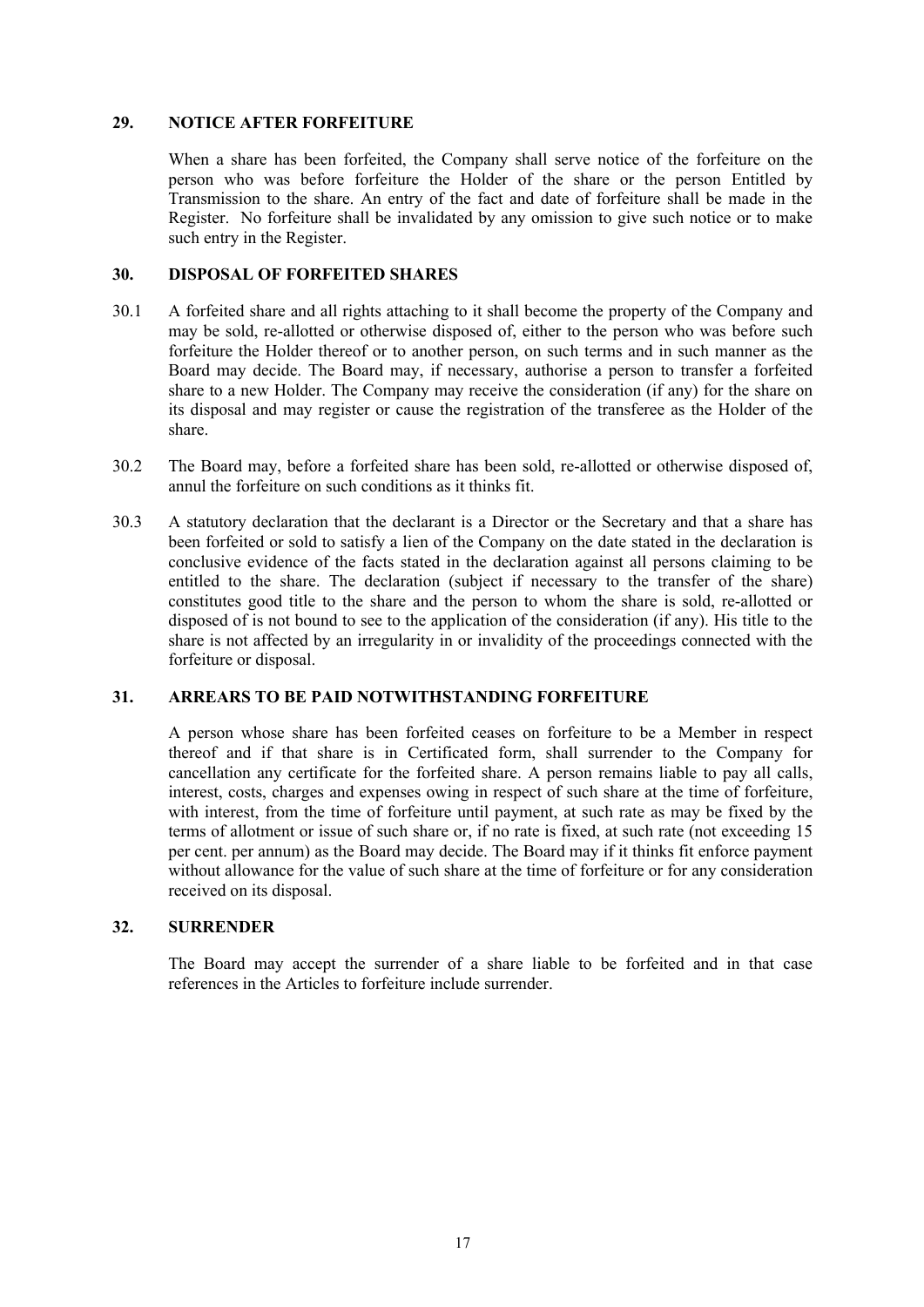## **TRANSFER OF SHARES**

#### **33. METHOD OF TRANSFER**

- 33.1 Subject to any rights or restrictions as to transfer attached to any class of shares by or in accordance with the Articles, a Member may transfer all or any of his Certificated shares by instrument of transfer in writing in any usual form or in any other form approved by the Board, and the instrument shall be executed by or on behalf of the transferor and (in the case of a transfer of a share which is not fully Paid) by or on behalf of the transferee.
- 33.2 Subject to any rights or restrictions as to transfer attached to any class of shares by or in accordance with the Articles, a Member may transfer all or any of his Uncertificated shares in accordance with the rules of the Uncertificated System.
- 33.3 The transferor of a share is deemed to remain the Holder of the share until the name of the transferee is entered in the Register in respect of it.

#### **34. RIGHT TO REFUSE REGISTRATION**

- 34.1 Subject to Article 10.1, this Article and Article 69, shares of the Company are free from any restriction on transfer. In exceptional circumstances the Board may refuse to register a transfer of Certificated shares provided that such refusal would not disturb the market in those shares. The Board may, in its absolute discretion, refuse to register the transfer of a Certificated share which is not fully Paid or the transfer of a Certificated share on which the Company has a lien.
- 34.2 The Board may also, in its absolute discretion, refuse to register the transfer of a Certificated share or a renunciation of a renounceable letter of allotment unless all of the following conditions are satisfied:
	- (a) it is in respect of only one class of shares;
	- (b) it is in favour of (as the case may be) a single transferee or renouncee or not more than four joint transferees or renouncees:
	- (c) it is duly stamped (if required); and
	- (d) it is delivered for registration to the Office or such other place as the Board may decide, accompanied by the certificate for the shares to which it relates (except in the case of a transfer by a Recognised Financial Institution where a certificate has not been issued, or in the case of a renunciation) and such other evidence as the Board may reasonably require to prove the title of the transferor or person renouncing and the due execution by him of the transfer or renunciation or, if the transfer or renunciation is executed by some other person on his behalf, the authority of that person to do so.
- 34.3 If the Board refuses to register the transfer of a Certificated share it shall, within two months after the date on which the transfer was lodged with the Company, send notice of the refusal, together with its reasons for the refusal, to the transferee. An instrument of transfer which the Board refuses to register shall (except in the case of suspected fraud) be returned to the person depositing it. Subject to Article 143, the Company may retain all instruments of transfer which are registered.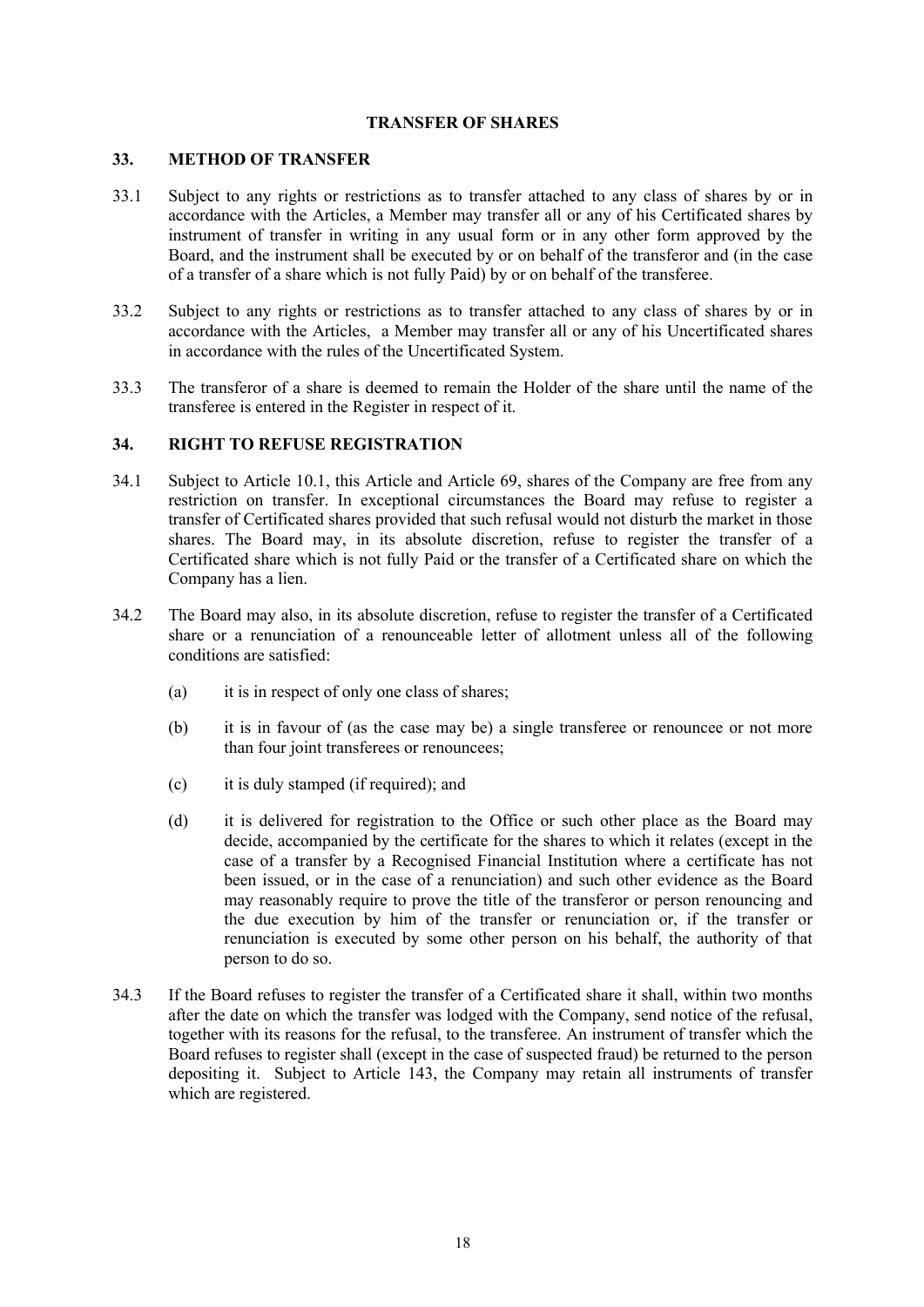## **35. NO FEES ON REGISTRATION**

No fee shall be charged for registering the transfer of a share or the renunciation of a renounceable letter of allotment or other document or instructions relating to or affecting the title to a share or the right to transfer it or for making any other entry in the Register.

#### **TRANSMISSION OF SHARES**

#### **36. ON DEATH**

- 36.1 The Company shall recognise only the personal representative or representatives of a deceased Member as having title to a share held by that Member alone or to which he alone was entitled. In the case of a share held jointly by more than one person, the Company may recognise only the survivor or survivors as being entitled to it.
- 36.2 Nothing in the Articles releases the estate of a deceased Member from liability in respect of a share which has been solely or jointly held by him.

# **37. ELECTION OF PERSON ENTITLED BY TRANSMISSION**

- 37.1 A person becoming Entitled by Transmission to a share may, on production of such evidence as the Board may require as to his entitlement, elect either to be registered as a Member or to have a person nominated by him registered as a Member.
- 37.2 If he elects to be registered himself, he shall give notice to the Company to that effect. If he elects to have another person registered, he shall:
	- (a) if it is a Certificated share, execute an instrument of transfer of the share to that person; or
	- (b) if it is an Uncertificated share:
		- (i) procure that instructions are given by means of an Uncertificated System to effect transfer of the share to that person; or
		- (ii) change the share to a Certificated share and execute an instrument of transfer of the share to that person.
- 37.3 All the provisions of the Articles relating to the transfer of Certificated shares apply to the notice or instrument of transfer (as the case may be) as if it were an instrument of transfer executed by the Member and his death, bankruptcy or other event giving rise to a transmission of entitlement had not occurred.
- 37.4 The Board may give notice requiring a person to make the election referred to in Article 37.1. If that notice is not complied with within 60 days, the Board may withhold payment of all dividends and other amounts payable in respect of the share until notice of election has been made.

# **38. RIGHTS ON TRANSMISSION**

Where a person becomes Entitled by Transmission to a share, the rights of the Holder in relation to that share cease. The person Entitled by Transmission may, however, give a good discharge for dividends and other amounts payable in respect of the share and, subject to Articles 37 and 125, has the rights to which he would be entitled if he were the Holder of the share. The person Entitled by Transmission is not, however, before he is registered as the Holder of the share entitled in respect of it to receive notice of or exercise rights conferred by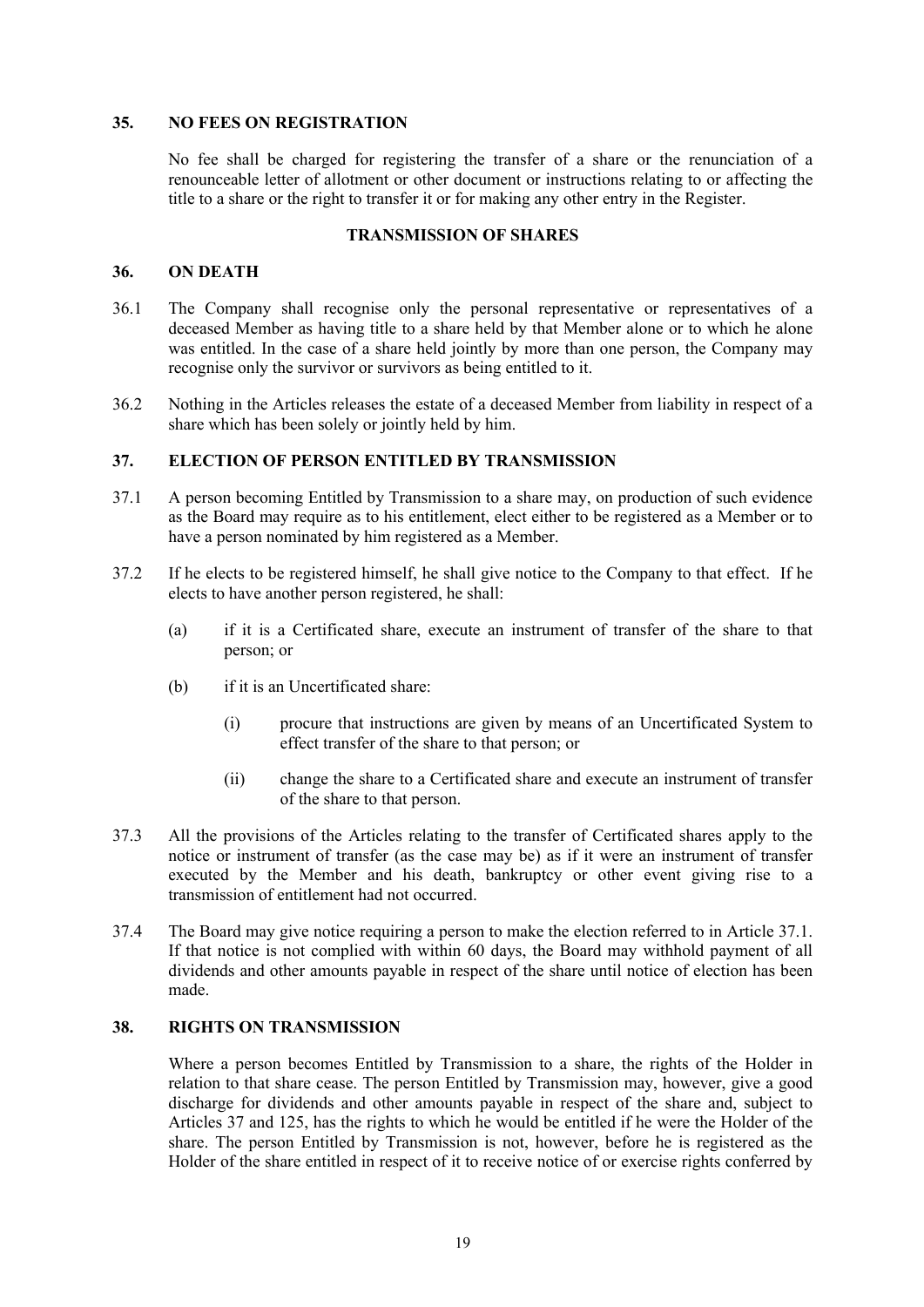membership in relation to meetings of the Company or a separate meeting of the Holders of a class of shares.

## **UNTRACED SHAREHOLDERS**

#### **39. POWER OF SALE**

- 39.1 Subject to the rules of the Uncertificated System for Uncertificated shares, the Company may sell the share of a Member or of a person Entitled by Transmission at the best price reasonably obtainable at the time of sale, if:
	- (a) during a period of not less than 12 years before the date of publication of the advertisements referred to in Article 39.1(c) (or, if published on two different dates, the first date) (the "**Relevant Period**") at least three cash dividends have become payable in respect of the share;
	- (b) throughout the Relevant Period no cheque, warrant or money order payable on the share has been presented by the Holder of, or the person Entitled by Transmission to, the share to the paying bank of the relevant cheque, warrant or money order, no payment made by the Company by any other means permitted by Article 125.1 has been claimed or accepted and, so far as any Director of the Company at the end of the Relevant Period is then aware, the Company has not at any time during the Relevant Period received any communication from the Holder of, or person Entitled by Transmission to, the share;
	- (c) on expiry of the Relevant Period the Company has given notice of its intention to sell the share by advertisement in a national newspaper and in a newspaper circulating in the area of the address of the Holder of, or person Entitled by Transmission to, the share shown in the Register; and
	- (d) the Company has not, so far as the Board is aware, during a further period of three months after the date of the advertisements referred to in Article  $39.1(c)$  (or the later advertisement if the advertisements are published on different dates) and before the exercise of the power of sale received a communication from the Holder of, or person Entitled by Transmission to, the share.
- 39.2 Where a power of sale is exercisable over a share pursuant to Article 39.1 (a "**Sale Share**"), the Company may at the same time also sell any additional share issued in right of such Sale Share or in right of such an additional share previously so issued provided that the requirements of Articles 39.1(a) to (d) (as if the words "throughout the Relevant Period" were omitted from Article 39.1(b) and the words "on expiry of the Relevant Period" were omitted from Article 39.1(c)) shall have been satisfied in relation to the additional share.
- 39.3 To give effect to a sale pursuant to Articles 39.1 or 39.2, the Board may authorise a person to transfer the share in the name and on behalf of the Holder of, or the person Entitled by Transmission to, the share, or to cause the transfer of such share, to the purchaser or his nominee and such transfer shall be effective as if it had been carried out by the registered Member and in relation to an Uncertificated share may require the Operator of the Uncertificated System to convert the share into Certificated form in accordance with the rules of the Uncertificated System. The purchaser is not bound to see to the application of the purchase money and the title of the transferee is not affected by any irregularity or invalidity in the proceedings connected with the sale of the share.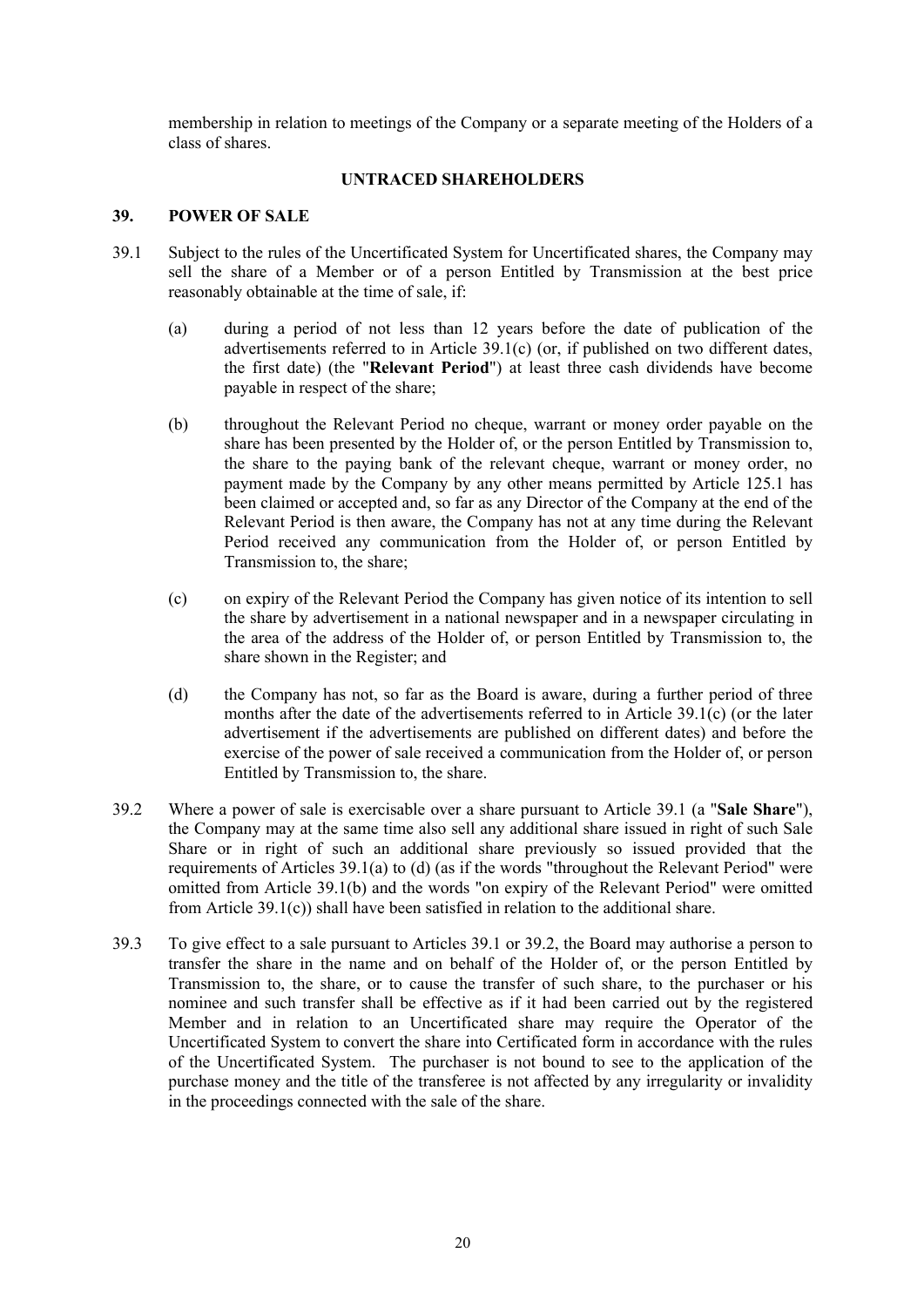#### **40. APPLICATION OF PROCEEDS OF SALE**

The Company shall be indebted to the Member or other person Entitled by Transmission to the share for the net proceeds of sale and shall carry any amount received on sale to a separate account. The Company is deemed to be a debtor and not a trustee in respect of that amount for the Member or other person. Any amount carried to the separate account may either be employed in the business of the Company or invested as the Board may think fit. No interest is payable on that amount and the Company is not required to account for money earned on it.

## **FRACTIONS AND VARIATION OF RIGHTS**

# **41. FRACTIONS**

- 41.1 If, as the result of consolidation and division or sub-division of shares, Members would become entitled to fractions of a share, the Board may on behalf of the Members deal with the fractions as it thinks fit. Subject to the provisions of the Acts, the Board may, in effecting divisions and/or consolidations, treat a Member's shares held in Certificated form and Uncertificated form as separate holdings. In particular, the Board may:
	- (a) sell any shares representing fractions to a person (including, subject to the provisions of the Acts, to the Company) and distribute the net proceeds of sale in due proportion amongst the persons entitled or, if the Board so decides, some or all of the sum raised on a sale may be retained for the benefit of the Company; or
	- (b) subject to the provisions of the Acts, allot or issue to a Member credited as fully Paid by way of capitalisation the minimum number of shares required to round up his holding of shares to a number which, following consolidation and division or subdivision, leaves a whole number of shares (such allotment or issue being deemed to have been effected immediately before consolidation or sub-division, as the case may be).
- 41.2 To give effect to a sale pursuant to Article 41.1(a) the Board may arrange for the shares representing the fractions to be entered in the Register as Certificated shares. The Board may also authorise a person to execute a transfer of the shares or, in respect of Uncertificated shares, nominate any person to transfer the shares in accordance with the facilities and requirements of the Uncertificated System concerned or, in either case, in accordance with the directions of the purchaser or any other person nominated by the purchaser and may cause the name of the purchaser or his nominee to be entered in the Register as the Holder of the shares. The purchaser is not bound to see to the application of the purchase money and the title of the transferee to the shares is not affected by an irregularity or invalidity in the proceedings connected with the sale.
- 41.3 If shares are allotted or issued pursuant to Article 41.1(b), the amount required to pay up those shares may be capitalised as the Board thinks fit out of amounts standing to the credit of reserves (including a share premium account, capital redemption reserve and profit and loss account), whether or not available for distribution, and applied in paying up in full the appropriate number of shares. A resolution of the Board capitalising part of the reserves has the same effect as if the capitalisation had been declared by ordinary resolution of the Company pursuant to Article 132. In relation to the capitalisation the Board may exercise all the powers conferred on it by Article 132 without an ordinary resolution of the Company.

## **42. VARIATION OF RIGHTS**

42.1 Subject to the provisions of the Acts, the rights attached to a class of shares may be varied or abrogated (whether or not the Company is being wound up) either with the consent in writing of the Holders of at least three-fourths of the nominal amount of the issued shares of that class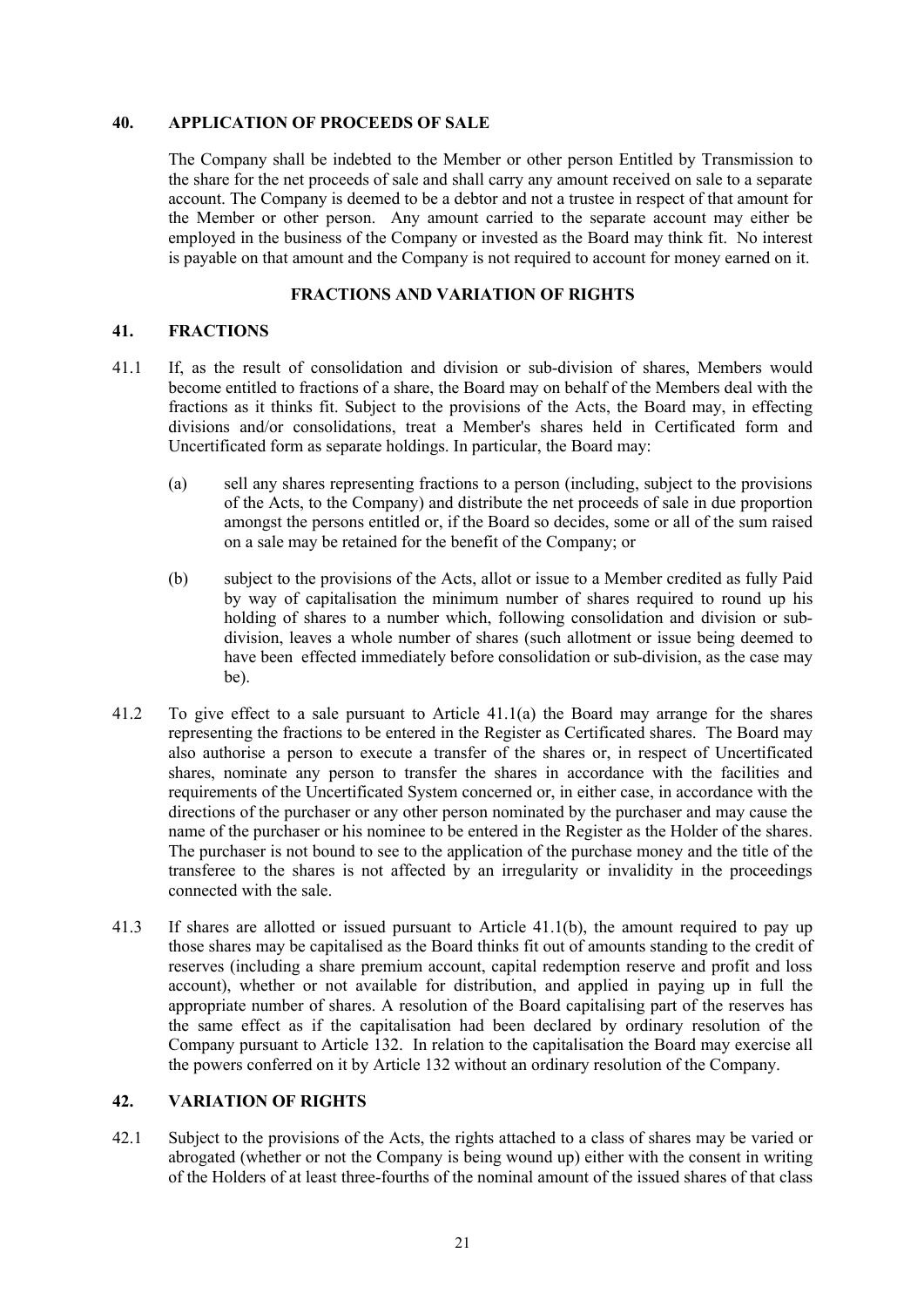(excluding any share of that class held as treasury shares) or with the sanction of a special resolution passed at a separate meeting of the Holders of the issued shares of that class validly held in accordance with Article 68 and other relevant provisions of the Articles.

42.2 The rights attached to a class of shares are not, unless otherwise expressly provided for in the rights attaching to those shares, deemed to be varied by the creation, allotment or issue of further shares ranking pari passu with or subsequent to them or by the purchase or redemption by the Company of its own shares in accordance with the provisions of the Acts.

## **GENERAL MEETINGS**

# **43. ANNUAL GENERAL MEETINGS**

The Company shall hold annual general meetings in accordance with the requirements of the Acts. Such meetings shall be convened by the Board at such times and, subject to Article 59, places as it thinks fit. All other meetings of Members shall be called general meetings.

## **44. CONVENING OF GENERAL MEETINGS**

The Board may convene a general meeting whenever it thinks fit. The Board must convene a general meeting immediately on receipt of a requisition from Members in accordance with the provisions of the Acts and, in default, a meeting may be convened by requisitionists as provided in the Acts. At a meeting convened on a requisition or by requisitionists, no business may be transacted except that stated by the requisition or proposed by the Board. A general meeting may also be convened in accordance with Article 93.

#### **45. LENGTH AND FORM OF NOTICE**

- 45.1 Subject to the provisions of the Acts, all annual general meetings shall be called by not less than 21 Clear Days' notice and all other general meetings shall be called by not less than 14 Clear Days' notice
- 45.2 Subject to the provisions of the Acts, and although called by shorter notice than that specified in Article 45.1, a meeting is deemed to have been duly called if it is so agreed:
	- (a) in the case of an annual general meeting, by all the Members entitled to attend and vote at the meeting; and
	- (b) in the case of a general meeting (other than an annual general meeting), by a majority in number of the Members having a right to attend and vote at the meeting, being a majority who together hold not less than 95 per cent in nominal value of the shares giving that right.
- 45.3 The notice of meeting shall:
	- (a) if it is a notice calling an annual general meeting, state that the meeting is an annual general meeting and (where applicable) include the statements required by section 337(3) of CA 2006;
	- (b) specify the time, the date and the place of the meeting (including any satellite meeting place arranged for the purpose of Article 55, which shall be identified as such in the notice of meeting);
	- (c) specify the general nature of the business to be dealt with at the meeting;
	- (d) if the meeting is convened to consider a special resolution, include the text of the resolution and specify the intention to propose the resolution as a special resolution;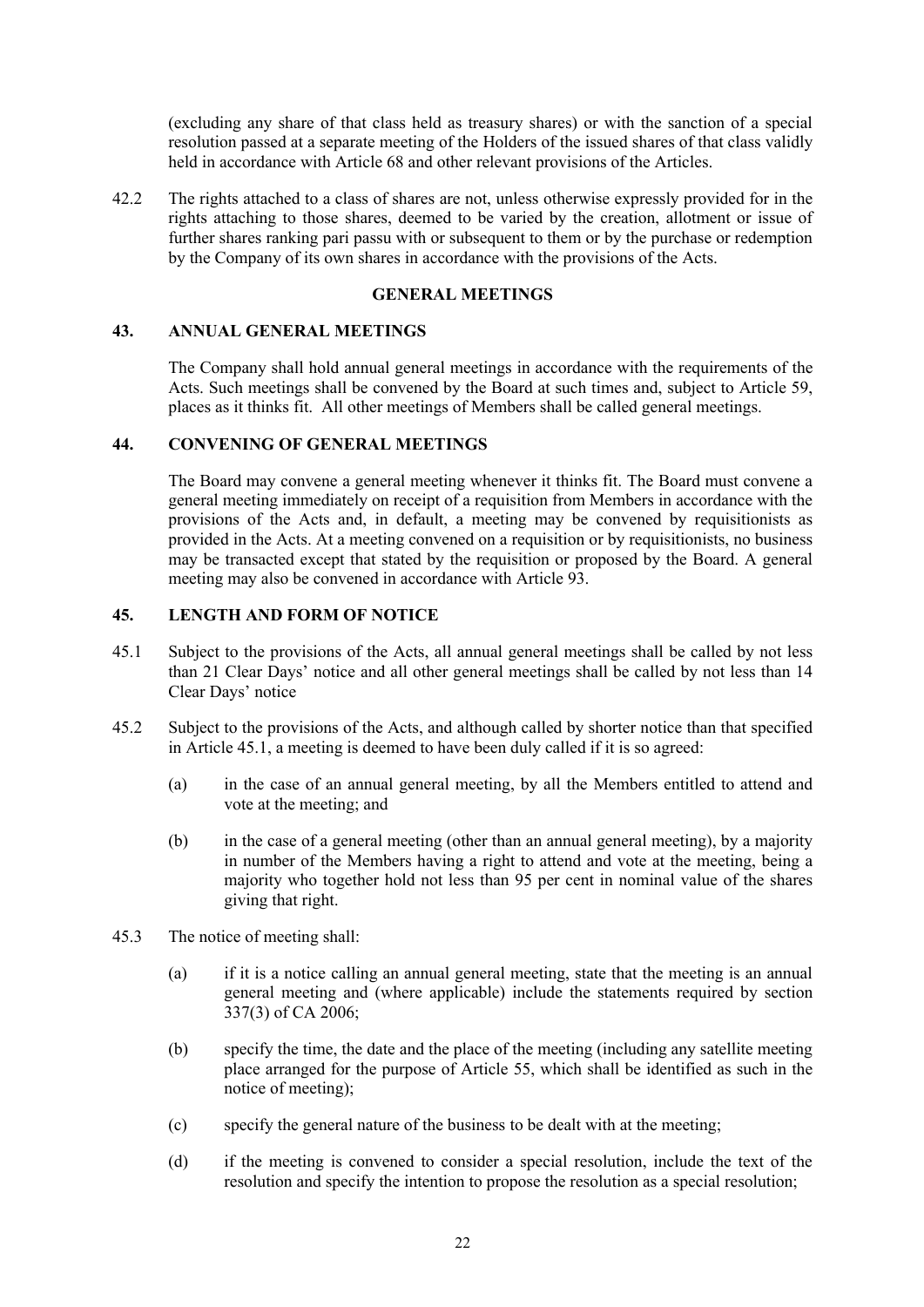- (e) include the statements required by section 311(3) of CA 2006 (so far as applicable to the Company); and
- (f) state, with reasonable prominence, that a Member is entitled to appoint another person as his proxy to exercise all or any of his rights to attend and to speak and vote at the meeting and to appoint more than one proxy in relation to the meeting (provided that each proxy is appointed to exercise the rights attached to a different share or shares held by him), and that a proxy need not also be a Member.
- 45.4 The notice of meeting shall be given to the Members (other than any who, under the provisions of the Articles or the terms of allotment or issue of shares, are not entitled to receive notice), to the Directors and to the Auditors.
- 45.5 The Board may determine that persons entitled to receive notices of meeting are those persons entered on the Register at the close of business on a day determined by the Board, provided that, if the Company is a participating issuer, the day determined by the Board may not be more than 21 days before the day that the relevant notice of meeting is being given.
- 45.6 The notice of meeting must also specify a time (which shall not be more than 48 hours before the time for the holding of the meeting) by which a person must be entered on the Register in order to have the right to attend or vote at the meeting. Changes to entries on the Register after the time so specified in the notice shall be disregarded in determining the rights of any person to so attend or vote. In calculating the period referred to in this Article 45.6 no account shall be taken of any part of a day that is not a working day.
- 45.7 The notice of meeting shall include details of any arrangements made for the purpose of Article 55 making it clear that participation in those arrangements will amount to attendance at the meeting to which the notice relates. Participation in such arrangements may be made subject only to such requirements and restrictions as are necessary to ensure the identification of those taking part and the security of any electronic communication and as are proportionate to the achievement of those objectives.
- 45.8 Where the Company has given an Electronic Address in any notice of meeting, any document or information relating to proceedings at the meeting may be sent by Electronic Means to that address, subject to any conditions or limitations specified in the relevant notice of meeting.

# **46. OMISSION TO SEND NOTICE**

Subject to the provisions of the Acts, the accidental omission to give notice of a meeting or any resolution intended to be moved at a meeting or any document relating to a meeting, or the non-receipt of any such notice, resolution or document by a person entitled to receive any such notice, resolution or document, shall not invalidate the proceedings at that meeting.

# **47. POSTPONEMENT OF MEETINGS**

If the Board, in its absolute discretion, considers that it is impractical or unreasonable for any reason to hold a meeting at the time or place specified in the notice of meeting, it may move and/or postpone the meeting to another time and/or place. When a meeting is so moved and/or postponed, notice of the time and place of the moved and/or postponed meeting shall (if practical) be placed in at least two national newspapers in the United Kingdom. Notice of the business to be transacted at such moved and/or postponed meeting is not required. The Board must take reasonable steps to ensure that Members trying to attend the meeting at the original time and/or place are informed of the new arrangements for the meeting. Proxy forms can be delivered as specified in Article 63 until 48 hours before the rearranged meeting. Any moved and/or postponed meeting may also be further moved and/or postponed under this Article.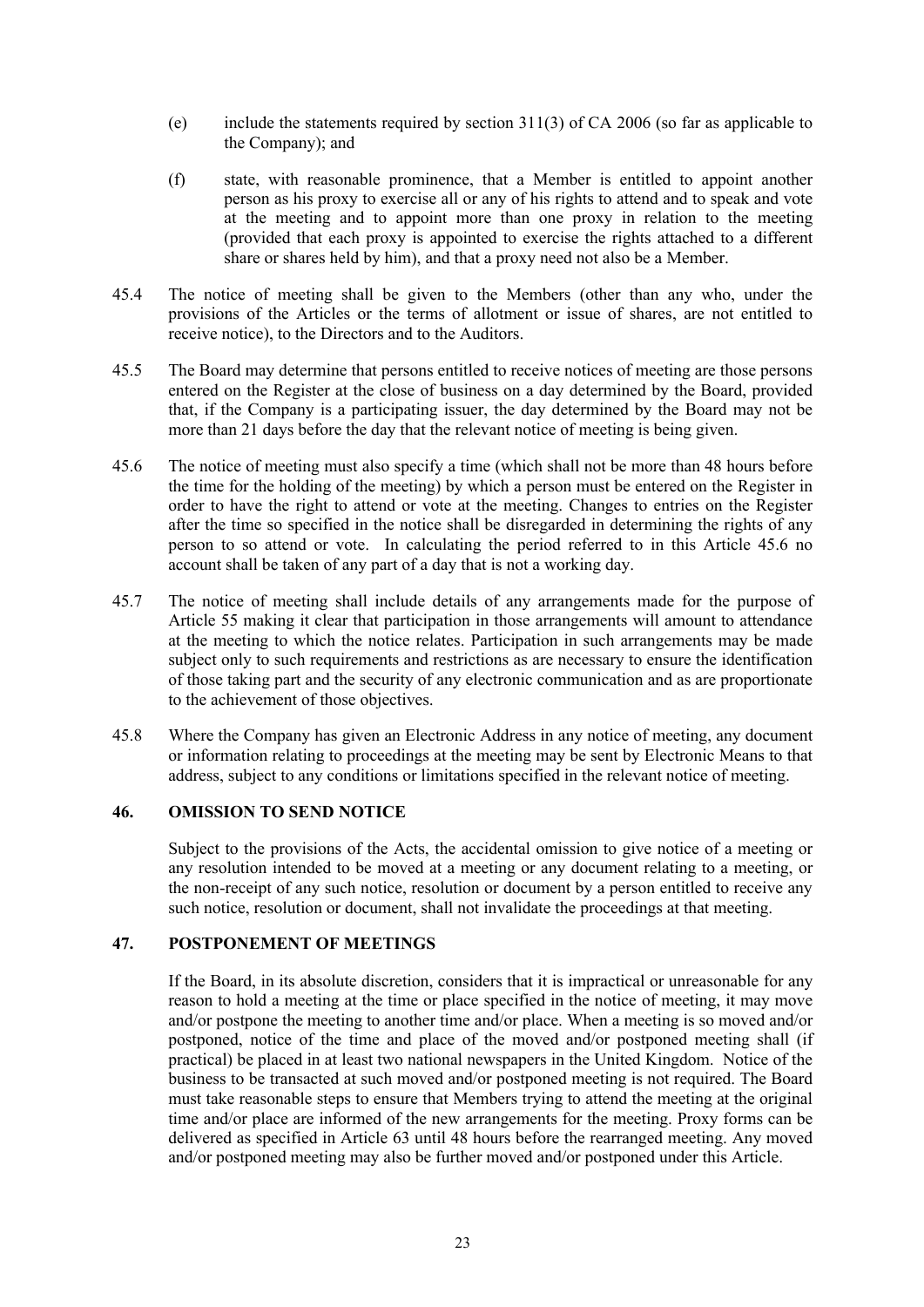## **PROCEEDINGS AT MEETINGS**

# **48. QUORUM**

- 48.1 No business may be transacted at a meeting unless a quorum is present. The absence of a quorum does not prevent the appointment of a chairman in accordance with the Articles, which shall not be treated as part of the business of the meeting.
- 48.2 The quorum for a meeting is a Member or Members present in person or by proxy who represent at least one per cent of the voting rights of all the Members entitled to attend and vote at the meeting.

# **49. PROCEDURE IF QUORUM NOT PRESENT**

- 49.1 If a quorum is not present within 10 minutes (or such longer time not exceeding 30 minutes as the chairman decides to wait) after the time fixed for the start of the meeting or if there is no longer a quorum present at any time during the meeting, the meeting, if convened by or on the requisition of Members, is dissolved. In any other case the meeting stands adjourned to such other day (being not less than 14 nor more than 28 days later) and at such other time and/or place as the chairman (or, if he is not willing or able, the Board) decides. If at the adjourned meeting a quorum is not present within five minutes after the time fixed for the start of the meeting, the meeting is dissolved.
- 49.2 The Company shall give not less than 10 Clear Days' notice of any meeting adjourned for the lack of a quorum and the notice shall state the quorum requirement. No business may be dealt with at any meeting adjourned for the lack of a quorum the general nature of which was not stated in the notice convening the original meeting.

# **50. CHAIRMAN**

- 50.1 The chairman (if any) of the Board or, in his absence, the deputy chairman (if any) shall preside as chairman at a meeting. If there is no chairman or deputy chairman, or if at a meeting neither is present and willing and able to act within five minutes after the time fixed for the start of the meeting or neither is willing and able to act, the Directors present shall select one of their number to be chairman. If only one Director is present and willing and able to act, he shall be chairman. In default, the Members present in person and entitled to vote shall choose one of their number to be chairman.
- 50.2 Without prejudice to any other power which he may have under the provisions of the Articles or at common law, the chairman may take such action as he thinks fit to promote the orderly conduct of the business of the meeting as specified in the notice of meeting and the chairman's decision on matters of procedure or arising incidentally from the business of the meeting shall be final, as shall be his determination as to whether any matter is of such a nature.

# **51. RIGHT TO ATTEND AND SPEAK**

- 51.1 Each Director shall be entitled to attend and speak at a meeting and at a separate meeting of the Holders of a class of shares or debentures whether or not he is a Member.
- 51.2 The chairman may invite any person to attend and speak at any meeting of the Company where he considers that this will assist in the deliberations of the meeting.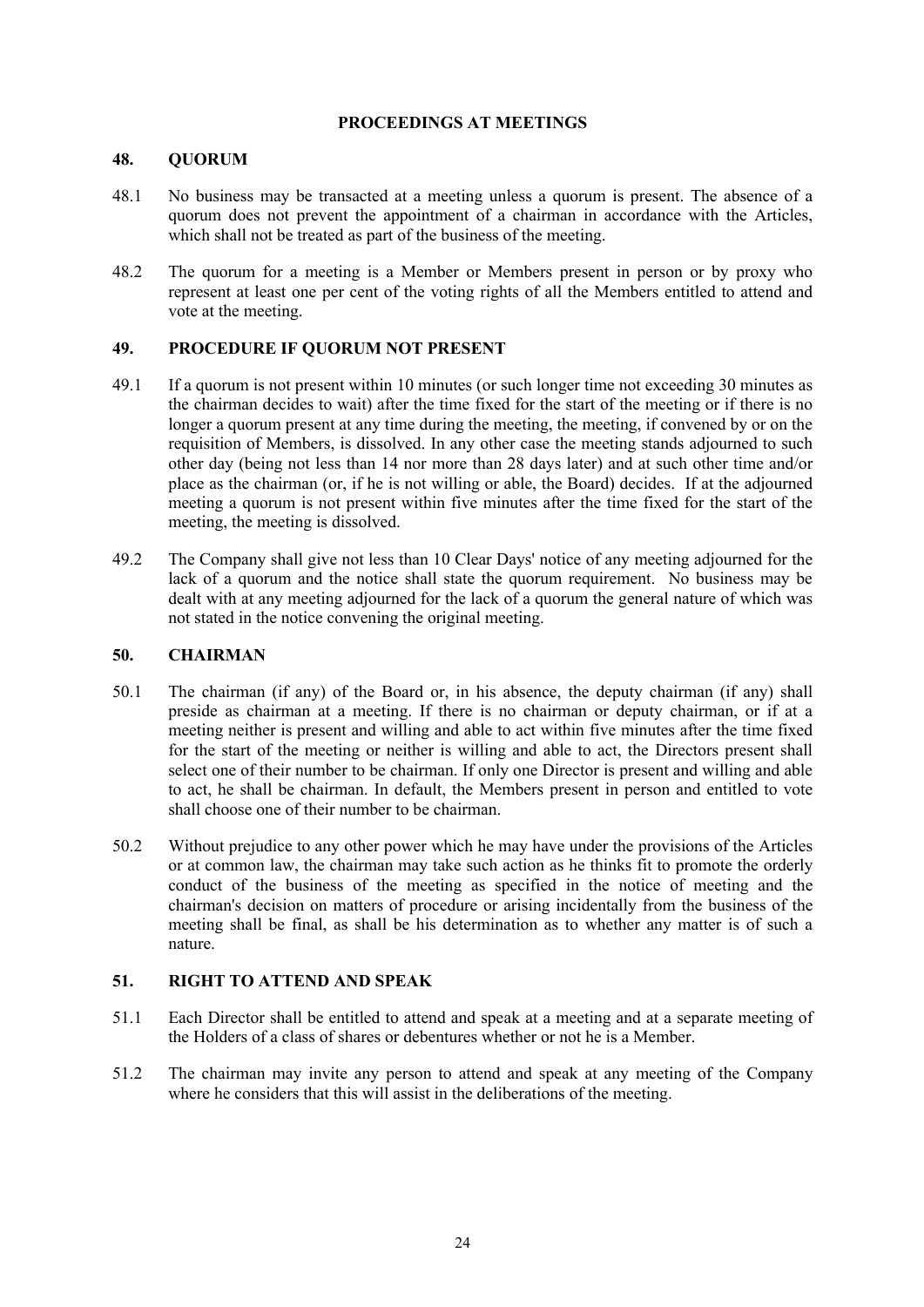## **52. POWER TO ADJOURN**

- 52.1 The chairman may, with the consent of a meeting at which a quorum is present (and shall, if so directed by the meeting), adjourn a meeting from time to time and from place to place or for an indefinite period.
- 52.2 Without prejudice to any other power which he may have under the provisions of the Articles or at common law, the chairman may, without the consent of the meeting, interrupt or adjourn a meeting from time to time and from place to place or for an indefinite period if he decides that it has become necessary to do so in order to:
	- (a) secure the proper and orderly conduct of the meeting;
	- (b) give all persons entitled to do so a reasonable opportunity of speaking and voting at the meeting; or
	- (c) ensure that the business of the meeting is properly disposed of.

#### **53. NOTICE OF ADJOURNED MEETING**

- 53.1 Whenever a meeting is adjourned for 28 days or more or for an indefinite period pursuant to Article 52, at least seven Clear Days' notice specifying the place, date and time of the adjourned meeting and the general nature of the business to be transacted shall be given to the Members (other than any who, under the provisions of the Articles or the terms of allotment or issue of the shares, are not entitled to receive notice), the Directors and the Auditors. Except in these circumstances, it is not necessary to give notice of a meeting adjourned pursuant to Article 52 or of the business to be transacted at the adjourned meeting.
- 53.2 The Board may determine that persons entitled to receive notice of an adjourned meeting in accordance with this Article are those persons entered on the Register at the close of business on a day determined by the Board, provided that, if the Company is a participating issuer, the day determined by the Board may not be more than 21 days before the day that the relevant notice of meeting is being sent.
- 53.3 The notice of an adjourned meeting given in accordance with this Article must also specify a time (which shall not be more than 48 hours before the time for the holding of the meeting) by which a person must be entered on the Register in order to have the right to attend or vote at the meeting. Changes to entries on the Register after the time so specified in the notice shall be disregarded in determining the rights of any person to so attend or vote. In calculating the period referred to in this Article 53.3 no account shall be taken of any part of a day that is not a working day.

## **54. BUSINESS AT ADJOURNED MEETING**

Subject to Article 49.2 no business may be transacted at an adjourned meeting other than the business which might properly have been transacted at the meeting from which the adjournment took place.

# **55. SATELLITE MEETINGS**

55.1 The Board may resolve to enable persons entitled to attend a meeting to do so by simultaneous attendance and participation at a satellite meeting place anywhere in the world. The Members present in person or by proxy at satellite meeting places shall be counted in the quorum for, and entitled to vote at, the meeting in question, and that meeting shall be duly constituted and its proceedings valid provided that the chairman of the meeting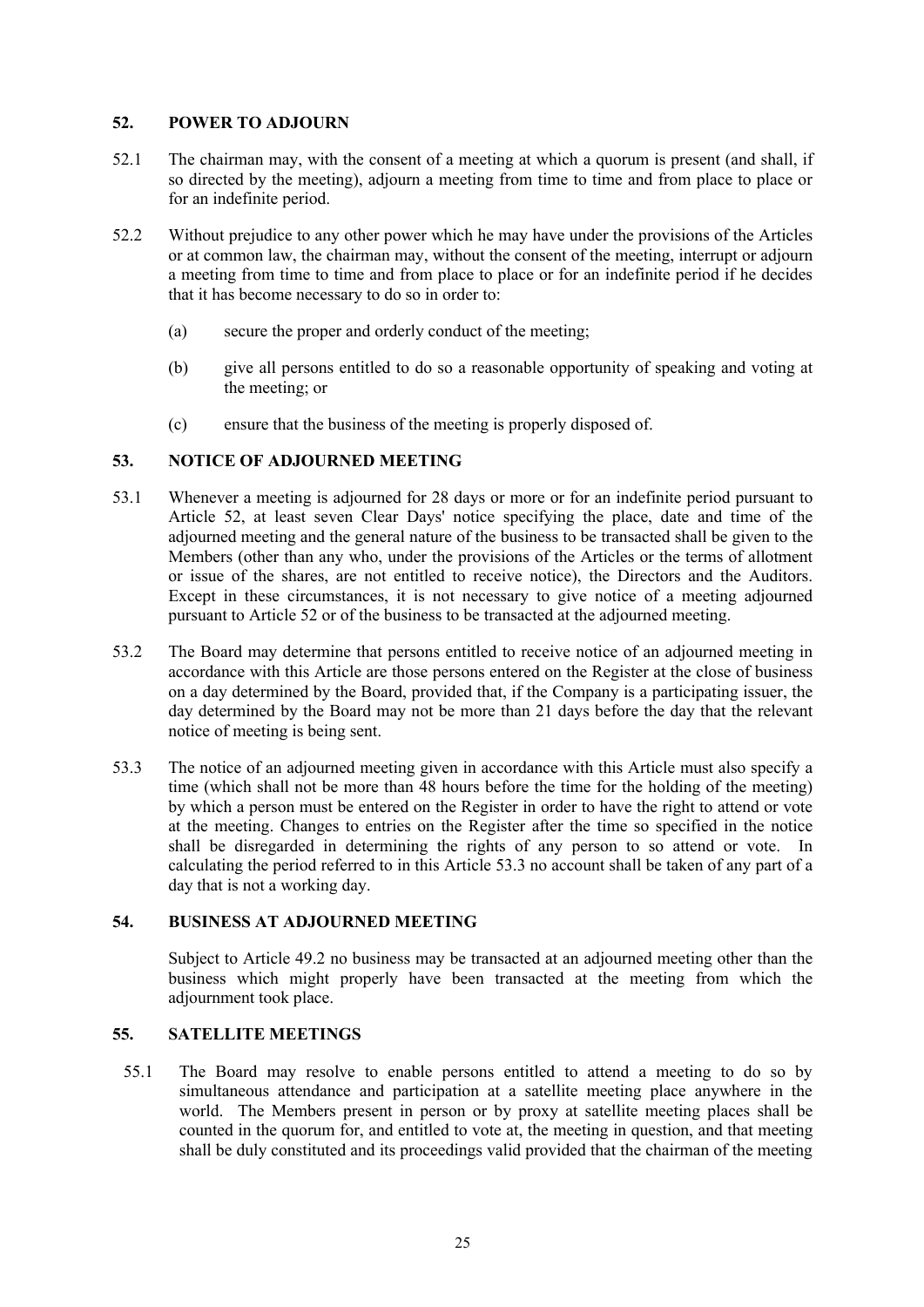is satisfied that adequate facilities are available throughout the meeting to ensure that Members attending at all the meeting places are able to:

- (a) participate in the business for which the meeting has been convened;
- (b) hear and see all persons present who speak (whether by the use of microphones, loudspeakers, audio-visual communications equipment or otherwise) in the principal meeting place and any satellite meeting place; and
- (c) be heard and seen by all other persons present in the same way.
- 55.2 The chairman of the meeting shall be present at, and the meeting shall be deemed to take place at, the principal meeting place.

# **56. ACCOMMODATION OF MEMBERS AT MEETING**

If it appears to the chairman that the principal meeting place or any satellite meeting place is inadequate to accommodate all Members entitled and wishing to attend, the meeting shall be duly constituted and its proceedings valid if the chairman is satisfied that adequate facilities are available to ensure that a Member who is unable to be accommodated is able to:

- (a) participate in the business for which the meeting has been convened;
- (b) hear and see all persons present who speak (whether by the use of microphones, loudspeakers, audio-visual communications equipment or otherwise) whether in the principal meeting place, any satellite meeting place or elsewhere; and
- (c) be heard and seen by all other persons present in the same way.

## **57. SECURITY**

The Board may make any arrangement and impose any restriction it considers appropriate to ensure the security of a meeting including, without limitation, the searching of a person attending the meeting and the restriction of the items of personal property that may be taken into the meeting place. The Board may authorise one or more persons, who shall include a Director or the Secretary or the chairman of the meeting, to:

- (a) refuse entry to a meeting to a person who refuses to comply with these arrangements or restrictions; and
- (b) eject from a meeting any person who causes the proceedings to become disorderly.

## **VOTING**

#### **58. METHOD OF VOTING**

- 58.1 At a meeting, a resolution put to the vote of the meeting shall be decided on a show of hands unless (before or on the declaration of the result of the show of hands) a poll is properly demanded by:
	- (a) the chairman of the meeting;
	- (b) not less than five Members having the right to vote on the resolution;
	- (c) a Member or Members representing not less than one-tenth of the total voting rights of all the Members having the right to vote on the resolution (excluding any voting rights attached to any shares held as treasury shares); or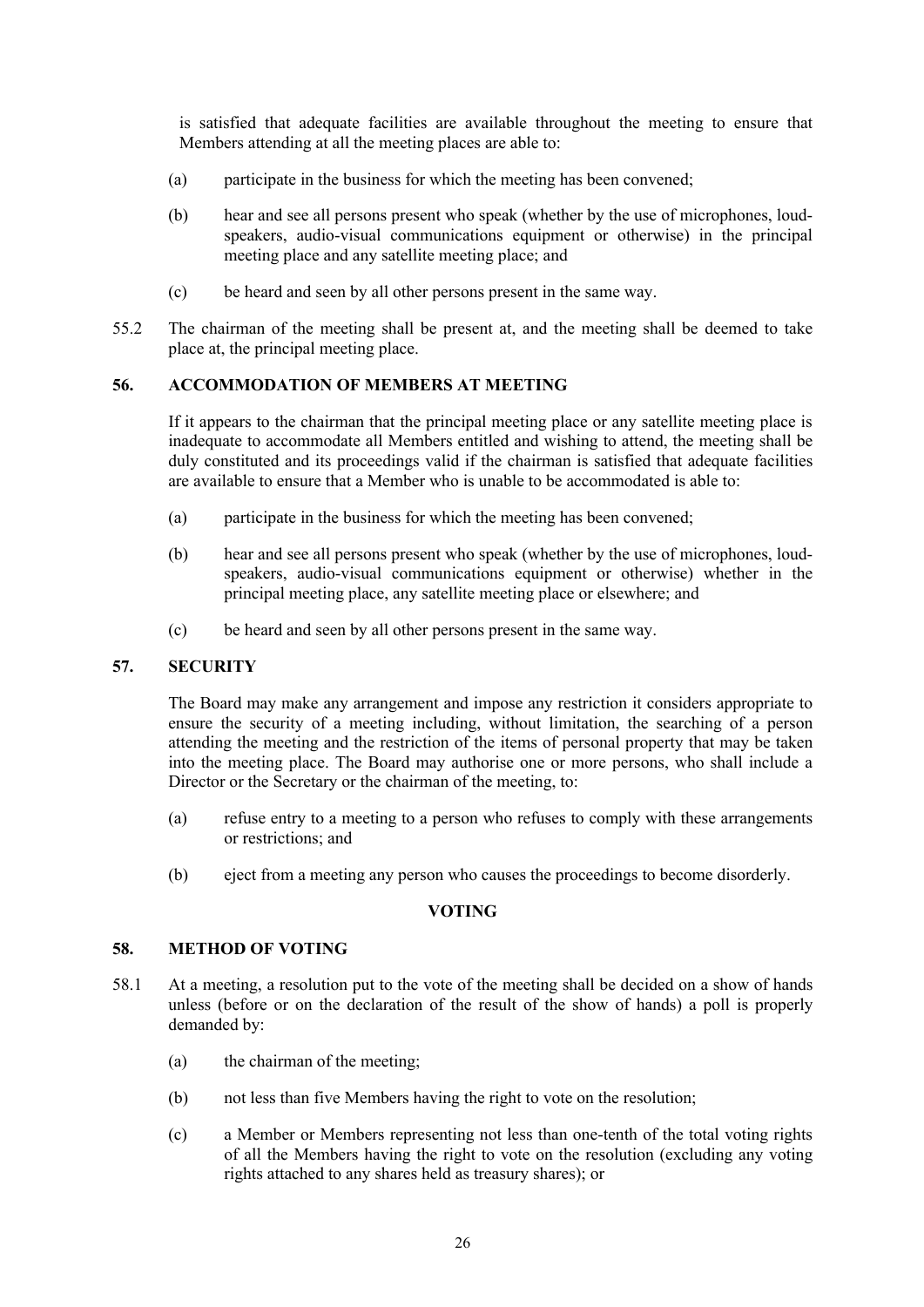(d) a Member or Members holding shares conferring a right to vote on the resolution, being shares on which an aggregate sum has been Paid Up equal to not less than onetenth of the total sum Paid Up on all the shares conferring that right (excluding any shares conferring a right to vote on the resolution which are held as treasury shares).

A demand by a proxy is deemed to be a demand by the Member appointing the proxy.

58.2 Unless a poll is duly demanded (and the demand is not subsequently withdrawn), a declaration by the chairman that the resolution has been carried, or carried by a particular majority, or lost, or not carried by a particular majority, and an entry to that effect in the minutes of the meeting, is conclusive evidence of the fact without proof of the number or proportion of the votes recorded in favour of or against the resolution.

# **59. PROCEDURE ON A POLL**

- 59.1 If a poll is duly demanded, it shall be taken in such manner as the chairman directs. He may appoint scrutineers, who need not be Members, and may fix a time and place for declaring the result of the poll. The result of the poll shall be deemed to be the resolution of the meeting at which the poll was demanded.
- 59.2 A poll demanded on the election of a chairman or on any question of adjournment shall be taken at the meeting and without adjournment. A poll demanded on another question shall be taken at such time and place as the chairman decides, either at once or after an interval or adjournment (but not more than 30 Clear Days after the date of the demand).
- 59.3 No notice need be given of a poll not taken immediately if the time and place at which it is to be taken are announced at the meeting at which it is demanded. In any other case at least seven Clear Days' notice shall be given specifying the time and place at which the poll shall be taken.
- 59.4 The demand for a poll may be withdrawn but only with the consent of the chairman. A demand withdrawn in this way validates the result of a show of hands declared before the demand was made. If a poll is demanded before the declaration of the result of a show of hands and the demand is duly withdrawn, the meeting shall continue as if the demand had not been made.
- 59.5 The demand for a poll (other than on the election of a chairman or on a question of adjournment) does not prevent the meeting continuing for the transaction of business other than the question on which a poll has been demanded.
- 59.6 On a poll a Member entitled to more than one vote need not, if he votes, use all his votes or cast all the votes he uses in the same way.

# **60. VOTES OF MEMBERS**

- 60.1 Subject to Article 60.4 and any rights or restrictions as to voting attached to any class of shares by or in accordance with the Articles and subject to Article 65, at a meeting:
	- (a) on a vote on a resolution on a show of hands:
		- (i) every Member who is present in person has one vote;
		- (ii) subject to Article 60.1(a)(iii), every proxy present who has been duly appointed by one or more Members entitled to vote on the resolution has one vote;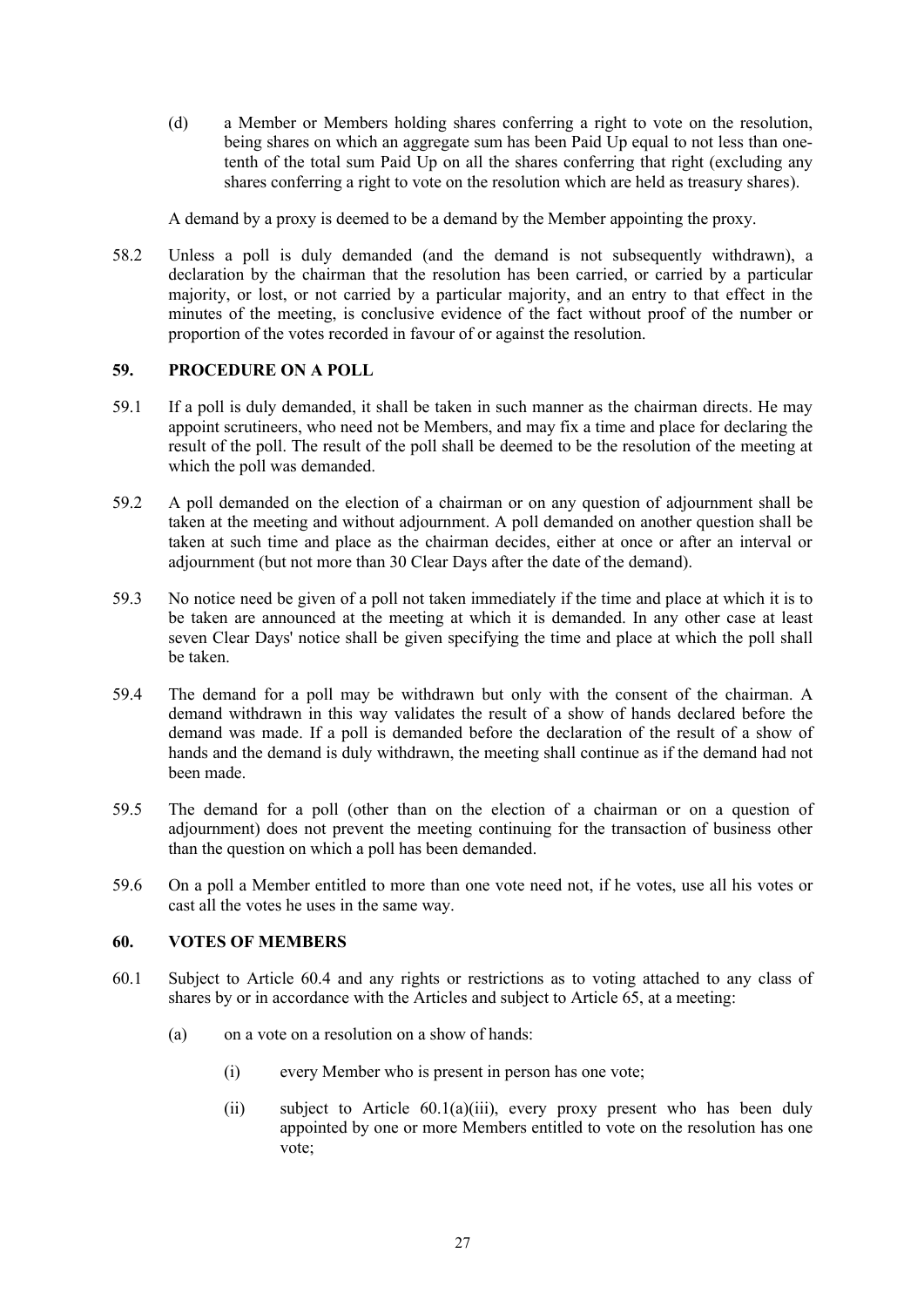- (iii) every proxy present who has been duly appointed by more than one Member entitled to vote on the resolution and who has been instructed by one or more of those Members to vote for the resolution and by one or more other of those Members to vote against it has one vote for and one vote against the resolution;
- (b) on a vote on a resolution on a poll, every Member (whether present in person or by proxy) has one vote for every share of which he is the Holder.
- 60.2 In the case of joint Holders of a share, the vote of the senior who tenders a vote, whether in person or by proxy, shall be accepted to the exclusion of the vote or votes of the other joint Holder or Holders, and seniority is determined by the order in which the names of the Holders stand in the Register.
- 60.3 A Member in respect of whom an order has been made by a court or official having jurisdiction (whether in the United Kingdom or elsewhere) that he is or may be suffering from mental disorder or is otherwise incapable of running his affairs may vote, whether on a show of hands or on a poll, by his guardian, receiver, curator bonis or other person authorised for that purpose and appointed by the court. A guardian, receiver, curator bonis or other authorised and appointed person may, on a poll, vote by proxy if evidence (to the satisfaction of the Board) of the authority of the person claiming to exercise the right to vote is received at the Office (or at another place specified in accordance with the Articles for the delivery or receipt of forms of appointment of a proxy) or in any other manner specified in the Articles for the appointment of a proxy within the time limits prescribed by the Articles for the appointment of a proxy for use at the meeting, adjourned meeting or poll at which the right to vote is to be exercised.
- 60.4 (a) This Article 60.4 shall only have effect:
	- (i) where the Board deems necessary, taking into consideration the relevant provisions of the Acts;
	- (ii) from the date of adoption of these Articles until and excluding the fifth anniversary of their adoption; and
	- (iii) during any subsequent periods for which its effectiveness has been extended or renewed in accordance with Article 60.4(d) (the "**Effective Period**").
	- (b) At any time when there is:
		- (i) in addition to the Class A Shares, at least one further class of shares in issue (the "**Additional Shares**"); and
		- (ii) at least one such issued Additional Share which, taking into account any restrictions imposed by CA 2006 on the exercise of rights by the Holders of any such shares at the relevant time, has the right to receive notice of, attend and vote at any general meeting of the Company *inter alia* for the purposes of approving any ordinary resolution of the Company to confer, vary, revoke or renew any authority for the terms of a contract for an off-market purchase by the Company of Class A Shares pursuant to Part 18, Chapter 4 of CA 2006 (a "**Class A Buyback Resolution**"),

then the Class A Shares shall carry no right to receive notice of, attend or vote at any general meeting of the Company for the purposes of approving a Class A Buyback Resolution.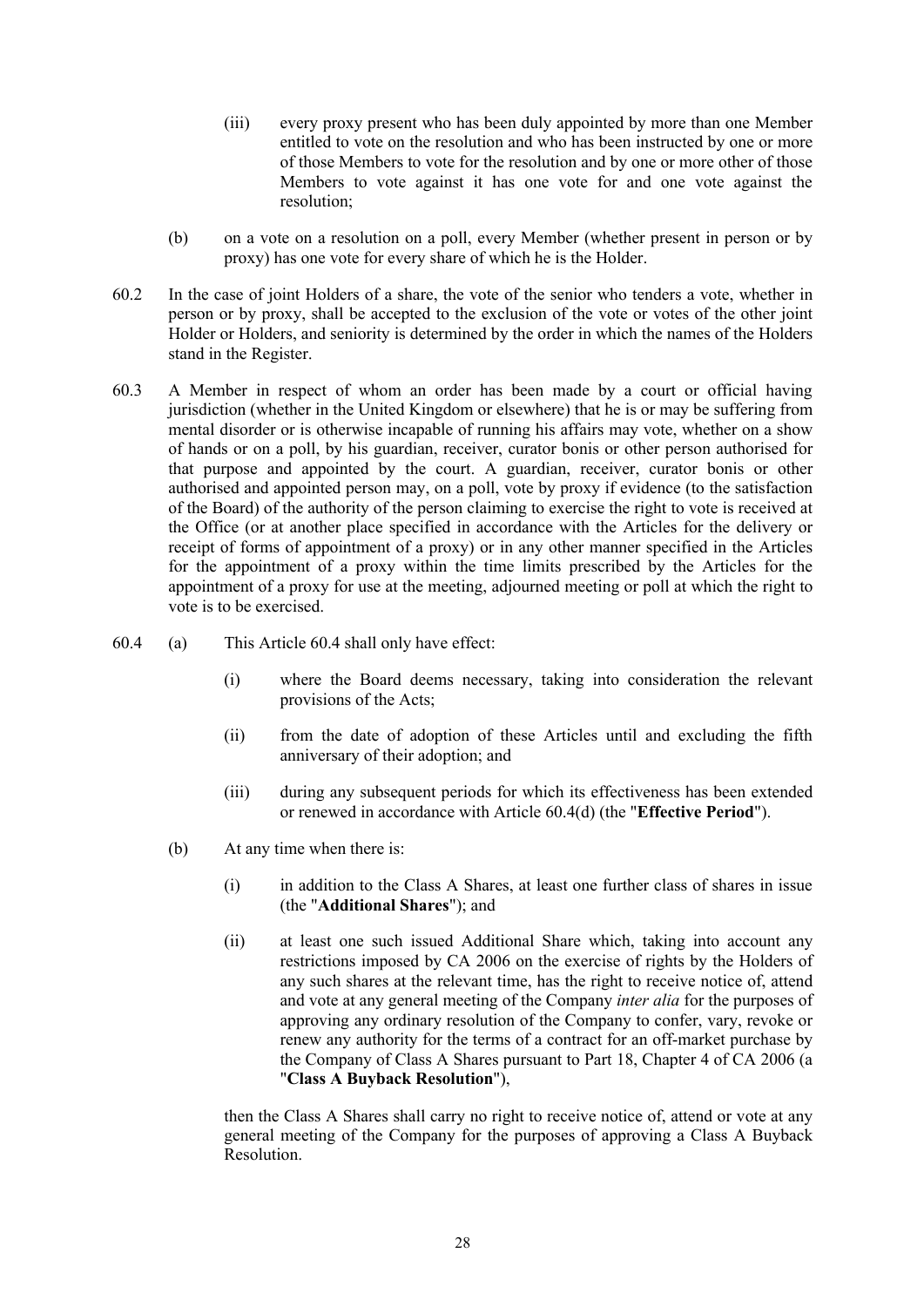- (c) Any Class A Buyback Resolution approved by the Holders of Additional Shares must specify a date on which the authority conferred by such Class A Buyback Resolution is to expire, which must not be later than the final date of the Effective Period at the time of such resolution.
- (d) The effectiveness of this Article 60.4 may be extended or renewed by ordinary resolution of the Company. All such resolutions must specify the final date of the new Effective Period, which must not be later than five years after the date on which the resolution is passed.
- (e) The approval of any ordinary resolution pursuant to Article 60.4(d) above shall not be, or be treated as, a variation of the rights attached to any class of shares.

# **61. RESTRICTION ON VOTING RIGHTS FOR UNPAID CALLS ETC.**

Unless the Board otherwise decides, no Member is entitled in respect of a share held by him to be present or to vote, either in person or by proxy, at a general meeting or at a separate meeting of the Holders of a class of shares or on a poll, or to exercise other rights conferred by membership in relation to the meeting or poll, if a call or other amount due and payable in respect of the share is unpaid. This restriction ceases on payment of the amount outstanding and all costs, charges and expenses incurred by the Company by reason of the non-payment.

## **62. VOTING BY PROXY**

- 62.1 A Member is entitled to appoint another person as his proxy to exercise all or any of his rights to attend and to speak and vote at a meeting of the Company. The appointment of a proxy to vote on a matter at a meeting authorises the proxy to demand or join in demanding a poll on that matter.
- 62.2 A proxy need not be a Member.
- 62.3 Subject to Article 62.4, an instrument appointing a proxy shall be in Hard Copy in any usual form (or in another form approved by the Board) executed under the hand of the appointor or his duly constituted attorney or, if the appointor is a corporation, under its seal or under the hand of its duly authorised officer or attorney or other person authorised to sign.
- 62.4 The Company shall provide (in the manner required by the Acts) an Electronic Address for the receipt of any document or information relating to proxies for a meeting (including any instrument of proxy or invitation to appoint a proxy, any document necessary to show the validity of, or otherwise relating to, an appointment of proxy and notice of the termination of the authority of a proxy). The Company shall be deemed to have agreed that any such document or information may be sent by Electronic Means to that address (subject to any conditions or limitations specified by the Company when providing the address).
- 62.5 A Member may appoint more than one proxy in relation to a meeting provided that each proxy is appointed to exercise the rights attached to a different share or shares held by him. References in the Articles to an appointment of proxy include references to an appointment of multiple proxies.
- 62.6 Where two or more valid but conflicting appointments of proxy are delivered or received for the same share or shares for use at the same meeting, the one which is last validly delivered or received (regardless of its date or the date of its execution) shall be treated as replacing and revoking the other or others as regards that share or those shares. If the Company is unable to determine which appointment was last validly delivered or received, none of them shall be treated as valid in respect of that share or those shares.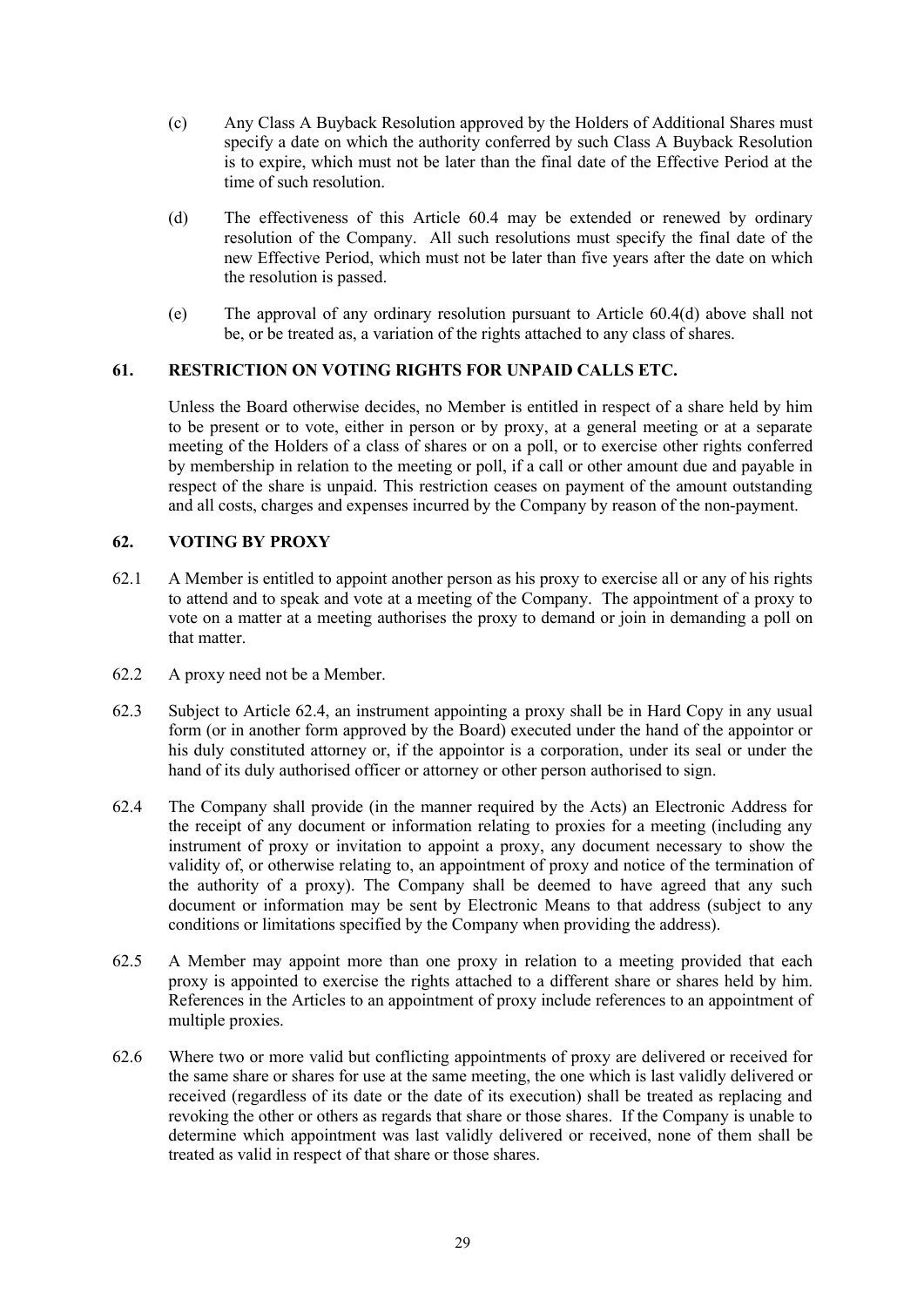- 62.7 Delivery or receipt of an appointment of proxy does not prevent a Member attending and voting in person at the meeting or an adjournment of the meeting.
- 62.8 The appointment of a proxy shall (unless the contrary is stated in it) be valid for an adjournment of the meeting as well as for the meeting or meetings to which it relates.
- 62.9 Subject to the provisions of the Acts, the Board may at the expense of the Company send or make available appointments of proxy or invitations to appoint a proxy to the Members by post or by Electronic Means or otherwise (with or without provision for their return prepaid) for use at any meeting or at any separate meeting of the Holders of any class of shares, either in blank or nominating in the alternative any one or more of the Directors or any other person. If for the purpose of any meeting appointments of proxy or invitations to appoint as proxy a person or one of a number of persons specified in the invitation are issued at the Company's expense, they shall be issued to all (and not to some only) of the Members entitled to be sent a notice of the meeting and to vote at it. The accidental omission or the failure, due to circumstances beyond the Company's control, to send or make available such an appointment of proxy or give such an invitation to, or the non-receipt thereof by, any Member entitled to attend and vote at a meeting shall not invalidate the proceedings at that meeting.

# **63. APPOINTMENT OF PROXY**

- 63.1 An appointment of proxy, and (if required by the Board) a power of attorney or other authority under which it is executed or a copy of it notarially certified or certified in some other way approved by the Board, shall:
	- (a) in the case of an appointment of proxy in Hard Copy Form, be received at the Office, or another place in the United Kingdom specified in the notice convening the meeting or in any appointment of proxy or any invitation to appoint a proxy sent out or made available by the Company in relation to the meeting, not less than 48 hours before the time for holding the meeting or adjourned meeting at which the person named in the appointment of proxy proposes to vote;
	- (b) in the case of an appointment of proxy in Electronic Form, be received at the Electronic Address specified in the notice convening the meeting or in any appointment of proxy or any invitation to appoint a proxy sent out or made available by the Company in relation to the meeting, not less than 48 hours before the time for holding the meeting or adjourned meeting at which the person named in the appointment of proxy proposes to vote;
	- (c) in the case of a poll taken more than 48 hours after it was demanded, be received as aforesaid after the poll has been demanded and not less than 24 hours (or such shorter time as the Board may determine) before the time appointed for the taking of the poll; or
	- (d) in the case of a poll not taken immediately but taken not more than 48 hours after it was demanded, be delivered at the meeting at which the poll was demanded to the chairman or to the Secretary or to any Director.

An appointment of proxy not received or delivered in accordance with this Article is invalid.

The Board may at its discretion determine that, in calculating the periods mentioned in this Article 63.1, no account shall be taken of any part of any day that is not a working day.

63.2 Without limiting the foregoing, in relation to any shares which are held in Uncertificated form, the Board may from time to time permit appointments of proxy to be made by Electronic Means in the form of an Uncertificated proxy instruction and may in a similar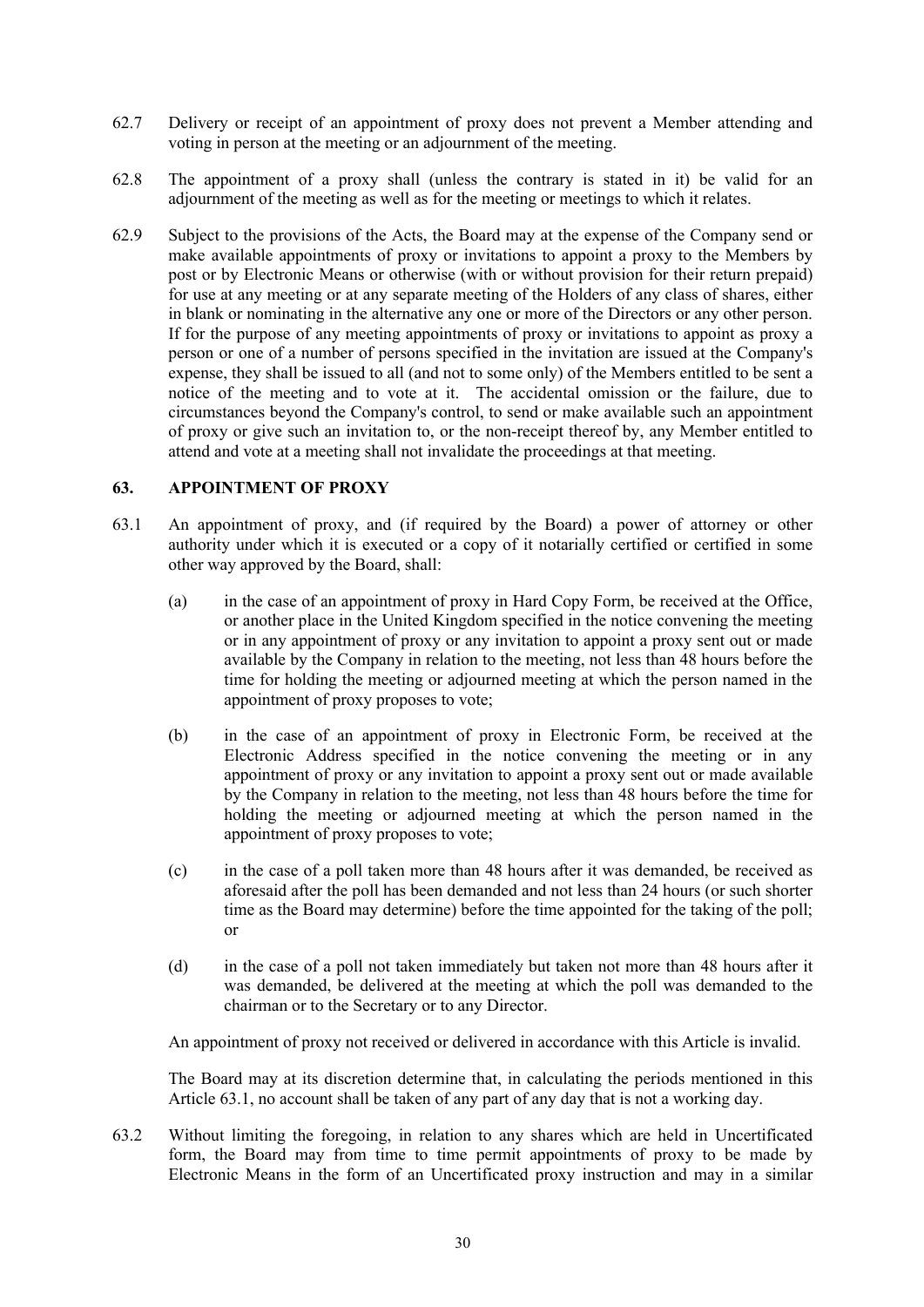manner permit supplements to, or amendments or revocations of, any such Uncertificated proxy instruction to be made by like means. The Board may in addition prescribe the method of determining the time at which any such Uncertificated proxy instruction (and/or other instruction or notification) is to be treated as received by the Company or a participant acting on its behalf. The Board may treat any such Uncertificated proxy instruction which purports to be or is expressed to be sent on behalf of a Holder of a share as sufficient evidence of the authority of the person sending that instruction to send it on behalf of that Holder.

#### **64. WHEN VOTES BY PROXY VALID ALTHOUGH AUTHORITY TERMINATED**

A vote cast or poll demanded by a proxy is valid despite the previous termination of the authority of a person to act as a proxy unless notice of such termination shall have been received by the Company at the Office, or at such other place or address at which an appointment of proxy may be duly received or delivered, not later than the time at which an appointment of proxy should have been received or delivered in order for it to be valid for use at the meeting or adjourned meeting at which the vote is cast or the poll demanded or (in the case of a poll taken otherwise than at or on the same day as the meeting or adjourned meeting) for use in relation to the poll at which the vote is cast.

#### **65. CORPORATE REPRESENTATIVES**

- 65.1 A corporation which is a Member may, by resolution of its directors or other governing body, authorise a person or persons to act as its representative or representatives at any meeting of the Company, or at any separate meeting of the Holders of any class of shares (a "**Representative**").
- 65.2 Subject to Article 65.3, a Representative is entitled to exercise (on behalf of the corporation) the same powers as the corporation could exercise if it were an individual Member of the Company.
- 65.3 Where a corporation authorises more than one Representative:
	- (a) on a vote on a resolution on a show of hands at a meeting each Representative has the same voting rights as the corporation would be entitled to;
	- (b) if Article 65.3(a) does not apply and more than one Representative purport to exercise a power under Article 65.2 in respect of the same shares:
		- (i) if they purport to exercise the power in the same way as each other, the power is treated as exercised in that way;
		- (ii) if they do not purport to exercise the power in the same way as each other, the power is treated as not exercised.
- 65.4 A Director, the Secretary or other person authorised for the purpose by the Secretary may require a Representative to produce a certified copy of the resolution of authorisation before permitting him to exercise his powers.

# **66. OBJECTIONS TO AND ERROR IN VOTING**

No objection may be made to the qualification of any person voting at a meeting or to the counting of, or failure to count, any vote, except at the meeting or adjourned meeting at which the vote objected to is tendered or at which the error occurs. An objection properly made shall be referred to the chairman whose decision on such matter shall be final and conclusive.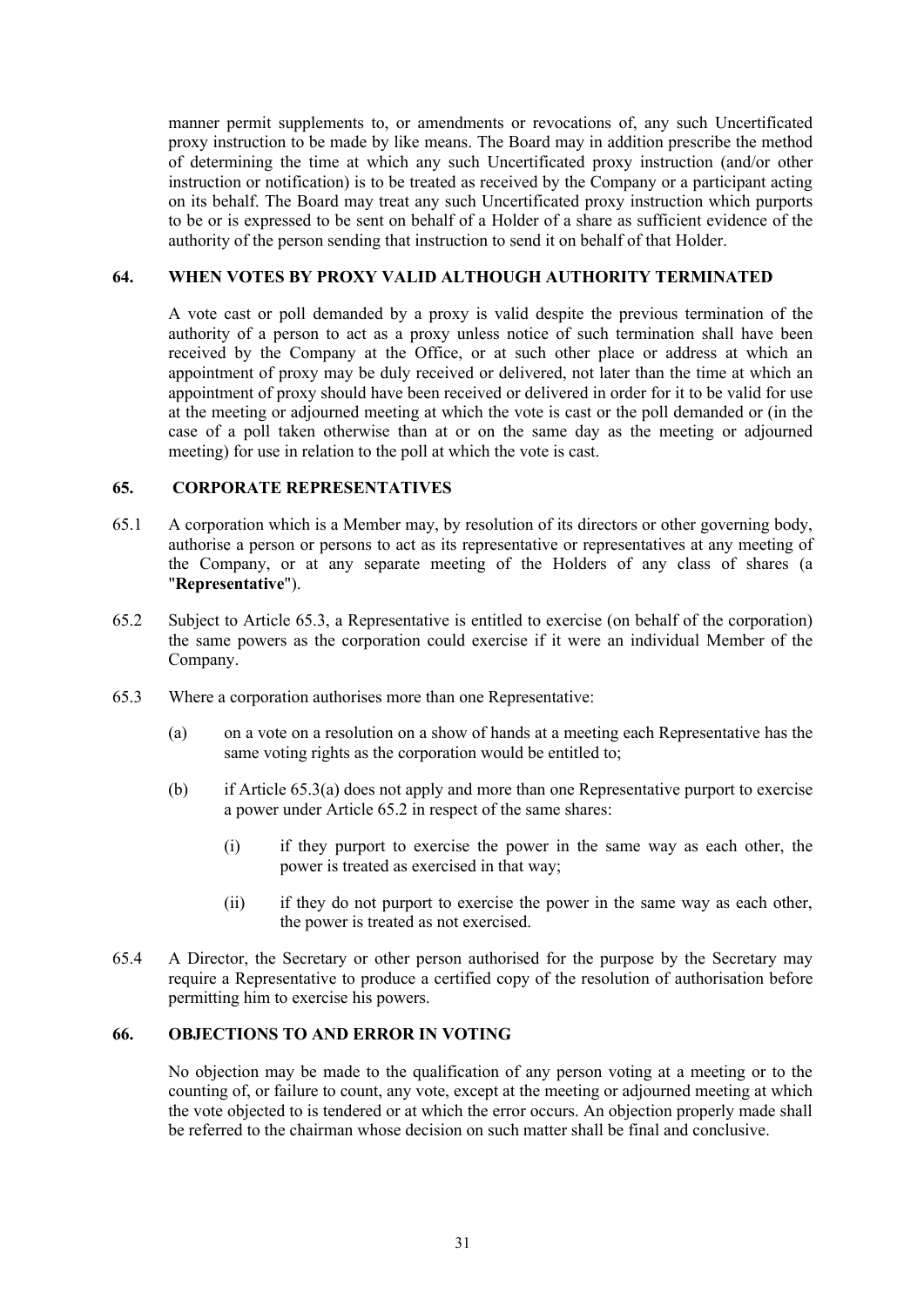#### **67. AMENDMENTS TO RESOLUTIONS**

No amendment to a resolution duly proposed as a special resolution (other than an amendment to correct a patent error) may be considered or voted on. No amendment to a resolution duly proposed as an ordinary resolution (other than an amendment to correct a patent error) may be considered or voted on unless either:

- (a) at least 48 hours before the time appointed for holding the meeting or adjourned meeting at which the ordinary resolution is to be considered, notice of the terms of the amendment and intention to move it has been lodged at the Office; or
- (b) the chairman in his absolute discretion decides that the amendment may be considered or voted on.

If an amendment proposed to a resolution under consideration is ruled out of order by the chairman, the proceedings on the substantive resolution are not invalidated by an error in his ruling.

#### **68. CLASS MEETINGS**

Subject to the provisions of the Acts, a separate meeting of the Holders of a class of shares shall be convened and conducted as nearly as possible in the same way as a general meeting, except that:

- (a) no Member is entitled to notice of it or to attend unless he is a Holder of shares of that class;
- (b) no vote may be cast except in respect of a share of that class;
- (c) the quorum at the meeting is two persons present at the meeting holding at least onethird in nominal value of the issued shares of that class (excluding any shares of that class held as treasury shares);
- (d) the quorum at an adjourned meeting is one person present at the meeting holding shares of the class in question; and
- (e) a poll may be demanded in writing by any Holder of shares of the class in question present at the meeting and on a poll each Member has one vote for every share of that class of which he is the Holder.

# **69. FAILURE TO DISCLOSE INTERESTS IN SHARES**

- 69.1 Subject to the Company's requirement to comply with the provisions of DTR 5 relating to the disclosure of voting rights (as amended from time to time), if at any time the Company shall have any of its shares admitted to trading on the Oslo Stock Exchange then the provisions of DTR 5 relating to the disclosure of voting rights shall apply to the Company, its shares and persons interested in the Company's shares as if "financial instruments" and "shares" includes Class A Shares, Restricted Class A Shares, Class B Shares and any other shares in the Company which confer upon the Holder of such shares the right to attend and vote at any general meeting.
- 69.2 Where notice is served by the Company under section 793 of CA 2006 (a "**Section 793 Notice**") on a Member, or another person appearing to be interested in shares held by that Member, and the Member or other person has failed in relation to any shares (the "**Default Shares**", which expression includes any shares allotted or issued after the date of the Section 793 Notice in respect of those shares) to give the Company the information required within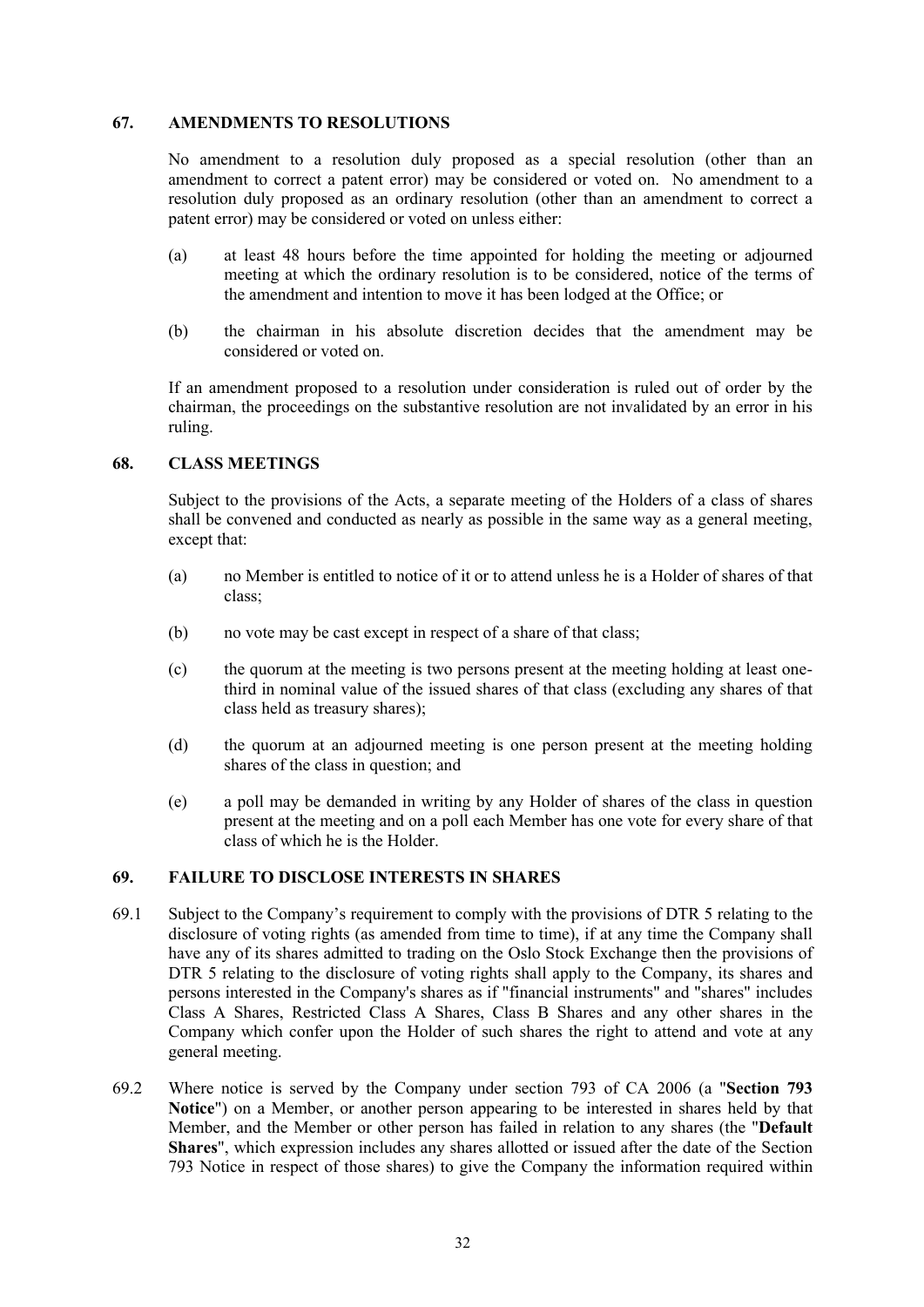the prescribed period from the date of service of the Section 793 Notice, the following sanctions apply, unless the Board otherwise decides:

- (a) the Member shall not be entitled in respect of the Default Shares to be present or to vote (either in person or by proxy) at a meeting or at a separate meeting of the Holders of a class of shares or on a poll; and
- (b) where the Default Shares represent at least 0.25 per cent in nominal value of the issued shares of their class (excluding any share of their class held as treasury shares):
	- (i) a dividend (or any part of a dividend) or other amount payable in respect of the Default Shares shall be withheld by the Company, which has no obligation to pay interest on it, and the Member shall not be entitled to elect, pursuant to Article 131, to receive shares instead of a dividend; and
	- (ii) no transfer of any Certificated Default Shares shall be registered unless the transfer is an excepted transfer or:
		- (A) the Member is not himself in default in supplying the information required; and
		- (B) the Member proves to the satisfaction of the Board that no person in default in supplying the information required is interested in any of the shares the subject of the transfer.
- 69.3 For the purpose of enforcing the sanction in Article 69.2(b)(ii), the Board may give notice to the Member requiring the Member to convert Default Shares held in Uncertificated form to Certificated form by the time stated in the notice. The notice may also state that the Member may not convert any Default Shares held in Certificated form to Uncertificated form. If the Member does not comply with the notice, the Board may require the Operator of the VPS system or other Uncertificated System to convert Default Shares held in Uncertificated form into Certificated form in the name and on behalf of the Member in accordance with the rules of the Uncertificated System.
- 69.4 The sanctions under Article 69.2 cease to apply seven days after the earlier of:
	- (a) receipt by the Company of notice of an excepted transfer, but only in relation to the shares thereby transferred; and
	- (b) receipt by the Company, in a form satisfactory to the Board, of all the information required by the Section 793 Notice.
- 69.5 Where, on the basis of information obtained from a Member in respect of a share held by him, the Company issues a Section 793 Notice to another person, it shall at the same time send a copy of the Section 793 Notice to the Member, but the accidental omission to do so, or the non-receipt by the Member of the copy, does not invalidate or otherwise affect the application of Articles 69.1 or 69.3.
- 69.6 For the purposes of this Article 69:
	- (a) a person, other than the Member holding a share, shall be treated as appearing to be interested in that share if the Member has informed the Company that the person is or may be interested, or if the Company (after taking account of information obtained from the Member or, pursuant to a Section 793 Notice, from anyone else) knows or has reasonable cause to believe that the person is or may be so interested;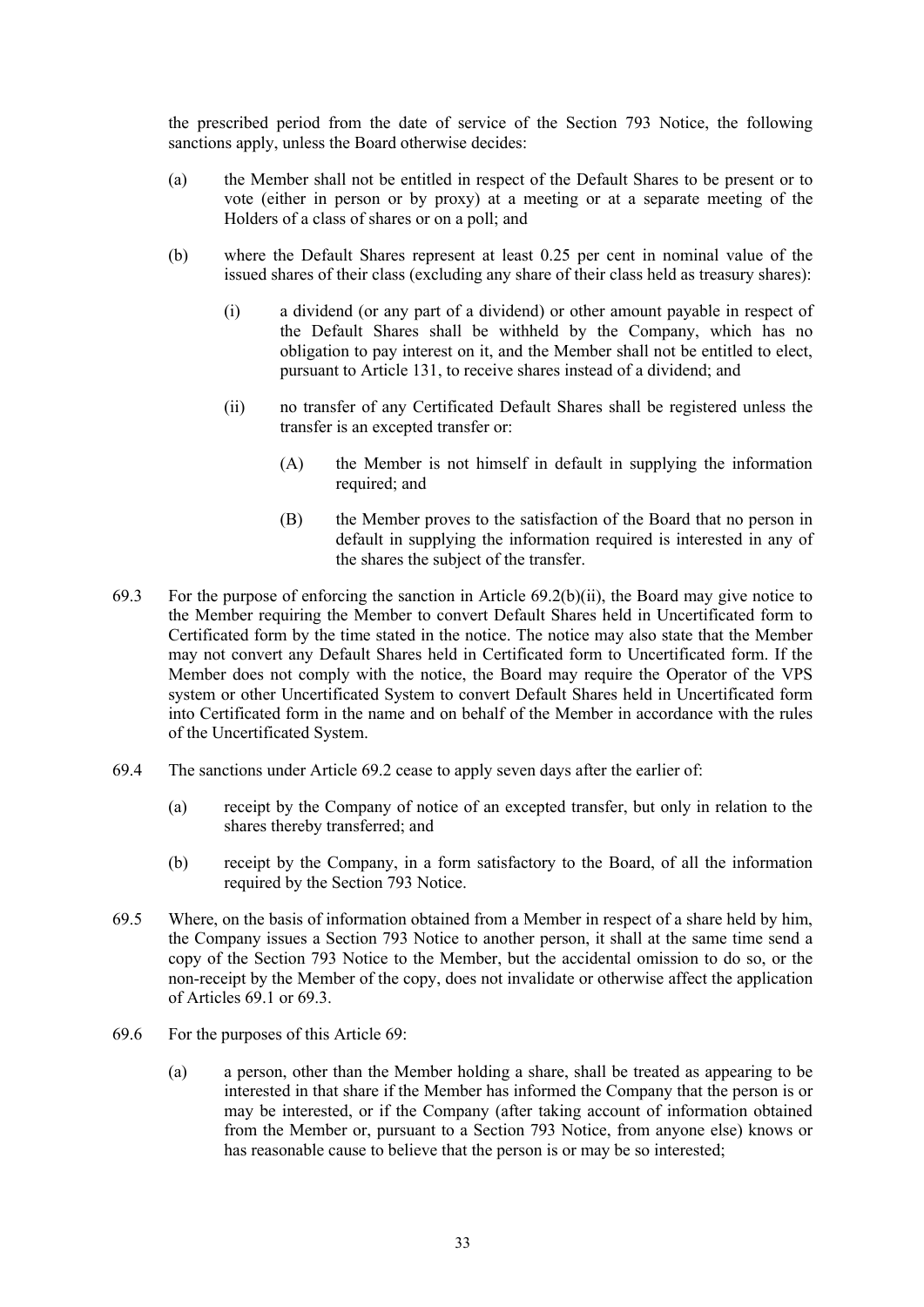- (b) "**interested**" shall be construed as it is for the purpose of section 793 of CA 2006;
- (c) reference to a person having failed to give the Company the information required by a Section 793 Notice, or being in default in supplying such information, includes (a) reference to his having failed or refused to give all or any part of it, and (b) reference to his having given information which he knows to be false in a material particular or having recklessly given information which is false in a material particular;
- (d) the "**prescribed period**" means 14 days;
- (e) an "**excepted transfer**" means, in relation to shares held by a Member:
	- (i) a transfer pursuant to acceptance of a takeover offer for the Company (within the meaning of Chapter 3 of Part 28 of CA 2006); or
	- (ii) a transfer in consequence of a sale made through a recognised investment exchange (as defined in the Financial Services and Markets Act 2000) or another stock exchange outside the United Kingdom on which shares in the capital of the Company are normally traded; or
	- (iii) a transfer which is shown to the satisfaction of the Board to be made in consequence of a sale of the whole of the beneficial interest in the shares to a person who is unconnected with the Member and with any other person appearing to be interested in the shares.
- 69.7 The provisions of this Article are in addition and without prejudice to the provisions of the Acts.

# **APPOINTMENT, RETIREMENT AND REMOVAL OF DIRECTORS**

## **70. NUMBER OF DIRECTORS**

Unless and until otherwise decided by the Company by ordinary resolution, the number of Directors must not be less than:

- (a) at any time prior to the Listing Date, two; and
- (b) thereafter, five,

and shall not be more than seven.

## **71. POWER OF THE COMPANY TO APPOINT DIRECTORS**

Subject to the Articles, the Company may by ordinary resolution appoint a person who is willing to act to be a Director, either to fill a vacancy or as an addition to the Board and for such term as the Company may by ordinary resolution decide, but the total number of Directors may not exceed any maximum number fixed in accordance with the Articles.

## **72. POWER OF THE BOARD TO APPOINT DIRECTORS**

Without prejudice to the power of the Company to appoint a person to be a Director pursuant to the Articles, the Board may appoint a person who is willing to act as a Director to fill a vacancy, but the total number of Directors may not exceed any maximum number fixed in accordance with the Articles. A Director appointed in this way may hold office only until the later of (i) the end of the term of the Director whose vacancy he is filling or (ii) the dissolution of the next annual general meeting after his appointment unless he is reappointed during that meeting.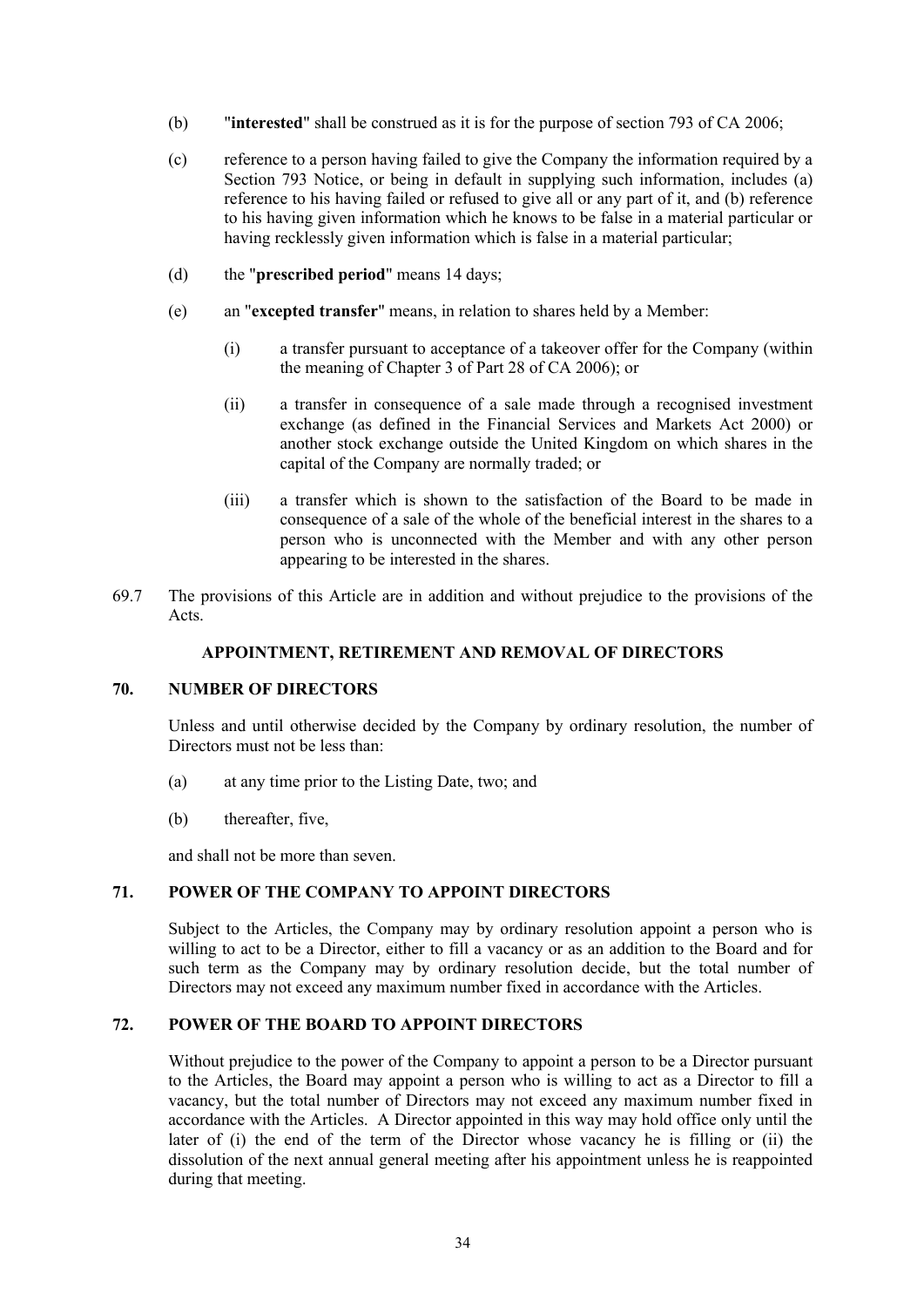# **73. APPOINTMENT OF EXECUTIVE DIRECTORS**

- 73.1 Subject to the provisions of the Acts, the Board may appoint one or more of its body to hold an executive office with the Company for such term and on such other terms and conditions as the Board thinks fit. The Board may revoke or terminate an appointment at any time, without prejudice to a claim for damages for breach of the contract of service between the Director and the Company or otherwise.
- 73.2 Subject to the provisions of the Acts, the Board may enter into an agreement or arrangement with any Director for the provision of any services outside the scope of the ordinary duties of a Director. Any such agreement or arrangement may be made on such terms and conditions as the Board thinks fit and (without prejudice to any other provision of the Articles) it may remunerate any such Director for such services as it thinks fit.

# **74. ELIGIBILITY OF NEW DIRECTORS**

- 74.1 No person other than a Director retiring may be appointed or reappointed a Director at an annual general meeting or a general meeting unless:
	- (a) he is recommended by the Board or the nomination committee; or
	- (b) not less than seven nor more than 42 days before the date fixed for the meeting, notice has been given to the Company by a Member (other than the person to be proposed) qualified to vote at the meeting of the intention to propose that person for appointment or reappointment. The notice shall:
		- (i) state the particulars which would, if the proposed Director were appointed or reappointed, be required to be included in the Company's register of Directors;
		- (ii) be accompanied by notice given by the proposed Director of his willingness to be appointed or reappointed; and
		- (iii) be lodged at the Office.
- 74.2 A Director is not required to hold any shares in the capital of the Company.

# **75. NOMINATIONS COMMITTEE**

- 75.1 The Company in general meeting may appoint a nomination committee (the "**Nomination Committee**"), comprising such number of persons as the Members may determine in general meeting from time to time, and members of the Nomination Committee shall be appointed by resolution of the Members.
- 75.2 Member of the Company, the Board and members of the Nomination Committee may suggest candidates for the election of Directors and members of the Nomination Committee to the Nomination Committee provided such suggestions are in accordance with any Nomination Committee guidelines or corporate governance rules adopted by the Company in general meeting from time to time. The Nomination Committee may or may not recommend any candidates suggested or proposed by any Member of the Company, the Board or any Member of the Nomination Committee in accordance with any Nomination Committee guidelines or corporate governance rules adopted by the Company in general meeting from time to time. This Article 75.2 shall be without prejudice to the powers conferred on members pursuant to the Acts.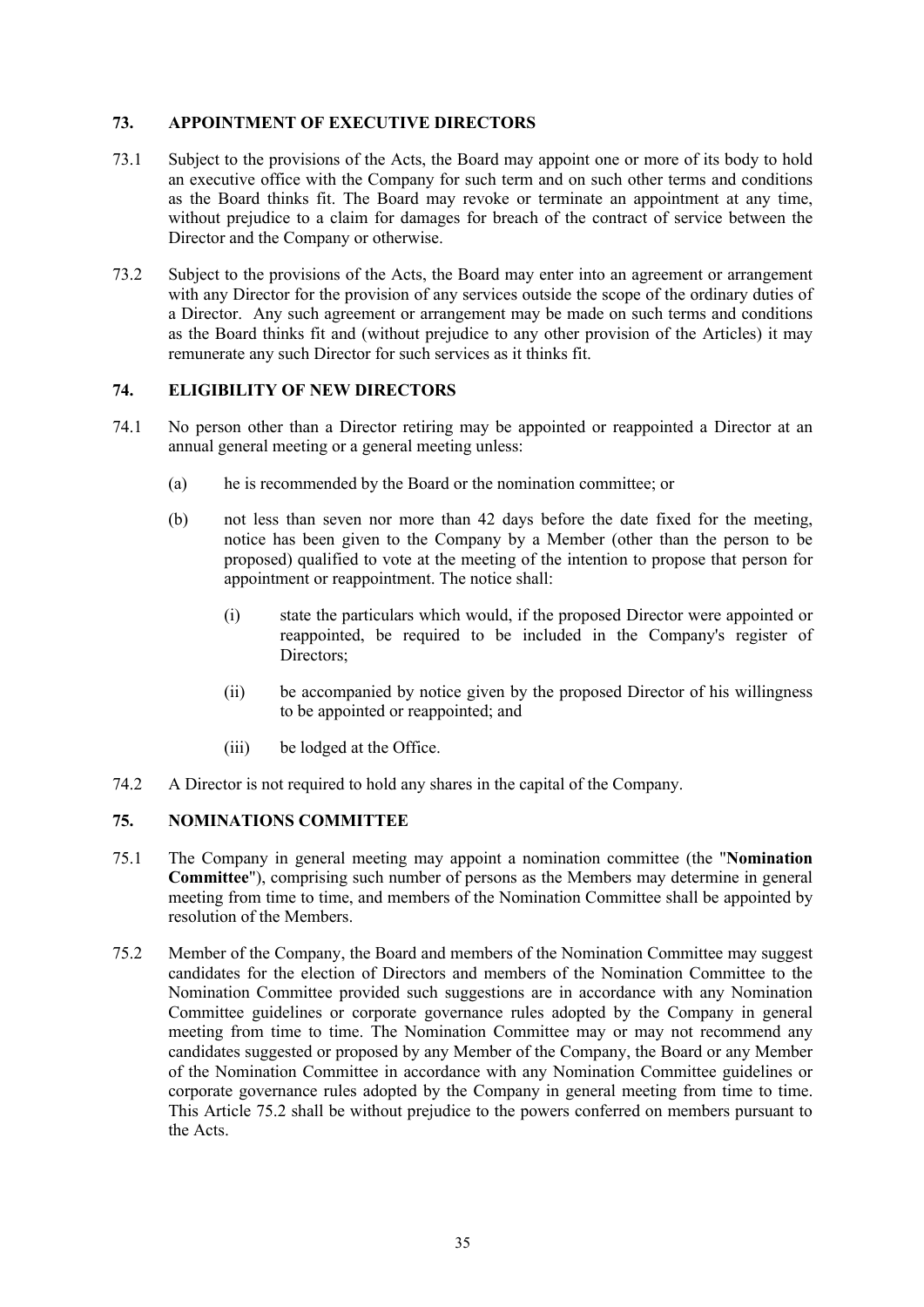- 75.3 The Nomination Committee may provide recommendations on the suitability of candidates for the Board and the Nomination Committee, as well as the remuneration of the members of the Board and the Nomination Committee. The members of the Company at any general meeting may stipulate guidelines for the duties of the Nomination Committee.
- 75.4 The provisions of this Article shall be without prejudice to Article 74.1(b).

## **76. VOTING ON RESOLUTION FOR APPOINTMENT**

At an annual general meeting or a general meeting a motion for the appointment of two or more persons as Directors by a single resolution shall not be made unless an ordinary resolution that it should be so made has first been agreed to by the meeting without any vote being given against it, and for the purposes of this Article a motion for approving a person's appointment or for nominating a person for appointment shall be treated as a motion for his appointment. A resolution moved in contravention of this Article is void (whether or not its being so moved was objected to at the time).

## **77. POSITION OF RETIRING DIRECTOR**

A Director who retires at an annual general meeting may, if willing to act, be reappointed. If he is not reappointed or deemed reappointed, he may retain office until the meeting appoints someone in his place or, if it does not do so, until the end of the meeting.

#### **78. DEEMED REAPPOINTMENT**

At an annual general meeting at which a Director retires the Company may fill the vacancy and, if it does not do so, the retiring Director shall, if willing, be deemed reappointed unless it is expressly resolved not to fill the vacancy or a resolution for the reappointment of the Director is put to the meeting and lost.

# **79. REMOVAL BY ORDINARY RESOLUTION**

In addition to any power of removal conferred by the provisions of the Acts, the Company may by ordinary resolution remove a Director before the expiry of his period of office (without prejudice to a claim for damages for breach of contract or otherwise) and may (subject to the Articles) by ordinary resolution appoint another person who is willing to act to be a Director in his place. A person appointed in this way is treated, for the purposes of determining the time at which he or another Director is to retire, as if he had become a Director on the date on which the person in whose place he is appointed was last appointed or reappointed a Director.

# **80. VACATION OF OFFICE BY DIRECTOR**

- 80.1 Without prejudice to the provisions for retirement contained in the Articles, the office of a Director is vacated if:
	- (a) he resigns by notice delivered to the Secretary at the Office or tendered at a Board meeting;
	- (b) where he has been appointed for a fixed term, the term expires;
	- (c) he ceases to be a Director by virtue of a provision of the Acts, is removed from office pursuant to the Articles or becomes prohibited by law from being a Director;
	- (d) he becomes bankrupt or compounds with his creditors generally or he applies to the court for an interim order under section 253 of the Insolvency Act 1986 in connection with a voluntary arrangement under that statute;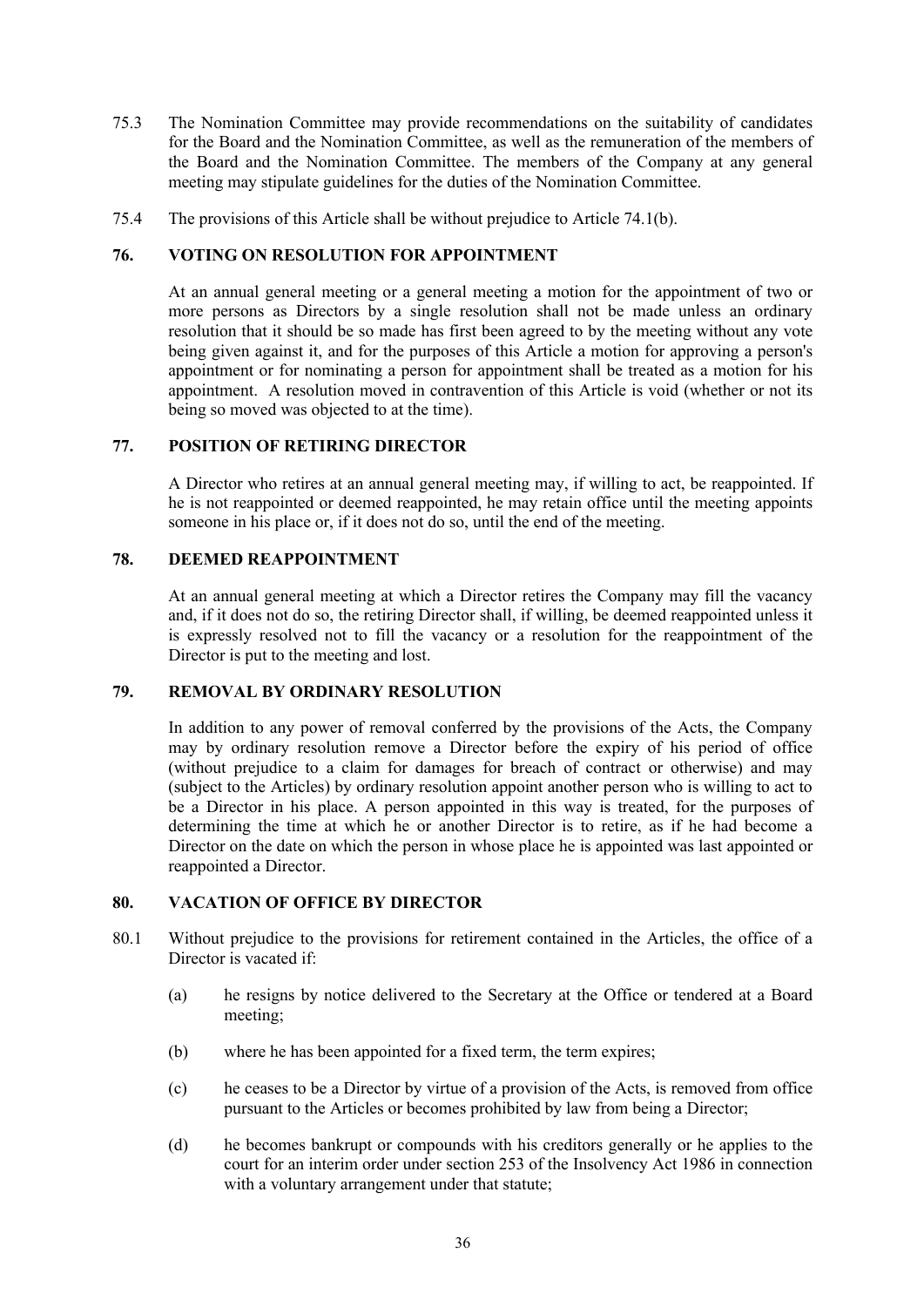- (e) a registered medical practitioner who is treating that person gives a written opinion to the Company stating that that person has become physically or mentally incapable of acting as a Director and may remain so for more than three months, and the Board resolves that his office be vacated;
- (f) both he and his alternate director appointed pursuant to the provisions of the Articles (if any) are absent, without the permission of the Board, from Board meetings for six consecutive months and the Board resolves that his office be vacated; or
- (g) he is removed from office by notice addressed to him at his last-known address and signed by 75 per cent of his co-Directors (without prejudice to a claim for damages for breach of contract or otherwise).
- 80.2 A resolution of the Board declaring a Director to have vacated office under the terms of this Article is conclusive as to the fact and grounds of vacation stated in the resolution.
- 80.3 If the office of a Director is vacated for any reason, he shall cease to be a Member of any committee of the Board.

## **ALTERNATE DIRECTORS**

## **81. APPOINTMENT**

- 81.1 Subject to the Articles, the Company may by ordinary resolution select a person who may act as an alternate director to one or more specified or unspecified Directors.
- 81.2 A Director (other than an alternate director) may by notice delivered to the Secretary at the Office or tabled at a meeting of the Board, or in any other manner approved by the Board, appoint as his alternate director:
	- (a) another Director; or
	- (b) another person approved by the Company pursuant to Article 81.1.

No appointment of an alternate director who is not already a Director shall be effective until his consent to act as a Director in the form prescribed by the provisions of the Acts has been received at the Office or tabled at a meeting of the Board.

81.3 An alternate director is not required to hold any shares in the capital of the Company and shall not be counted in reckoning the number of Directors for the purpose of Article 70.

# **82. REVOCATION OF APPOINTMENT**

A Director may by notice delivered to the Secretary at the Office or tabled at a meeting of the Board revoke the appointment of his alternate director and, subject to the provisions of Article 81, appoint another person in his place. If a Director ceases to hold the office of Director or if he dies, the appointment of his alternate director automatically ceases. If a Director retires but is reappointed or deemed reappointed at the meeting at which his retirement takes effect, a valid appointment of an alternate director which was in force immediately before his retirement continues to operate after his reappointment as if he had not retired. The appointment of an alternate director ceases on the happening of an event which, if he were a Director otherwise appointed, would cause him to vacate office.

# **83. PARTICIPATION IN BOARD MEETINGS**

An alternate director shall, if he gives the Company an address at which notices may be served on him or an address at which notices may be served on him by Electronic Means, be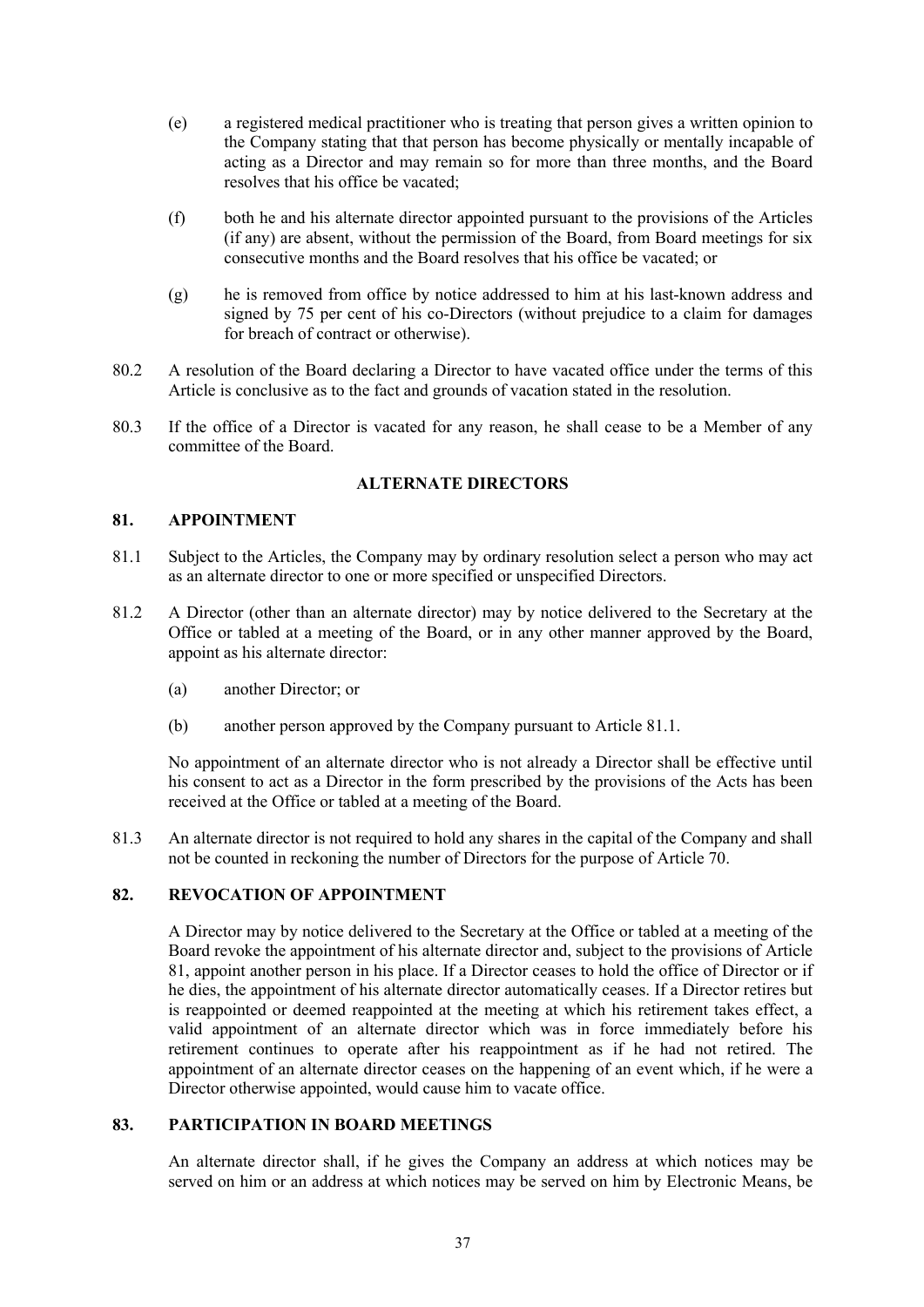entitled to receive notice of all meetings of the Board and all committees of the Board of which his appointor is a member and, in the absence from those meetings of his appointor, to attend and vote at the meetings and to exercise all the powers, rights, duties and authorities of his appointor. A Director acting as alternate director has a separate vote at meetings of the Board and committees of the Board for each Director for whom he acts as alternate director but he counts as only one for the purpose of determining whether a quorum is present.

# **84. RESPONSIBILITY**

A person acting as an alternate director shall be an officer of the Company, shall alone be responsible to the Company for his acts and defaults, and shall not be deemed to be the agent of his appointor.

# **REMUNERATION, EXPENSES AND PENSIONS**

## **85. DIRECTORS' FEES**

- 85.1 Unless otherwise decided by the Company by ordinary resolution, the Company shall pay to the Directors (but not alternate directors) for their services as Directors such amount of aggregate fees as the Board decides. A fee payable to a Director pursuant to this Article is distinct from any salary, remuneration or other amount payable to him pursuant to other provisions of the Articles or otherwise and accrues from day to day.
- 85.2 Subject to the provisions of the Acts and to the Articles, the Board may arrange for part of a fee payable to a Director under this Article to be provided in the form of fully-Paid shares in the capital of the Company.

# **86. ADDITIONAL REMUNERATION**

A Director who, at the request of the Board, goes or resides abroad, makes a special journey or performs a special service on behalf of the Company may be Paid such reasonable additional remuneration (whether by way of salary, percentage of profits or otherwise) and expenses as the Board may decide.

## **87. EXPENSES**

- 87.1 A Director is entitled to be repaid all reasonable travelling, hotel and other expenses properly incurred by him in the performance of his duties as Director including, without limitation, expenses incurred in attending meetings of the Board or of committees of the Board or general meetings or separate meetings of the Holders of a class of shares or debentures.
- 87.2 Subject to the provisions of the Acts, the Company may also fund a Director's expenditure on defending proceedings (including investigations by or action proposed to be taken by any regulatory authority) or in connection with any application under the Acts and may do anything to enable a Director to avoid incurring such expenditure.

# **88. REMUNERATION AND EXPENSES OF ALTERNATE DIRECTORS**

An alternate director is not entitled to a fee from the Company for his services as an alternate director. The fee payable to an alternate director is payable out of the fee payable to his appointor and consists of such portion (if any) of the fee as he agrees with his appointor. The Company shall, however, repay to an alternate director expenses incurred by him in the performance of his duties if the Company would have been required to repay the expenses to him under Article 87 had he been a Director.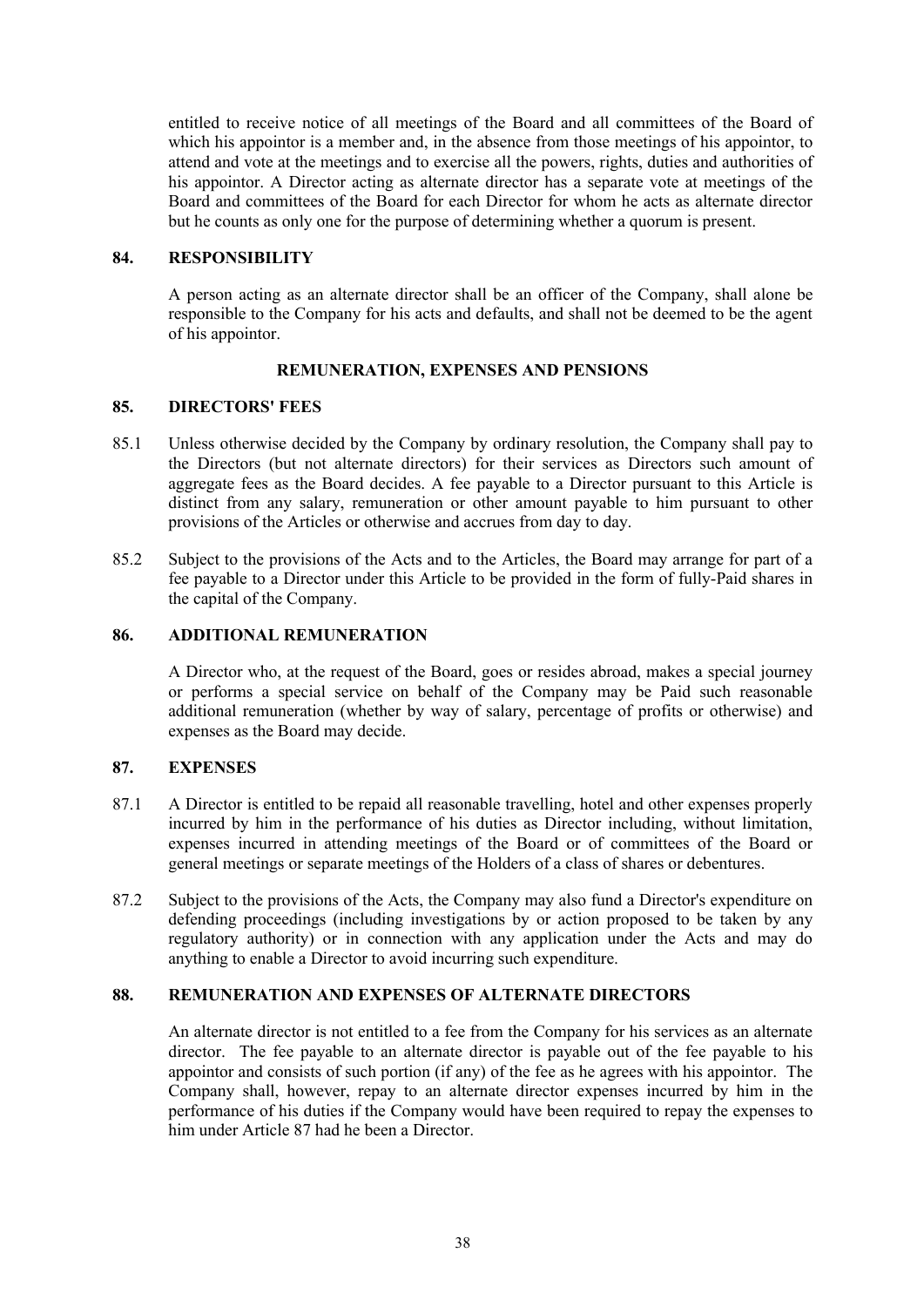#### **89. DIRECTORS' PENSIONS AND OTHER BENEFITS**

- 89.1 The Board may exercise all the powers of the Company to provide pensions or other retirement or superannuation benefits and to provide death or disability benefits or other allowances or gratuities (by insurance or otherwise) for a person who is or has at any time been a Director of:
	- (a) the Company;
	- (b) a company which is or was a subsidiary undertaking of the Company;
	- (c) a company which is or was allied to or associated with the Company or a subsidiary undertaking of the Company; or
	- (d) a predecessor in business of the Company or of a subsidiary undertaking of the Company,

(or, in each case, for any Member of his family, including a spouse or former spouse, a civil partner or a former civil partner, or a person who is or was dependent on him). For this purpose the Board may establish, maintain, subscribe and contribute to any scheme, trust or fund and pay premiums. The Board may arrange for this to be done by the Company alone or in conjunction with another person.

89.2 A Director or former Director is entitled to receive and retain for his own benefit a pension or other benefit provided under Article 89.1 and is not obliged to account for it to the Company.

# **90. REMUNERATION OF EXECUTIVE DIRECTORS**

The salary or other remuneration of a Director appointed to hold employment or executive office in accordance with the Articles may be a fixed sum of money, or wholly or in part governed by business done or profits made, or as otherwise decided by the Board, and may be in addition to or instead of a fee payable to him for his services as Director pursuant to the Articles.

#### **91. INSURANCE**

Subject to the provisions of the Acts, the Board may exercise all the powers of the Company to purchase and maintain insurance for the benefit of a person who is or was a Director, alternate director or Secretary of the Company or of any associated company against any liability attaching to him in connection with any negligence, default, breach of duty or breach of trust or any other liability which may lawfully be insured against by the Company.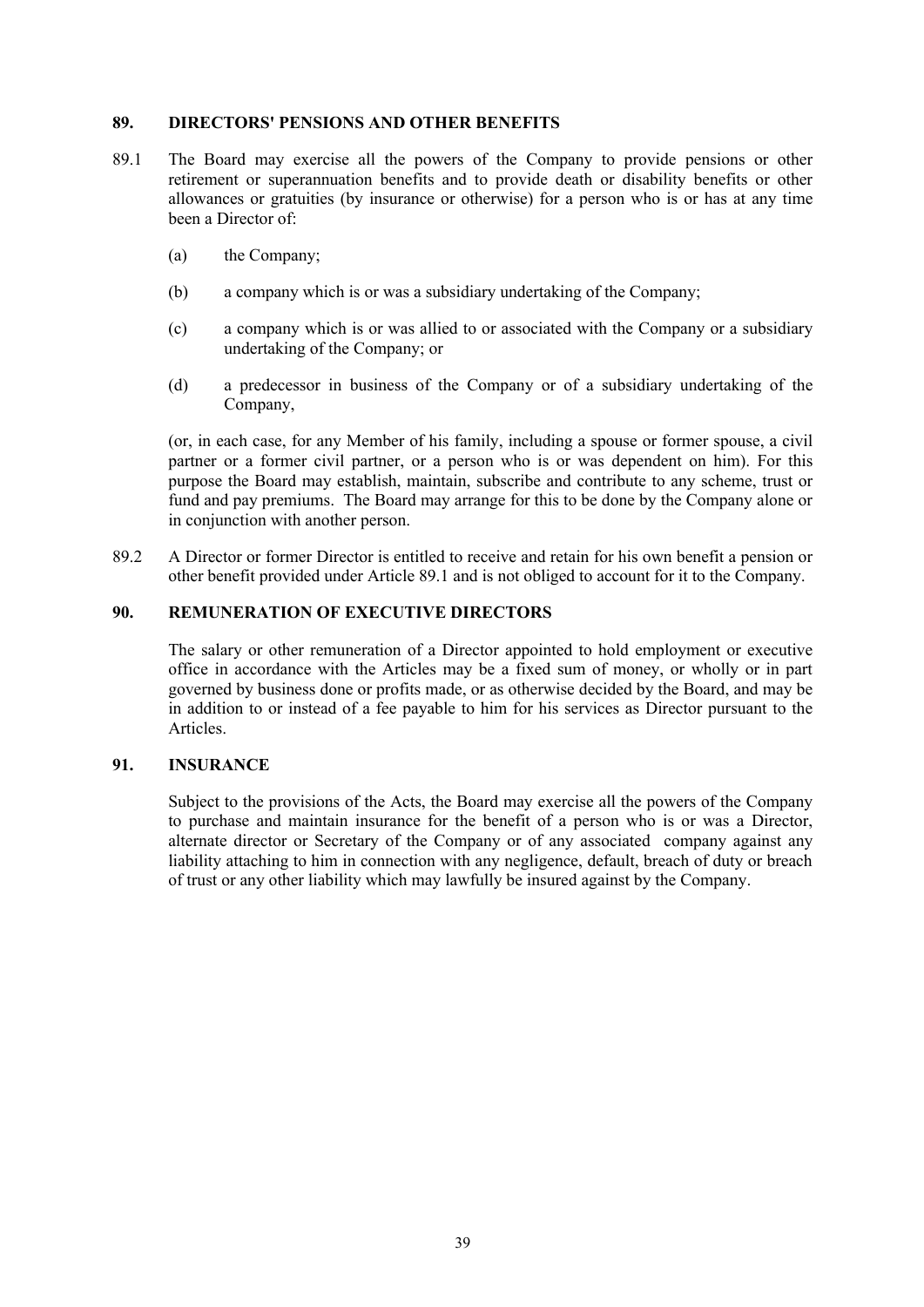#### **POWERS AND DUTIES OF THE BOARD**

# **92. POWERS OF THE BOARD**

Subject to the provisions of the Acts and the Articles and to directions given by special resolution of the Company, the business and affairs of the Company shall be managed by the Board which may exercise all the powers of the Company whether relating to the management of the business or not. No alteration of the Articles and no direction given by the Company shall invalidate a prior act of the Board which would have been valid if the alteration had not been made or the direction had not been given. The provisions of the Articles giving specific powers to the Board do not limit the general powers given by this Article.

## **93. POWERS OF DIRECTORS BEING LESS THAN MINIMUM REQUIRED NUMBER**

If the number of Directors is less than the minimum prescribed by the Articles or decided by the Company by ordinary resolution, the remaining Director or Directors may act only for the purposes of appointing an additional Director or Directors to make up that minimum or convening a general meeting of the Company for the purpose of making such appointment. If no Director or Directors is or are able or willing to act, two Members may convene a general meeting for the purpose of appointing Directors. An additional Director appointed in this way holds office (subject to the Articles) only until the dissolution of the next annual general meeting after his appointment unless he is reappointed during the meeting.

# **94. POWERS OF EXECUTIVE DIRECTORS**

The Board may delegate to a Director holding executive office any of its powers, authorities and discretions for such time and on such terms and conditions as it thinks fit. In particular, without limitation, the Board may grant the power to sub-delegate, and may retain or exclude the right of the Board to exercise the delegated powers, authorities or discretions collaterally with the Director. The Board may at any time revoke the delegation or alter its terms and conditions.

## **95. DELEGATION TO COMMITTEES**

The Board may delegate any of its powers, authorities and discretions (with power to subdelegate) to a committee consisting of one or more persons (whether a member or members of the Board or not) as it thinks fit. A committee may exercise its power to sub-delegate by subdelegating to any person or persons (whether or not a member or members of the Board or of the committee). The Board may retain or exclude its right to exercise the delegated powers, authorities or discretions collaterally with the committee. The Board may at any time revoke the delegation or alter any terms and conditions or discharge the committee in whole or in part. Where a provision of the Articles refers to the exercise of a power, authority or discretion by the Board (including, without limitation, the power to pay fees, remuneration, additional remuneration, expenses and pensions and other benefits pursuant to Articles 73 or 85 to 91) and that power, authority or discretion has been delegated by the Board to a committee, the provision shall be construed as permitting the exercise of the power, authority or discretion by the committee.

#### **96. LOCAL BOARDS**

The Board may establish any local or divisional boards or agencies for managing any of the affairs of the Company in any specified locality, either in the United Kingdom or elsewhere, and may appoint any persons to be members of such local or divisional board, or any managers or agents, and may fix their remuneration. The Board may delegate to any local or divisional board, manager or agent so appointed any of its powers, authorities and discretions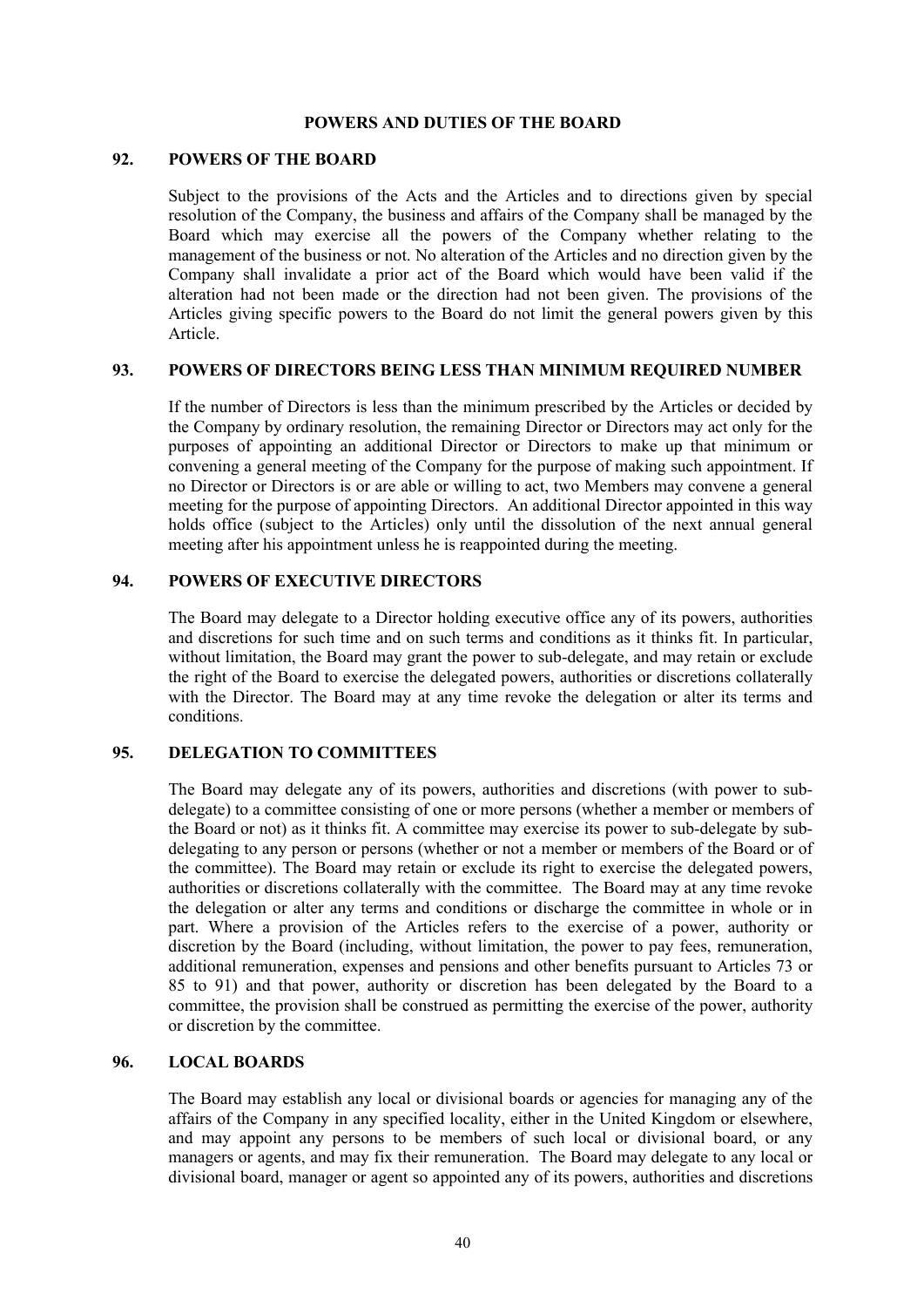(with power to sub-delegate) and may authorise the members for the time being of any such local or divisional board, or any of them, to fill any vacancies and to act notwithstanding vacancies; and any such appointment or delegation may be made for such time, on such terms and subject to such conditions as the Board may think fit. The Board may confer such powers either collaterally with, or to the exclusion of and in substitution for, all or any of the powers of the Board in that respect and may from time to time revoke, withdraw, alter or vary all or any of such powers. Subject to any terms and conditions expressly imposed by the Board, the proceedings of any local or divisional board or agency with two or more members shall be governed by such of the Articles as regulate the proceedings of the Board, so far as they are capable of applying.

## **97. AGENTS**

The Board may by power of attorney or otherwise appoint a person to be the agent of the Company and may delegate to that person any of its powers, authorities and discretions for such purposes, for such time and on such terms and conditions (including as to remuneration) as it thinks fit. In particular, without limitation, the Board may grant the power to subdelegate and may retain or exclude the right of the Board to exercise the delegated powers, authorities or discretions collaterally with the agent. The Board may at any time revoke or alter the terms and conditions of the appointment or delegation.

#### **98. ASSOCIATE DIRECTORS**

The Board may appoint a person (not being a Director) to an office or employment having a designation or title including the word "director" or attach to an existing office or employment that designation or title and may terminate the appointment or use of that designation or title. The inclusion of the word "director" in the designation or title of an office or employment does not imply that the person is, or is deemed to be, or is empowered to act as, a Director for any of the purposes of the Acts or the Articles.

#### **99. EXERCISE OF VOTING POWERS**

The Board may exercise or cause to be exercised the voting powers conferred by shares in the capital of another company held or owned by the Company, or a power of appointment to be exercised by the Company, in any manner it thinks fit (including the exercise of the voting power or power of appointment in favour of the appointment of a Director as an officer or employee of that company or in favour of the payment of remuneration to the officers or employees of that company).

#### **100. PROVISION FOR EMPLOYEES**

The Board may exercise the powers conferred on the Company by the Acts to make provision for the benefit of a person employed or formerly employed by the Company or any of its subsidiaries (other than a Director or former Director or shadow director) in connection with the cessation or the transfer to a person of the whole or part of the undertaking of the Company or the subsidiary.

#### **101. REGISTERS**

Subject to the provisions of the Acts, the Board may exercise the powers conferred on the Company with regard to the keeping of an overseas, local or other register and may make and vary regulations as it thinks fit concerning the keeping of a register.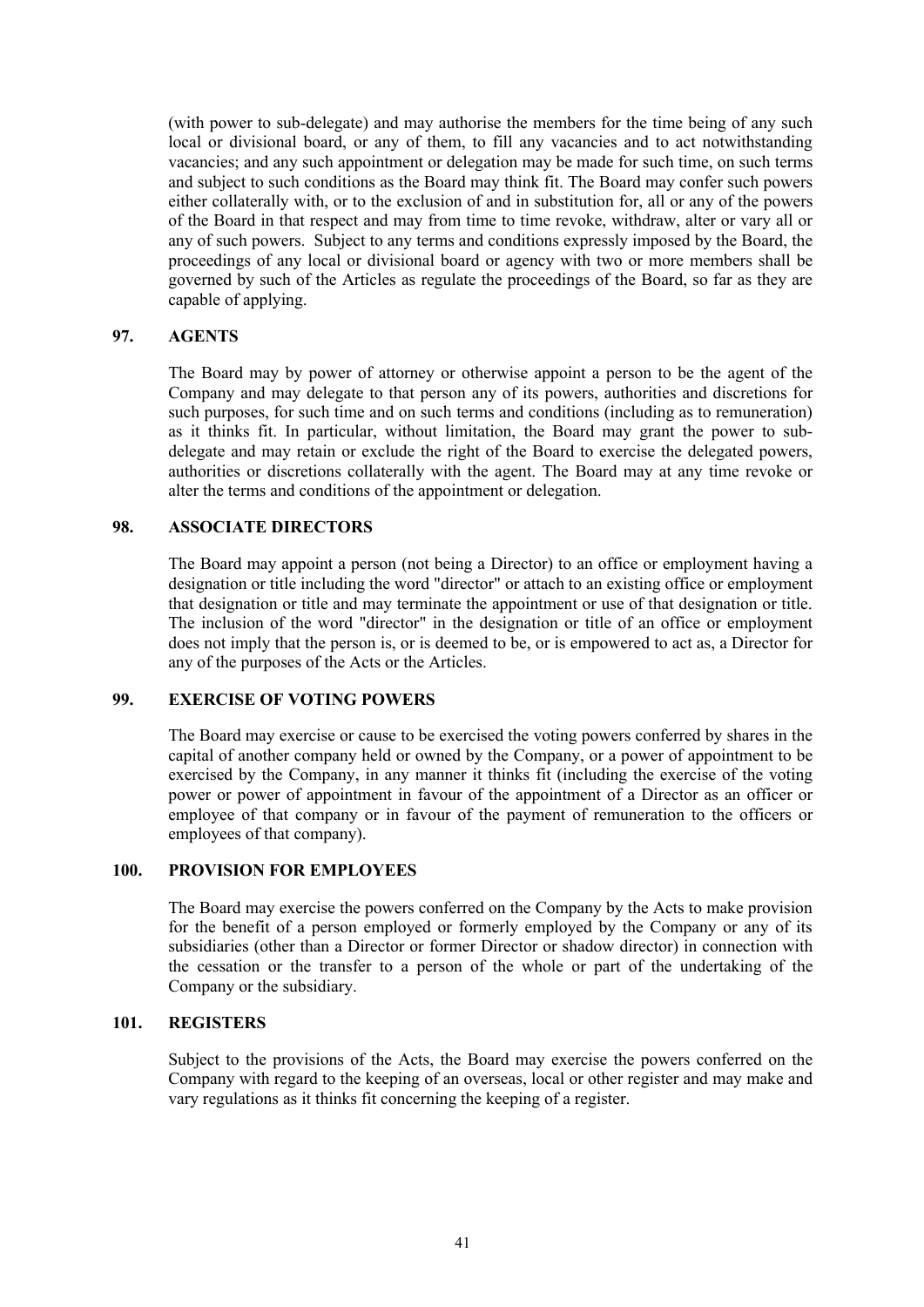#### **102. BORROWING POWERS**

The Board may exercise all the powers of the Company to borrow money and to mortgage or charge all or part of the undertaking, property and assets (present or future) and uncalled capital of the Company and, subject to the provisions of the Act, to issue debentures and other securities, whether outright or as collateral security for a debt, liability or obligation of the Company or of a third party.

## **103. REGISTER OF CHARGES**

The Company shall keep a register of charges in accordance with the provisions of the Acts and the fee to be Paid by a person other than a creditor or Member for each inspection of the register of charges is the maximum sum prescribed by the provisions of the Acts or, failing which, decided by the Board.

## **104. DIRECTORS' CONFLICTS OF INTEREST OTHER THAN IN RELATION TO TRANSACTIONS OR ARRANGEMENTS WITH THE COMPANY**

- 104.1 If a situation (a "**Relevant Situation**") arises in which a Director has, or can have, a direct or indirect interest that conflicts, or possibly may conflict, with the interests of the Company (including, without limitation, in relation to the exploitation of any property, information or opportunity, whether or not the Company could take advantage of any such property, information or opportunity, but excluding any situation which cannot reasonably be regarded as likely to give rise to a conflict of interest) the following provisions shall apply if the conflict of interest does not arise in relation to a transaction or arrangement with the Company:
	- (a) if the Relevant Situation arises from the appointment or proposed appointment of a person as a Director of the Company, the Board may resolve to authorise the appointment of the Director and the Relevant Situation on such terms as it may determine;
	- (b) if the Relevant Situation arises in circumstances other than those in Article 104.1(a) the Board may resolve to authorise the Relevant Situation and the continuing performance by the Director of his duties on such terms as it may determine.
- 104.2 Any authorisation under Article 104.1 shall be effective only if:
	- (a) the matter in question shall have been proposed in writing for consideration at a meeting of the Board, in accordance with the Board's normal procedures or in such other manner as the Board may approve;
	- (b) any requirement as to the quorum at the meeting of the Board at which the matter is considered is met without counting the Director in question and any other interested Director (together the "**Interested Directors**"); and
	- (c) the matter was agreed to without the Interested Directors voting or would have been agreed to if the votes of the Interested Directors had not been counted

and may be terminated by the Board at any time.

104.3 Any reference in Article 104.1 to a conflict of interest includes a conflict of interest and duty and a conflict of duties.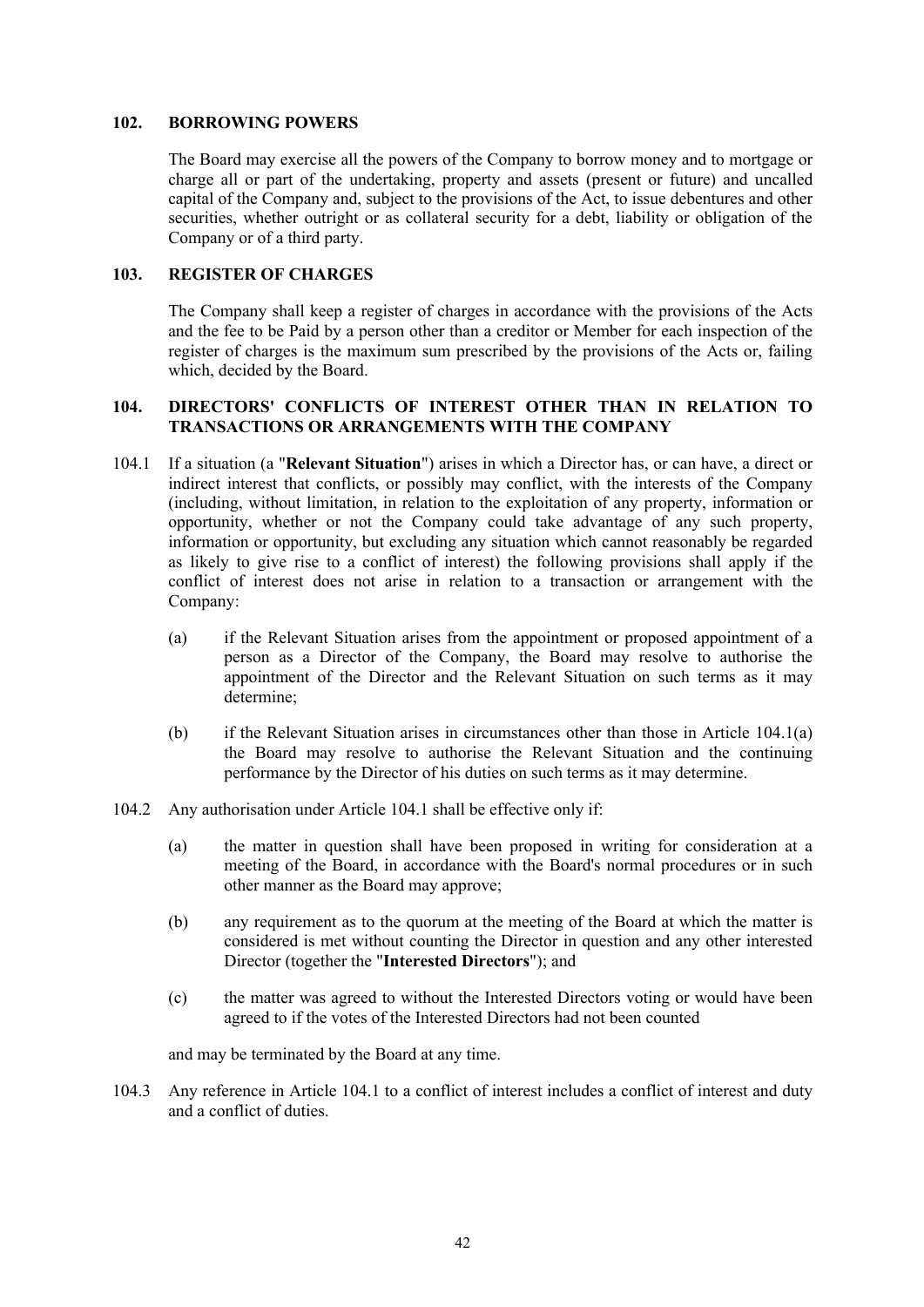- 104.4 Any terms determined by the Board under Article 104.1(a) or Article 104.1(b) may be imposed at the time of the authorisation or may be imposed or varied subsequently and may include (without limitation):
	- (a) whether the Interested Director(s) may vote (or be counted in the quorum at a meeting) in relation to any resolution relating to the Relevant Situation;
	- (b) the exclusion of the Interested Director(s) from all information and discussion by the Board or any committee of the Board of the Relevant Situation; and
	- (c) (without prejudice to the general obligations of confidentiality) the application to the Interested Director(s) of a strict duty of confidentiality to the Company for any confidential information of the Company in relation to the Relevant Situation.
- 104.5 A Director must act in accordance with any terms determined by the Board under Article 104.1(a) or Article 104.1(b).
- 104.6 Except as specified in Article 104.2, any proposal made to the Board and any authorisation by the Board in relation to a Relevant Situation shall be dealt with in the same way as any other matter that may be proposed to and resolved upon by the Board in accordance with the provisions of the Articles.
- 104.7 If a Relevant Situation has been authorised by the Board under Article 104.1 then (subject, in any case, to any terms determined by the Board under Article 104.1(a) or Article 104.1(b)):
	- (a) where the Director obtains (other than through his position as a Director of the Company) information relating to that Relevant Situation which is confidential to a third party, he will not be obliged to disclose it to the Board or to any Director or other officer or employee of the Company or to use it in relation to the Company's affairs in circumstances where to do so would amount to a breach of that confidence;
	- (b) the Director may absent himself from meetings of the Board or any committee of the Board at which anything relating to that Relevant Situation will or may be discussed; and
	- (c) the Director may make such arrangements as he thinks fit for Board and committee papers to be received and read by a professional adviser on his behalf

and the general duties which any Director owes to the Company under CA 2006 will not be infringed by anything done (or omitted to be done) in accordance with the provisions of this Article 104.7.

104.8 A Director shall not be liable to account to the Company for any profit, remuneration or other benefit which he (or any person connected with him within the meaning of section 252 of CA 2006) may derive from any Relevant Situation authorised under Article 104.1 (subject, in any case, to any terms determined by the Board in connection with such authorisation) and no contract, arrangement, transaction or proposal is liable to be avoided on the grounds of any Director (or any person connected with him as aforesaid) having any type of interest authorised under Article 104.1 (subject as aforesaid).

# **105. DECLARATIONS OF INTEREST BY DIRECTORS**

105.1 A Director must declare the nature and extent of his interest in a Relevant Situation within Article 104.1 to the other Directors.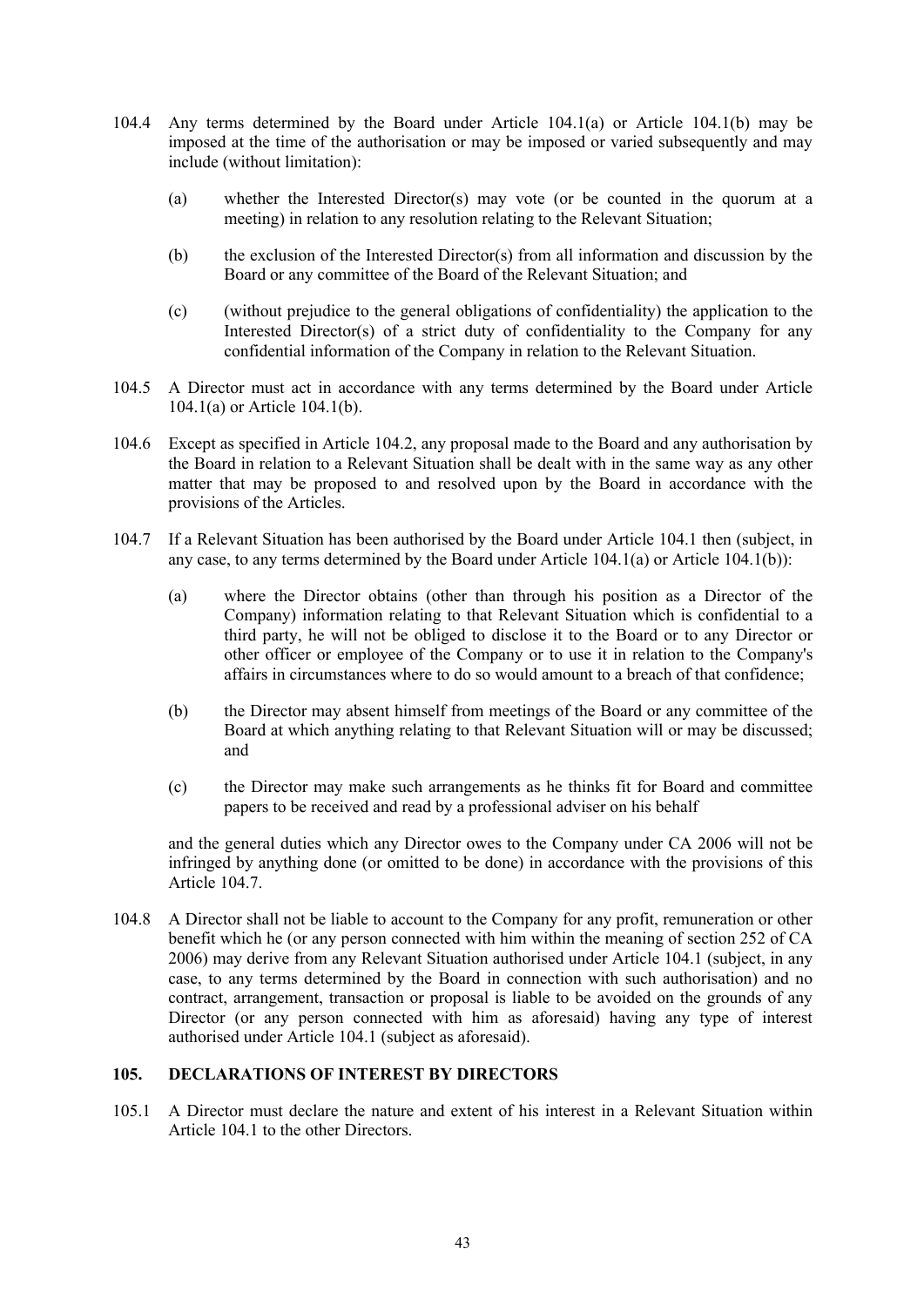- 105.2 If a Director is in any way, directly or indirectly, interested in a proposed transaction or arrangement with the Company, he must declare the nature and extent of his interest to the other Directors.
- 105.3 Where a Director is in any way, directly or indirectly, interested in a transaction or arrangement that has been entered into by the Company, he must declare the nature and extent of his interest to the other Directors, unless the interest has already been declared under Article 105.2.
- 105.4 The declaration of interest must (in the case of Article 105.3 and may, but need not (in the case of Article 105.1 or Article 105.2) be made:
	- (a) at a meeting of the Board; or
	- (b) by notice to the other Directors in accordance with:
		- (i) section 184 of CA 2006 (notice in writing); or
		- (ii) section 185 of CA 2006 (general notice).
- 105.5 If a declaration of interest proves to be, or becomes, inaccurate or incomplete, a further declaration must be made.
- 105.6 Any declaration of interest required by Article 105.1 must be made as soon as is reasonably practicable. Failure to comply with this requirement does not affect the underlying duty to make the declaration of interest.
- 105.7 Any declaration of interest required by Article 105.2 must be made before the Company enters into the transaction or arrangement.
- 105.8 Any declaration of interest required by Article 105.3 must be made as soon as is reasonably practicable. Failure to comply with this requirement does not affect the underlying duty to make the declaration of interest.
- 105.9 A declaration in relation to an interest of which the Director is not aware, or where the Director is not aware of the transaction or arrangement in question, is not required.

For this purpose a Director is treated as being aware of matters of which he ought reasonably to be aware.

- 105.10 A Director need not declare an interest:
	- (a) if it cannot be reasonably be regarded as likely to give rise to a conflict of interest;
	- (b) if, or to the extent that, the other Directors are already aware of it (and for this purpose the other Directors are treated as being aware of anything of which they ought reasonably to be aware); or
	- (c) if, or to the extent that, it concerns terms of his service contract that have been or are to be considered:
		- (i) by a meeting of the Board; or
		- (ii) by a committee of the Board appointed for the purpose under the Articles.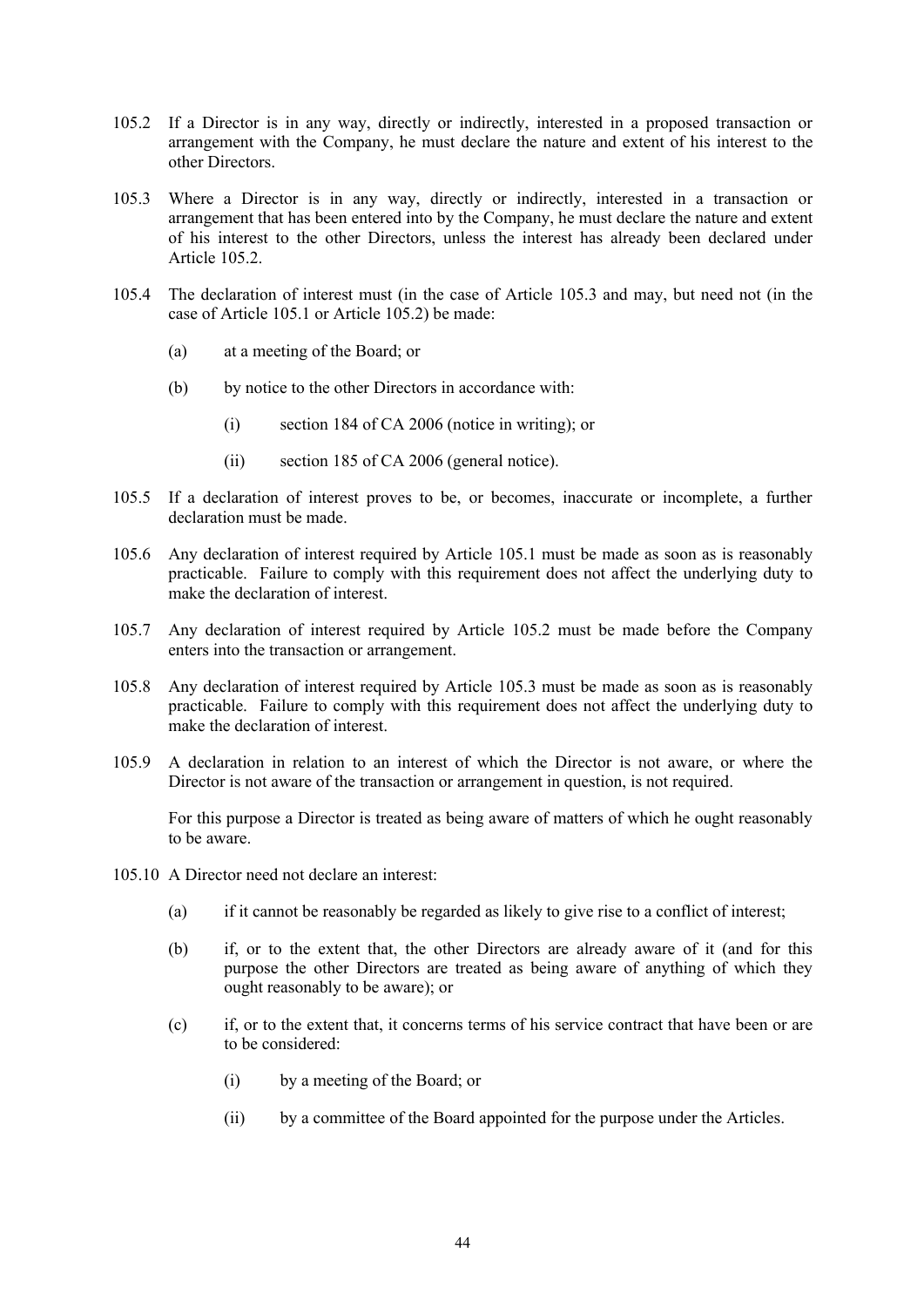#### **106. DIRECTORS' INTERESTS AND VOTING**

- 106.1 Subject to the provisions of the Acts and provided he has declared his interest in accordance with Article 105, a Director, notwithstanding his office:
	- (a) may enter into or otherwise be interested in a contract, arrangement, transaction or proposal with the Company or in which the Company is otherwise interested either in connection with his tenure of an office or place of profit or as seller, buyer or otherwise;
	- (b) may hold another office or place of profit with the Company (except that of Auditor or auditor of a subsidiary of the Company) in conjunction with the office of Director and may act by himself or through his firm in a professional capacity to the Company, and in that case on such terms as to remuneration and otherwise as the Board may decide either in addition to or instead of remuneration provided for by another Article; and
	- (c) may be or become a Director or other officer of, or employed by, or a party to a contract, transaction, arrangement or proposal with or otherwise interested in, a company promoted by the Company or in which the Company is otherwise interested or as regards which the Company has a power of appointment.
- 106.2 A Director shall not be liable to account to the Company for any profit, remuneration or other benefit resulting from any interests permitted under Article 106.1 and no contract, arrangement, transaction or proposal is liable to be avoided on the grounds of any Director having any type of interest permitted under Article 106.1.
- 106.3 Subject to the provisions of the Acts and provided he has declared his interest in accordance with Article 105, unless the Board decides otherwise, a Director may vote on and be counted in the quorum in relation to a resolution of the Board or of a committee of the Board concerning any contract, arrangement, transaction or proposal with the Company or in which the Company is otherwise interested and in which he has an interest.
- 106.4 A Director may not vote on or be counted in the quorum in relation to a resolution of the Board or committee of the Board concerning his own appointment (including, without limitation, fixing or varying the terms of his appointment or its termination) as the Holder of an office or place of profit with the Company or any company in which the Company is interested. Where proposals are under consideration concerning the appointment (including, without limitation, fixing or varying the terms of appointment or its termination) of two or more Directors to offices or places of profit with the Company or a company in which the Company is interested, such proposals shall be divided and a separate resolution considered in relation to each Director. In that case each of the Directors concerned (if not otherwise debarred from voting under this Article) is entitled to vote (and be counted in the quorum) in respect of each resolution except that concerning his own appointment.
- 106.5 For the purposes of this Article, the interest of a person who is connected with (within the meaning of section 252 of CA 2006) a Director is treated as the interest of the Director and, in relation to an alternate director, the interest of his appointor is treated as the interest of the alternate director in addition to an interest which the alternate director otherwise has. This Article applies to an alternate director as if he were a Director otherwise appointed.
- 106.6 Subject to the provisions of the Acts, the Company may by ordinary resolution suspend or relax the provisions of this Article to any extent or ratify any contract, arrangement, transaction or proposal not properly authorised by reason of a contravention of this Article.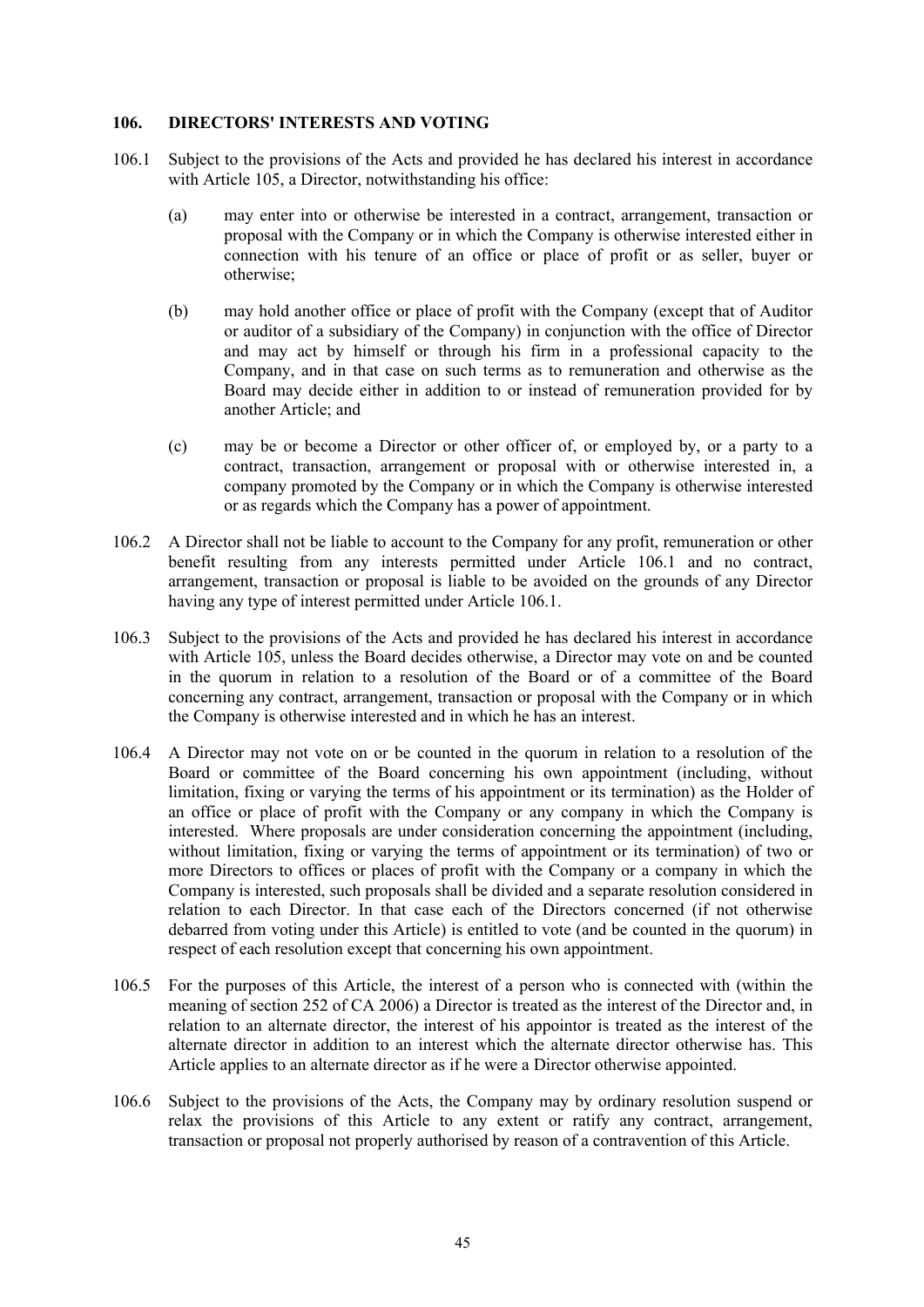#### **PROCEEDINGS OF DIRECTORS AND COMMITTEES**

#### **107. BOARD MEETINGS**

Subject to the Articles, the Board may meet for the despatch of business, adjourn and otherwise regulate its proceedings as it thinks fit.

## **108. NOTICE OF BOARD MEETINGS**

A Director may, and the Secretary at the request of a Director shall, summon a Board meeting at any time. Notice of a Board meeting is deemed to be duly given to a Director if it is given to him personally or by word of mouth or by Electronic Means to an address or Electronic Address given by him to the Company for that purpose or sent to him in Hard Copy Form at his last-known address or another address given by him to the Company for that purpose. A Director may waive the requirement that notice be given to him of a Board meeting, either prospectively or retrospectively. A Director absent or intending to be absent from the United Kingdom may request that notices of Board meetings during his absence be sent to him in Hard Copy Form or by Electronic Means to an address or Electronic Address given by him to the Company for that purpose. If no request is made (and/or if no such non-United Kingdom address is given) it is not necessary to give notice of a Board meeting to a Director who is absent from the United Kingdom.

#### **109. QUORUM**

The quorum necessary for the transaction of business may be decided by the Board and until otherwise decided is two Directors present in person or by alternate director. A duly convened meeting of the Board at which a quorum is present is competent to exercise all or any of the authorities, powers and discretions vested in or exercisable by the Board.

#### **110. CHAIRMAN OF BOARD**

The Board may appoint one of its body as chairman to preside at every Board meeting at which he is present and one or more deputy chairman or chairmen and decide the period for which he is or they are to hold office (and may at any time remove him or them from office). If no chairman or deputy chairman is elected, or if at a meeting neither the chairman nor a deputy chairman is present within five minutes of the time fixed for the start of the meeting, the Directors and alternate directors (in the absence of their appointors) present shall choose one of their number to be chairman. If two or more deputy chairmen are present, the senior of them shall act as chairman, seniority being determined by length of office since their last appointment or reappointment or deemed reappointment. As between two or more who have held office for an equal length of time, the deputy chairman to act as chairman shall be decided by those Directors and alternate directors (in the absence of their appointors) present. A chairman or deputy chairman may hold executive office or employment with the Company.

## **111. VOTING**

Questions arising at a meeting of the Board are determined by a majority of votes. In case of an equality of votes the chairman has a second or casting vote.

## **112. PARTICIPATION BY TELEPHONE**

A Director or his alternate director may participate in a meeting of the Board or a committee of the Board through the medium of conference telephone, video teleconference or similar form of communication equipment if all persons participating in the meeting are able to hear and speak to each other throughout the meeting . A person participating in this way is deemed to be present in person at the meeting and is counted in a quorum and entitled to vote. Subject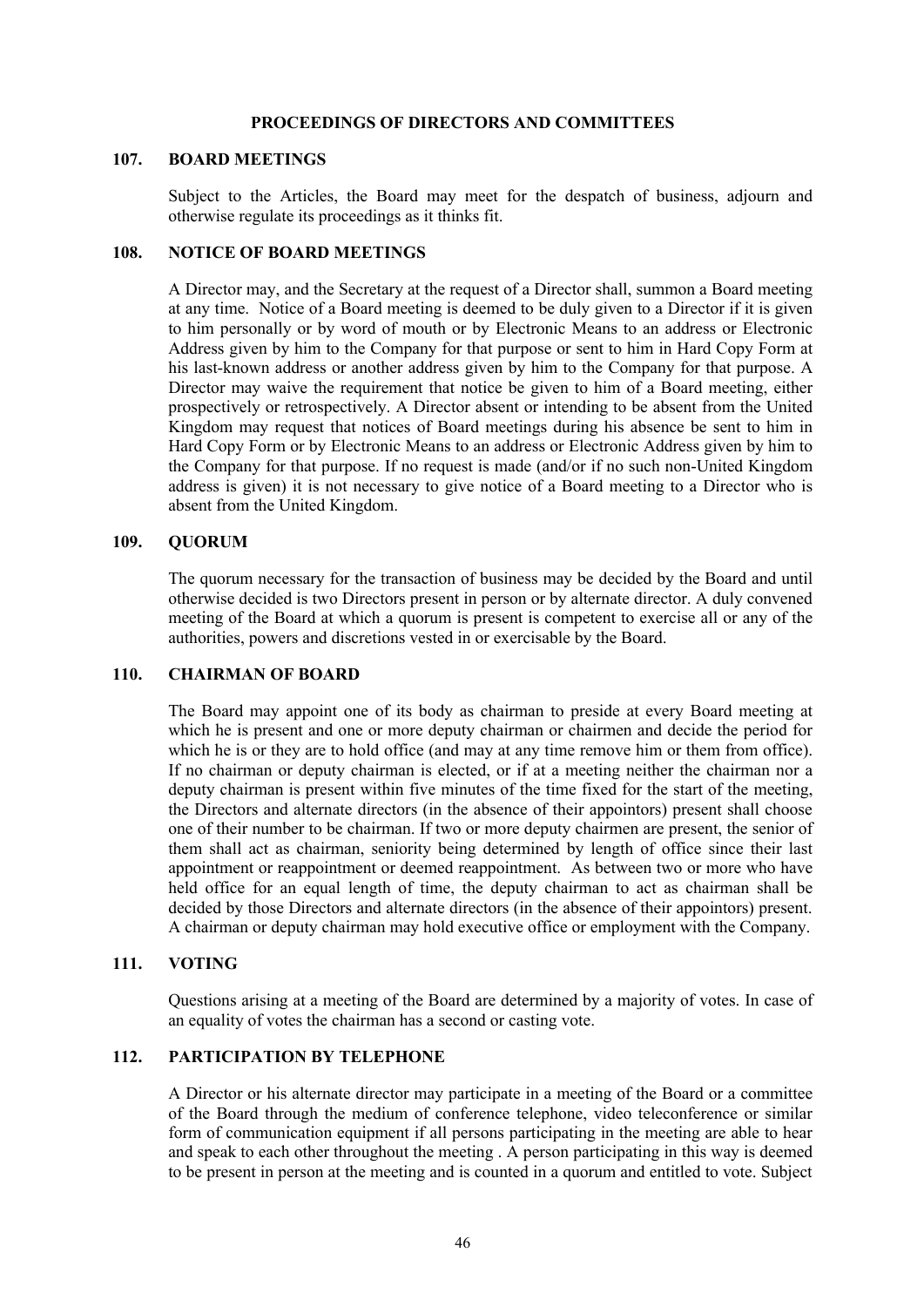to the provisions of the Acts, all business transacted in this way by the Board or a committee of the Board is for the purposes of the Articles deemed to be validly and effectively transacted at a meeting of the Board or a committee of the Board although fewer than two Directors or alternate directors are physically present at the same place. The meeting is deemed to take place where the largest group of those participating is assembled or, if there is no such group, where the chairman of the meeting then is.

# **113. RESOLUTION IN WRITING**

A resolution in writing signed by all Directors for the time being entitled to receive notice of a Board meeting and not being less than a quorum or by all members of a committee of the Board for the time being entitled to receive notice of a committee meeting and not being less than a quorum is as valid and effective for all purposes as a resolution passed at a meeting of the Board (or committee, as the case may be). The resolution in writing may consist of several documents in the same form each signed by one or more of the Directors or members of the relevant committee. The resolution in writing need not be signed by an alternate director if it is executed by his appointor and a resolution signed by an alternate director need not be signed by his appointor.

# **114. PROCEEDINGS OF COMMITTEES**

- 114.1 Proceedings of any committee of the Board consisting of two or more members shall be conducted in accordance with terms prescribed by the Board (if any). Subject to those terms and Article 114.2, proceedings shall be conducted in accordance with applicable provisions of the Articles regulating the proceedings of the Board.
- 114.2 Where the Board resolves to delegate any of its powers, authorities and discretions to a committee and that resolution states that the committee shall consist of any one or more unnamed Directors, it is not necessary to give notice of a meeting of that committee to Directors other than the Director or Directors who form the committee.

## **115. MINUTES OF PROCEEDINGS**

- 115.1 The Board shall cause minutes to be made in books kept for the purpose of:
	- (a) all appointments of officers and committees made by the Board and of any remuneration fixed by the Board; and
	- (b) the names of Directors present at every meeting of the Board, committees of the Board, meetings of the Company or meetings of the Holders of a class of shares or debentures, and all orders, resolutions and proceedings of such meetings.
- 115.2 If purporting to be signed by the chairman of the meeting at which the proceedings were held or by the chairman of the next succeeding meeting, minutes are receivable as prima facie evidence of the matters stated in them.

## **116. VALIDITY OF PROCEEDINGS OF BOARD OR COMMITTEE**

All acts done by a meeting of the Board, or of a committee of the Board, or by a person acting as a Director, alternate director or Member of a committee are, notwithstanding that it is afterwards discovered that there was a defect in the appointment of a person or persons acting, or that they or any of them were or was disqualified from holding office or not entitled to vote, or had in any way vacated their or his office, as valid as if every such person had been duly appointed, and was duly qualified and had continued to be a Director, alternate director or Member of a committee and entitled to vote.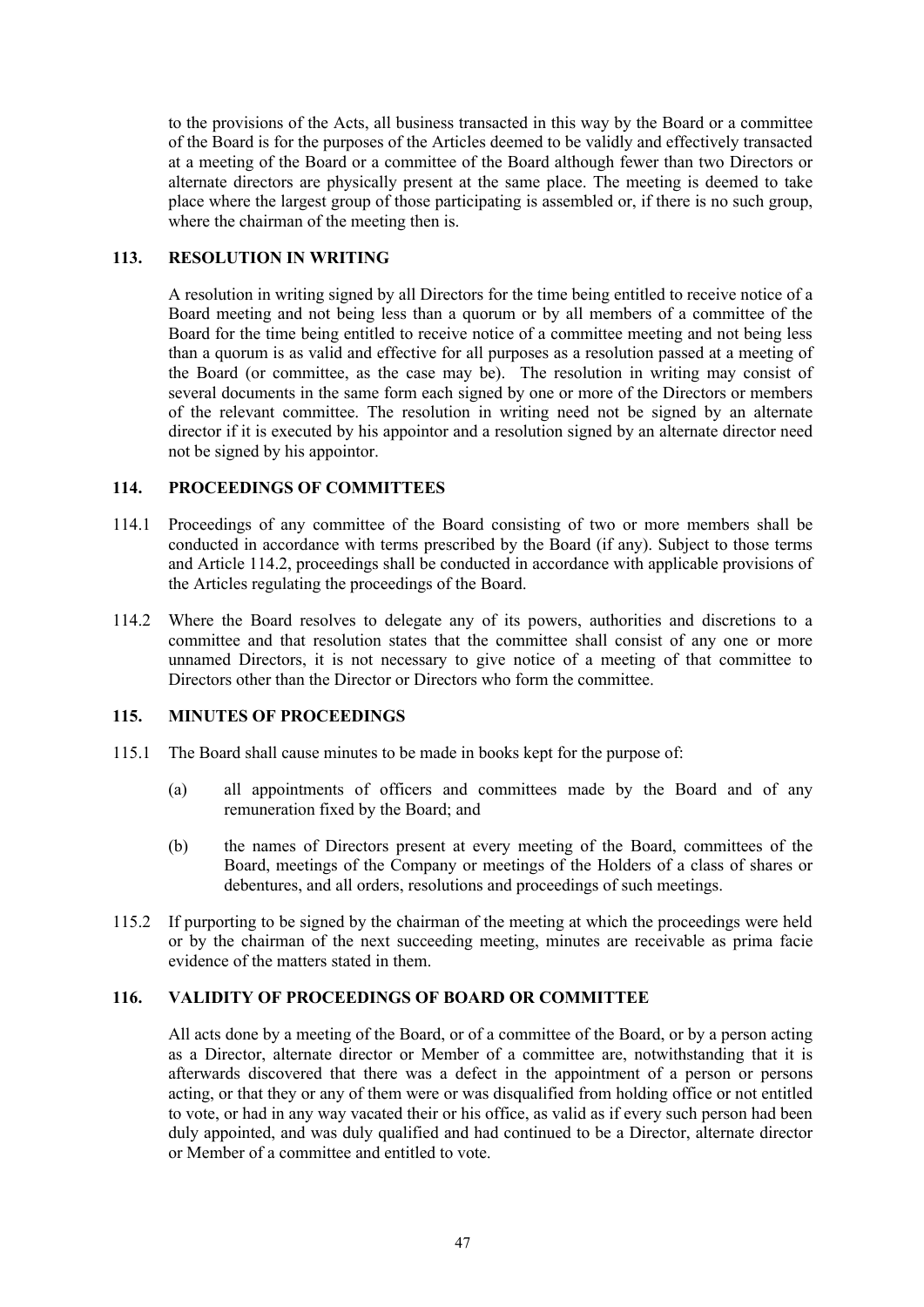#### **SECRETARY AND AUTHENTICATION OF DOCUMENTS**

#### **117. SECRETARY**

- 117.1 Subject to the provisions of the Acts, the Board shall appoint a Secretary or joint Secretaries and may appoint one or more persons to be an assistant or deputy secretary on such terms and conditions (including, without limitation, remuneration) as it thinks fit. The Board may remove a person appointed pursuant to this Article from office and appoint another or others in his place.
- 117.2 Any provision of the Acts or of the Articles requiring or authorising a thing to be done by or to a Director and the Secretary is not satisfied by its being done by or to the same person acting both as Director and as, or in the place of, the Secretary.

#### **118. AUTHENTICATION OF DOCUMENTS**

A Director or the Secretary or another person appointed by the Board for the purpose may authenticate documents affecting the constitution of the Company (including, without limitation the Articles) and resolutions passed by the Company or Holders of a class of shares or the Board or a committee of the Board and books, records, documents and accounts relating to the business of the Company, and certify copies or extracts as true copies or extracts; and where any books, records, documents or accounts are elsewhere than the Office, the local manager or other officer of the Company having their custody shall be deemed to be a person appointed by the Board for this purpose. A document purporting to be a copy of a resolution, or an extract from the minutes of a meeting, of the Company, the Board or any committee which is so certified shall be conclusive evidence in favour of all persons dealing with the Company that such resolution has been duly passed or, as the case may be, that any minute so extracted is a true and accurate record of the proceedings at a duly constituted meeting.

#### **SEALS**

## **119. SAFE CUSTODY**

The Board shall provide for the safe custody of every Seal.

## **120. APPLICATION OF SEALS**

A Seal may be used only by the authority of a resolution of the Board or of a committee of the Board. The Board may decide who will sign an instrument to which a Seal is affixed (or, in the case of a share certificate, on which the Seal may be printed) either generally or in relation to a particular instrument or type of instrument. The Board may also decide, either generally or in a particular case, that a signature may be dispensed with or affixed by mechanical means. Unless otherwise decided by the Board:

- (a) share certificates and certificates issued in respect of debentures or other securities (subject to the provisions of the relevant instrument) need not be signed or, if signed, a signature may be applied by mechanical or other means or may be printed; and
- (b) every other instrument to which a Seal is affixed shall be signed by one Director and by the Secretary or a second Director.

## **DIVIDENDS AND OTHER PAYMENTS**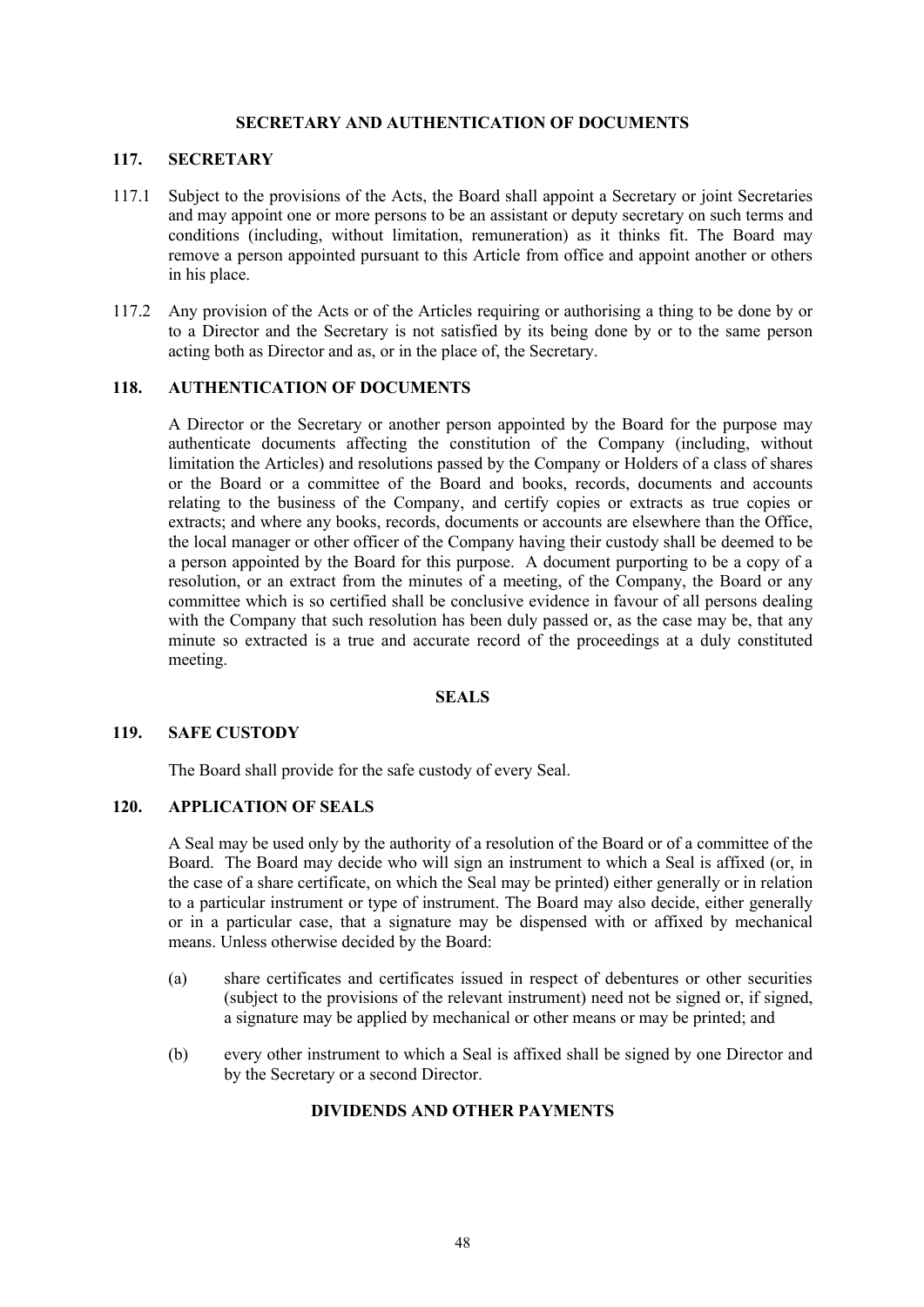#### **121. RESERVES**

The Board may, before recommending any dividend (whether preferential or otherwise), carry to reserve out of the profits of the Company such sums as it thinks fit. All sums standing to reserve may be applied from time to time, at the discretion of the Board, for any purpose to which the profits of the Company may properly be applied, and pending such application may, at the like discretion, either be employed in the business of the Company or be invested in such investments as the Board thinks fit. The Board may divide the reserve into such special reserves as it thinks fit, and may consolidate into one fund any special funds or any parts of any special funds into which the reserve may have been divided as it thinks fit. Any sum which the Board may carry to reserve out of the unrealised profits of the Company shall not be mixed with any reserve to which profits available for distribution have been carried. The Board may also, without placing the same to reserve, carry forward any profits which it may think prudent not to distribute.

## **122. DECLARATION OF DIVIDENDS**

Subject to the provisions of the Acts and the Articles, the Company may by ordinary resolution declare a dividend to be Paid to the Members according to their respective rights and interests, but no dividend may exceed the amount recommended by the Board.

#### **123. INTERIM DIVIDENDS**

Subject to the provisions of the Acts, the Board may declare and pay such interim dividends (including, without limitation, a dividend payable at a fixed rate) as appear to it to be justified by the profits of the Company available for distribution. No interim dividend shall be declared or Paid on shares which do not confer preferred rights with regard to dividend if, at the time of declaration, any dividend on shares which do confer a right to a preferred dividend is in arrears. If the Board acts in good faith, it does not incur any liability to the Holders of shares conferring preferred rights for a loss they may suffer by the lawful payment of an interim dividend on shares ranking after those with preferred rights.

## **124. ENTITLEMENT TO DIVIDENDS**

- 124.1 Except as otherwise provided by the rights attached to, or the terms of issue of, shares:
	- (a) a dividend shall be declared and Paid according to the amounts Paid Up on the shares in respect of which the dividend is declared and Paid, but no amount Paid Up on a share in advance of a call may be treated for the purpose of this Article as Paid Up on the share; and
	- (b) dividends shall be apportioned and Paid proportionately to the amounts Paid Up on the shares during any portion or portions of the period in respect of which the dividend is Paid.
- 124.2 Except as otherwise provided by the rights attached to shares, dividends may be declared or Paid in any currency. The Board may agree with any Member that dividends which may at any time or from time to time be declared or become due on his shares in one currency shall be Paid or satisfied in another, and may agree the basis of conversion to be applied and how and when the amount to be Paid in the other currency shall be calculated and Paid and for the Company or any other person to bear any costs involved.

#### **125. METHOD OF PAYMENT**

125.1 The Company may pay any dividend, interest or other amount payable in respect of a share: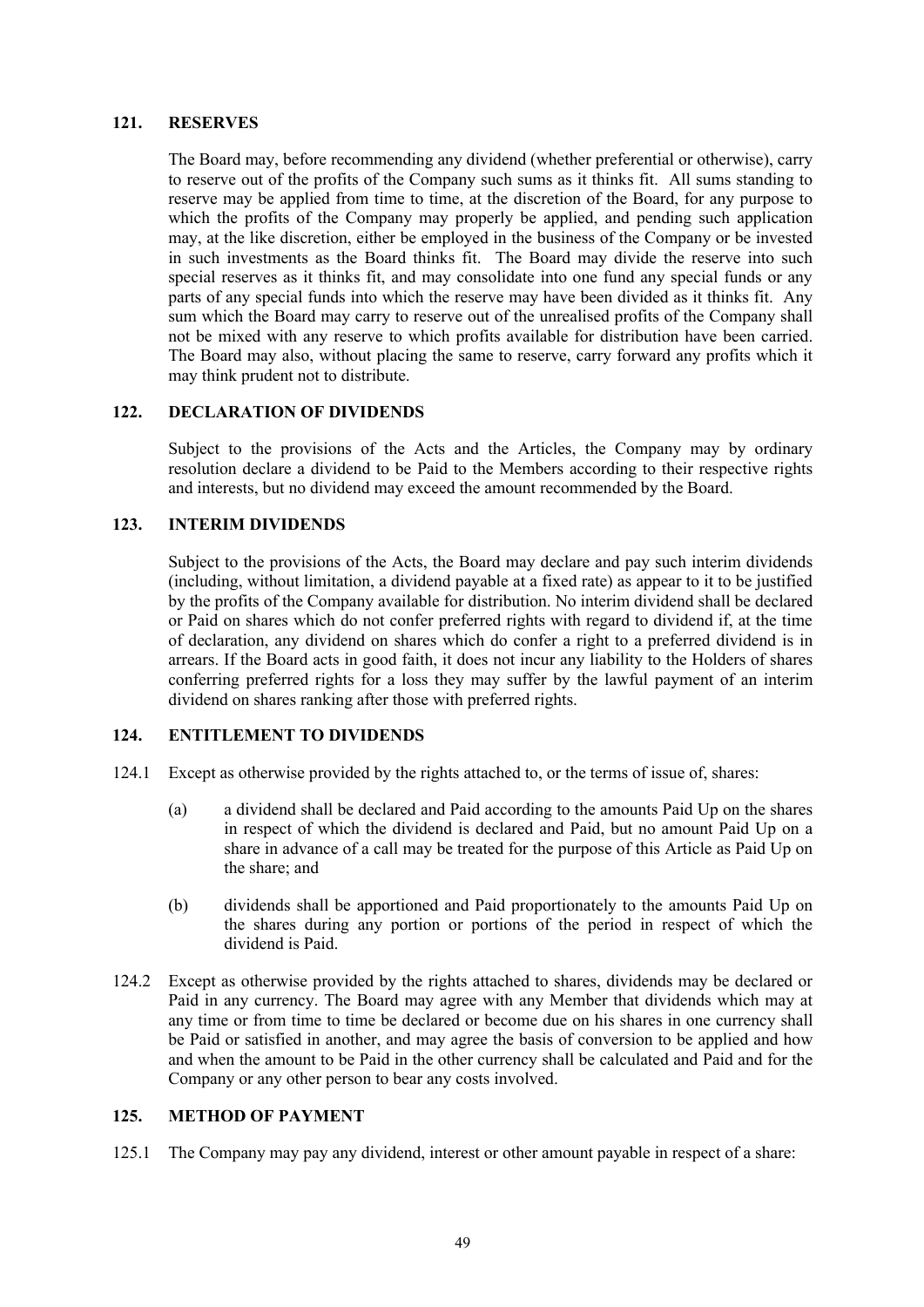- (a) in cash;
- (b) by cheque, warrant or money order made payable to, or to the order of, the person entitled to the payment (and which may, at the Company's option, be crossed "account payee" where appropriate);
- (c) by a bank or other funds transfer system to an account designated by the person entitled to the payment either in writing or as the Board may otherwise decide;
- (d) by means of an Uncertificated System in respect of an Uncertificated share, in such manner as may be consistent with the facilities and requirements of the Uncertificated System or as the Board may otherwise decide; or
- (e) by any electronic or other means as the Board may decide, to an account, or in accordance with the details, specified by the person entitled to the payment either in writing or as the Board may otherwise decide.
- 125.2 The Company may send a cheque, warrant or money order by post:
	- (a) in the case of a sole Holder, to his registered address;
	- (b) in the case of joint Holders, to the registered address of the person whose name stands first in the Register;
	- (c) in the case of a person or persons Entitled by Transmission to a share, as if it were a notice given in accordance with Article 141; or
	- (d) in any case, to a person and address specified by the person or persons entitled to the payment either in writing or as the Board may otherwise decide.
- 125.3 Where a share is held jointly or two or more persons are jointly Entitled by Transmission to a share:
	- (a) the Company may pay any dividend, interest or other amount payable in respect of that share to any one joint Holder, or any one person Entitled by Transmission to the share, and in either case that Holder or person may give an effective receipt for the payment; and
	- (b) for any of the purposes of this Article 125, the Company may rely in relation to a share on the written direction or designation of any one joint Holder of the share, or any one person Entitled by Transmission to the share.
- 125.4 Without prejudice to the generality of the foregoing, in respect of shares in Uncertificated form, such payment may include the sending by the Company or by any person on its behalf of an instruction to the Operator of the Uncertificated System to credit the cash memorandum account of the Holder or joint Holders or, if permitted by the Company, of such person as the Holder or joint Holders may in writing direct.
- 125.5 In respect of the payment of any dividend, interest or other amount payable in respect of a share, the Board may decide, and notify the person entitled to the payment, that:
	- (a) one or more of the means described in Article 125.1 will be used for payment and the person entitled to the payment may elect to receive the payment by one of the means so notified in the manner prescribed by the Board;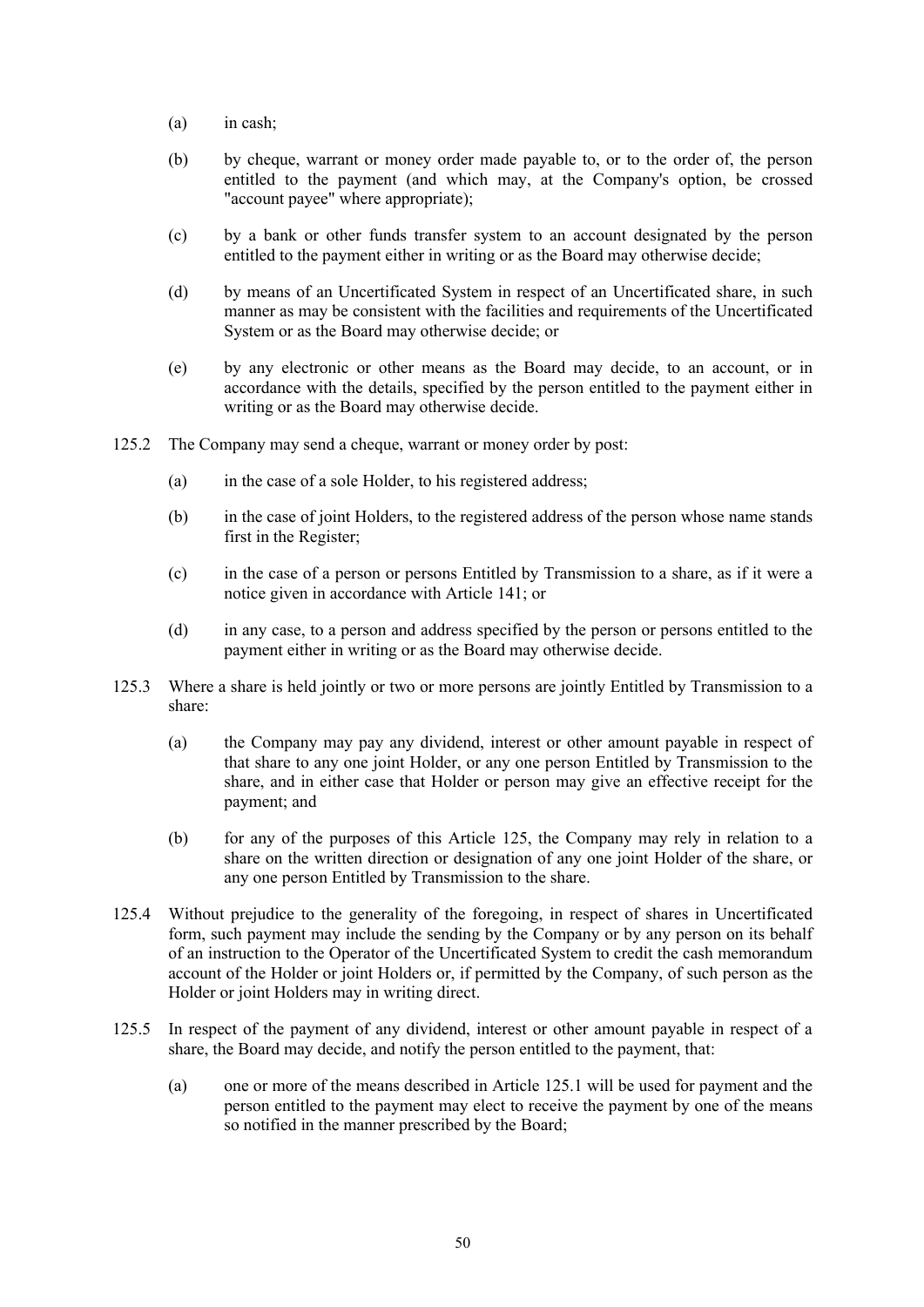- (b) one or more of the means described in Article 125.1 will be used for payment unless the person entitled to the payment elects otherwise in the manner prescribed by the Board; or
- (c) one or more of the means described in Article 125.1 will be used for payment and the person entitled to the payment will not be able to elect otherwise.
- 125.6 For the purpose of Article 125.5, the Board may decide that different methods of payment may apply to different persons entitled to payment.
- 125.7 Payment of such cheque, warrant or account, the collection of funds from or the transfer of funds by a bank in accordance with such direct debit or bank transfer or, in respect of shares in Uncertificated form, the making of payment by means of an Uncertificated System, shall be a good discharge to the Company.
- 125.8 Every cheque, warrant or money order sent by post is sent at the risk of the person entitled to the payment. If payment is made by bank or other funds transfer, by means of an Uncertificated System or by another method at the direction of the person entitled to payment, the Company is not responsible for amounts lost or delayed in the course of making that payment.
- 125.9 Without prejudice to Article 69, the Board may withhold payment of a dividend (or part of a dividend) payable to a person Entitled by Transmission to a share until he has provided such evidence of his right as the Board may reasonably require.

# **126. DIVIDENDS NOT TO BEAR INTEREST**

No dividend or other amount payable by the Company in respect of a share bears interest as against the Company unless otherwise provided by the rights attached to the share.

# **127. CALLS OR DEBTS MAY BE DEDUCTED FROM DIVIDENDS ETC.**

The Board may deduct from a dividend or other amounts payable to a person in respect of a share amounts due from him to the Company on account of a call or otherwise in relation to a share.

## **128. UNCLAIMED DIVIDENDS ETC.**

Any unclaimed dividend, interest or other amount payable by the Company in respect of a share may be invested or otherwise made use of by the Board for the benefit of the Company until claimed. A dividend unclaimed for a period of 12 years from the date it was declared or became due for payment is forfeited and ceases to remain owing by the Company. The payment of an unclaimed dividend, interest or other amount payable by the Company in respect of a share into a separate account does not constitute the Company a trustee in respect of it.

## **129. UNCASHED DIVIDENDS**

If, in respect of a dividend or other amount payable in respect of a share, on any one occasion:

- (a) a cheque, warrant or money order is returned undelivered or left uncashed; or
- (b) a transfer made by a bank or other funds transfer system is not accepted,

and reasonable enquiries have failed to establish another address or account of the person entitled to the payment, the Company is not obliged to send or transfer a dividend or other amount payable in respect of that share to that person until he notifies the Company of an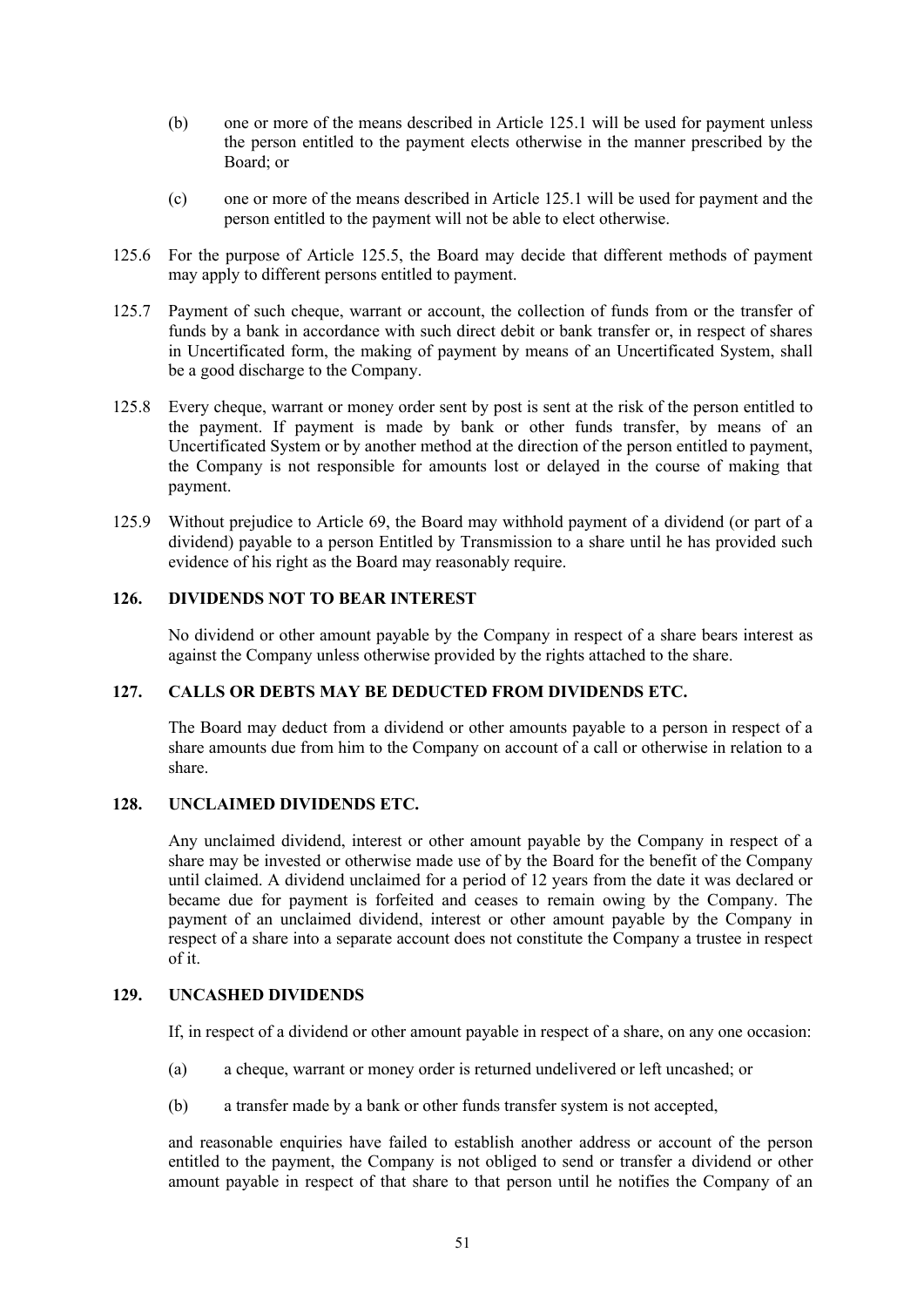address or account to be used for that purpose. If the cheque, warrant or money order is returned undelivered or left uncashed or transfer not accepted on two consecutive occasions, the Company may exercise this power without making any such enquiries.

# **130. PAYMENT OF DIVIDENDS IN SPECIE**

Without prejudice to Article 69, the Board may, with the prior authority of an ordinary resolution of the Company, direct that payment of a dividend may be satisfied wholly or in part by the distribution of specific assets and in particular of Paid-up shares or debentures of another company. Where a difficulty arises in connection with the distribution, the Board may settle it as it thinks fit and in particular, without limitation, may:

- (a) issue fractional certificates (or ignore fractions);
- (b) fix the value for distribution of the specific assets (or any part of them);
- (c) decide that a cash payment be made to a Member on the basis of the value so fixed, in order to secure equality of distribution; and
- (d) vest assets in trustees on trust for the persons entitled to the dividend as seems expedient to the Board.

## **131. PAYMENT OF SCRIP DIVIDENDS**

- 131.1 Subject to the provisions of the Acts and Article 4.3, but without prejudice to Article 73, the Board may, with the prior authority of an ordinary resolution of the Company, allot to those Holders of a particular class of shares who have elected to receive them further shares of that class or another class of shares in either case credited as fully Paid ("**New Shares**") instead of cash in respect of all or part of a dividend or dividends specified by the resolution, subject to any exclusions, restrictions or other arrangements the Board may in its absolute discretion deem necessary or expedient to deal with legal or practical problems under the laws of, or the requirements of a recognised regulatory body or a stock exchange in, any territory.
- 131.2 Where a resolution under Article 131.1 is to be proposed at a general meeting and the resolution relates in whole or in part to a dividend to be declared at that meeting, then the resolution declaring the dividend is deemed to take effect at the end of that meeting.
- 131.3 A resolution under Article 131.1 may relate to a particular dividend or to all or any dividends declared or Paid within a specified period, but that period may not end later than the beginning of the fifth annual general meeting following the date of the meeting at which the resolution is passed.
- 131.4 The Board shall determine the basis of allotment of New Shares so that, as nearly as may be considered convenient without involving rounding up of fractions, the value of the New Shares (including a fractional entitlement) to be allotted (calculated by reference to the average quotation, or the nominal value of the New Shares, if greater) equals (disregarding an associated tax credit) the amount of the dividend which would otherwise have been received by the Holder (the "**Relevant Dividend**"). For this purpose the "**average quotation**" of each of the New Shares is the average of the middle-market quotations for a fully-Paid share of the Company of that class derived from such source as the Board may deem appropriate for the Business Day on which the relevant class of shares is first quoted "ex" the Relevant Dividend (or such other date as the Board may deem appropriate) and the four subsequent Business Day(s) or shall be as determined by or in accordance with the resolution under Article 131.1. A certificate or report by the Auditors as to the value of the New Shares to be allotted in respect of any dividend shall be conclusive evidence of that amount.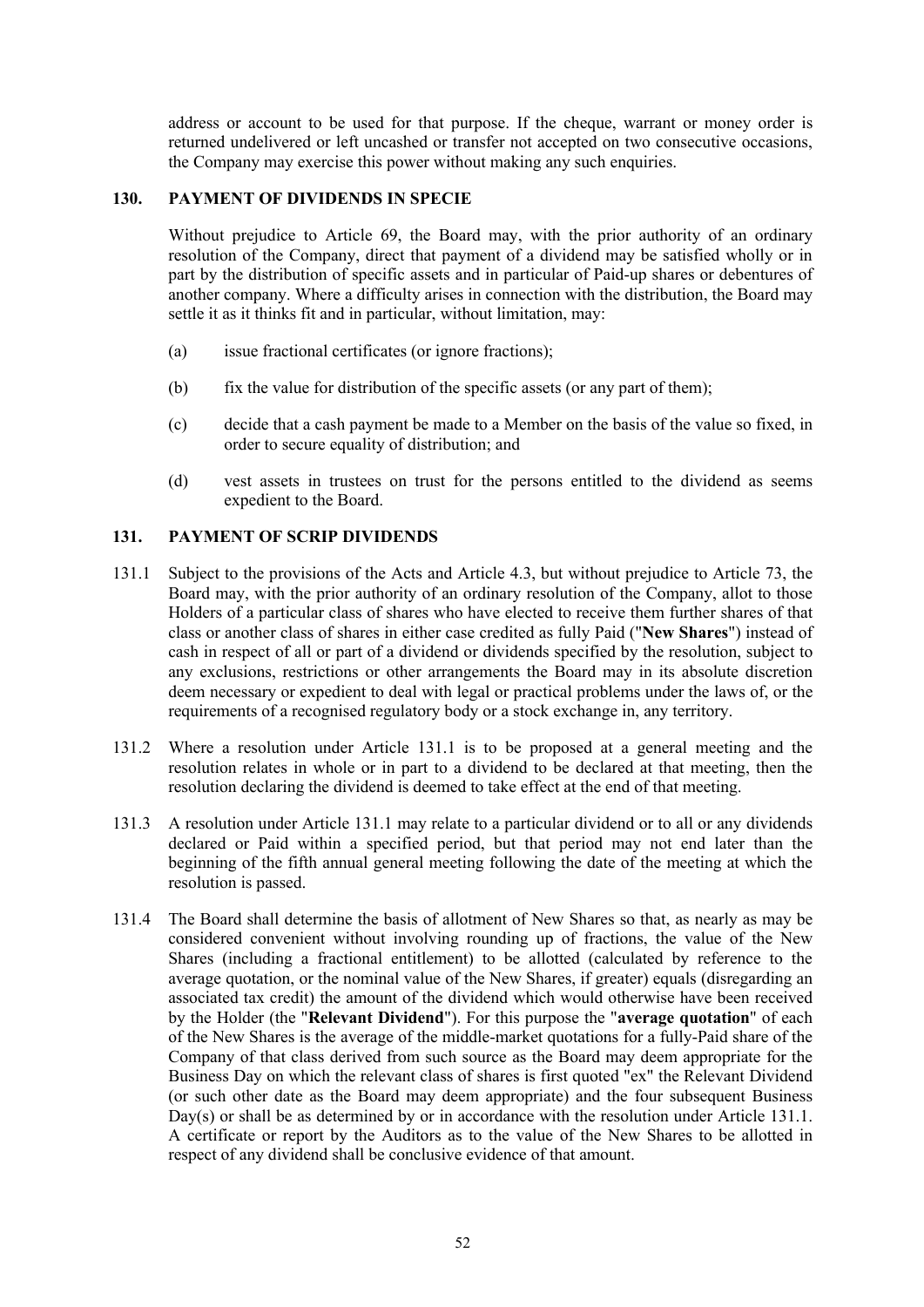- 131.5 The Board may make any provision it considers appropriate in relation to an allotment made or to be made pursuant to this Article (whether before or after the passing of the resolution under Article 131.1, including, without limitation:
	- (a) the giving of notice to Holders of the right of election offered to them;
	- (b) the provision of forms of election (whether in respect of a particular dividend or dividends generally);
	- (c) determination of the procedure for making and revoking elections;
	- (d) the place at which, and the latest time by which, forms of election and other relevant documents must be lodged in order to be effective; and
	- (e) the disregarding or rounding up or down or carrying forward of fractional entitlements, in whole or in part, or the accrual of the benefit of fractional entitlements to the Company (rather than to the Holders concerned).
- 131.6 The dividend (or that part of the dividend in respect of which a right of election has been offered) is not declared or payable on shares in respect of which an election has been duly made (the "**Elected Shares**"); instead New Shares are allotted to the Holders of the Elected Shares on the basis of allotment calculated as in Article 131.4. For that purpose, the Board may resolve to capitalise out of amounts standing to the credit of reserves (including a share premium account, capital redemption reserve and profit and loss account), whether or not available for distribution, a sum equal to the aggregate nominal amount of the New Shares to be allotted and apply it in paying up in full the appropriate number of New Shares for allotment and distribution to the Holders of the Elected Shares. A resolution of the Board capitalising part of the reserves has the same effect as if the Board had resolved to effect the capitalisation with the authority of an ordinary resolution of the Company pursuant to Article 132. In relation to the capitalisation the Board may exercise all the powers conferred on it by Article 132 without an ordinary resolution of the Company.
- 131.7 The New Shares rank pari passu in all respects with each other and with the fully-Paid shares of the same class in issue on the record date for the dividend in respect of which the right of election has been offered, but they will not rank for a dividend or other distribution or entitlement which has been declared or Paid by reference to that record date.
- 131.8 In relation to any particular proposed dividend, the Board may in its absolute discretion decide:
	- (a) that shareholders shall not be entitled to make any election in respect thereof and that any election previously made shall not extend to such dividend; or
	- (b) at any time prior to the allotment of the New Shares which would otherwise be allotted in lieu thereof, that all elections to take ordinary shares in lieu of such dividend shall be treated as not applying to that dividend, and if so the dividend shall be Paid in cash as if no elections had been made in respect of it.

## **132. CAPITALISATION OF RESERVES**

Subject to the provisions of the Acts, the Board may, with the authority of an ordinary resolution of the Company:

(a) resolve to capitalise an amount standing to the credit of reserves (including a share premium account, capital redemption reserve, merger reserve and profit and loss account), whether or not available for distribution;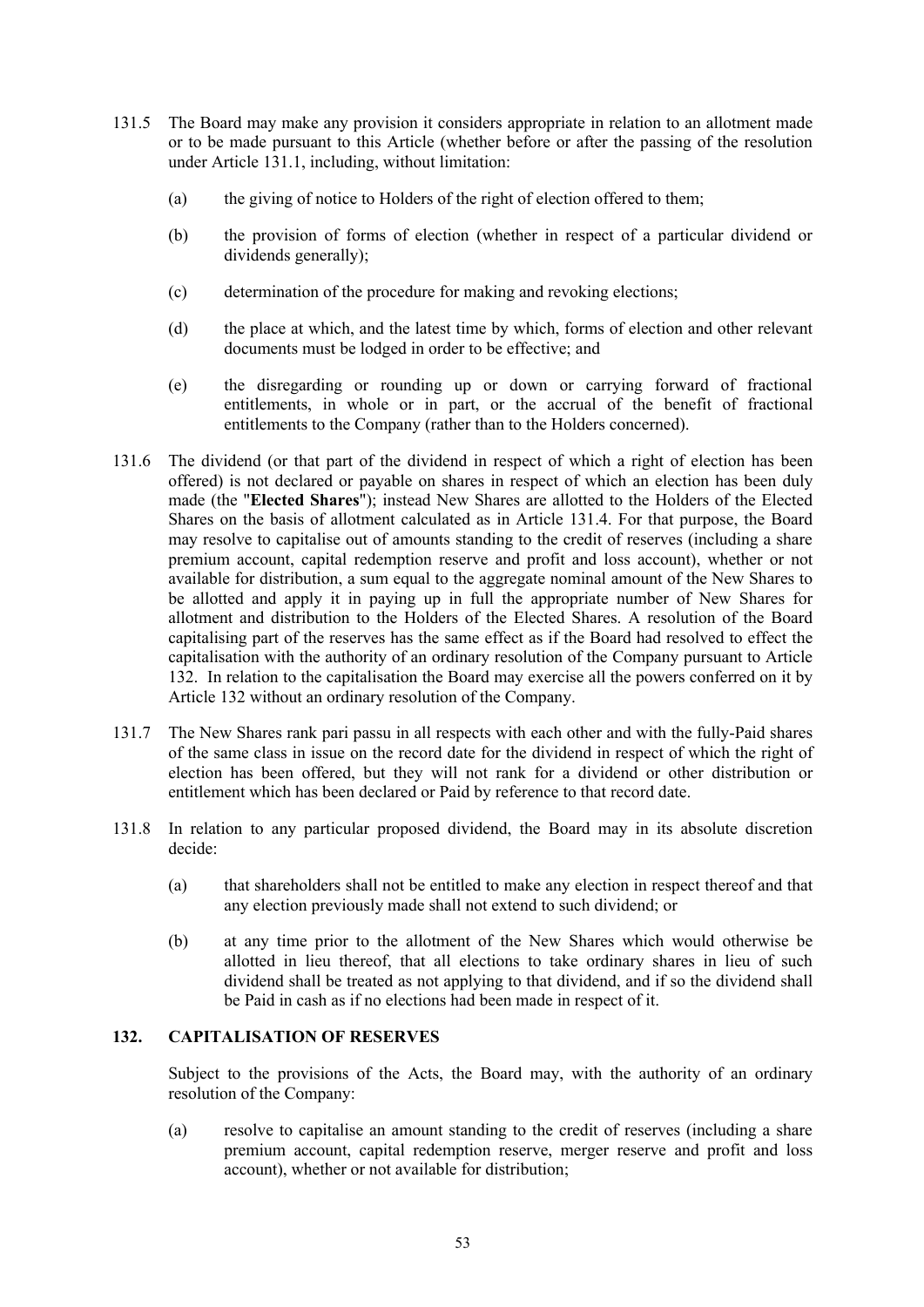- (b) appropriate the sum resolved to be capitalised to the Members in proportion to the nominal amount of shares (whether or not fully Paid) held by them respectively and apply that sum on their behalf in or towards:
	- (i) paying up the amounts (if any) for the time being unpaid on shares held by them respectively; or
	- (ii) paying up in full unissued shares or debentures of a nominal amount equal to that sum,

and allot the shares or debentures, credited as fully Paid, to the Members (or as they may direct) in those proportions, or partly in one way and partly in the other, but the share premium account, the capital redemption reserve and profits which are not available for distribution may, for the purposes of this Article, only be applied in paying up unissued shares to be allotted to Members credited as fully Paid;

- (c) make any arrangements it thinks fit to resolve a difficulty arising in the distribution of a capitalised reserve and in particular, without limitation, where shares or debentures become distributable in fractions the Board may deal with the fractions as it thinks fit, including issuing fractional certificates, disregarding fractions or selling shares or debentures representing the fractions to a person for the best price reasonably obtainable and distributing the net proceeds of the sale in due proportion amongst the Members (except that if the amount due to a Member is less than £5, or such other sum as the Board may decide, the sum may be retained for the benefit of the Company);
- (d) authorise a person to enter (on behalf of all the Members concerned) into an agreement with the Company providing for either:
	- (i) the allotment to the Members respectively, credited as fully Paid, of shares or debentures to which they may be entitled on the capitalisation, or
	- (ii) the payment by the Company on behalf of the Members (by the application of their respective proportions of the reserves resolved to be capitalised) of the amounts or part of the amounts remaining unpaid on their existing shares, an agreement made under the authority being effective and binding on all those Members; and
- (e) generally do all acts and things required to give effect to the resolution.

## **133. RECORD DATES**

- 133.1 Notwithstanding any other provision of the Articles, but subject to the provisions of the Acts and rights attached to shares, the Company or the Board may fix any date as the record date for any dividend, distribution, allotment, issue, notice, information, document or circular. The record date may be on or at any time before or after a date on which the dividend, distribution, allotment or issue is declared, made or Paid or the notice, information, document or circular is given or served (as the case may be).
- 133.2 In the absence of a record date being fixed, entitlement to any dividend, distribution, allotment, issue, notice, information, document or circular shall be determined by reference to the date on which the dividend, distribution, allotment or issue is made or the notice, information, document or circular is given or served (as the case may be).

# **ACCOUNTS**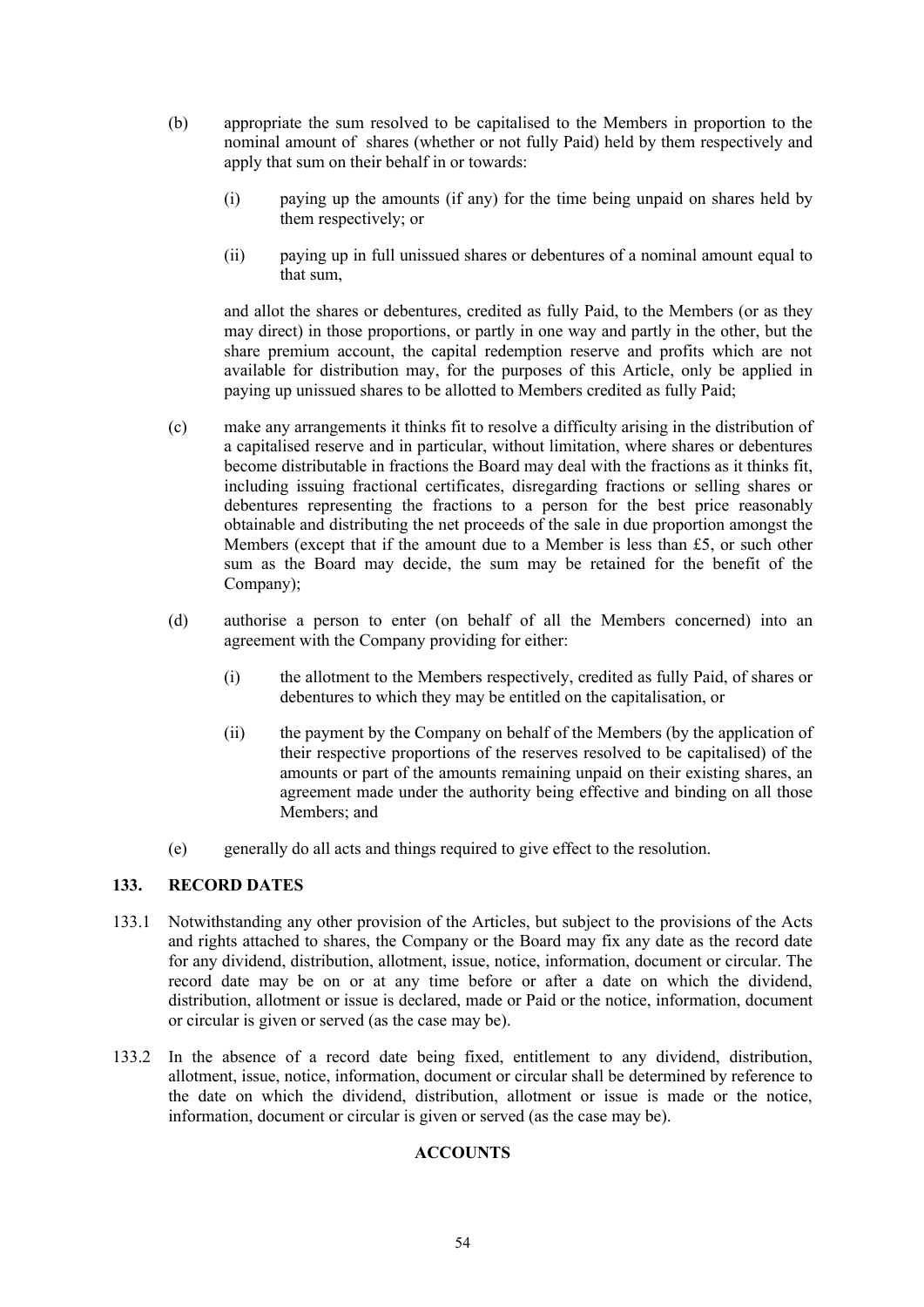# **134. KEEPING AND INSPECTION OF ACCOUNTING RECORDS**

- 134.1 The Board shall ensure that accounting records are kept in accordance with the provisions of the Acts.
- 134.2 The accounting records shall be kept at the Office or, subject to the provisions of the Acts, at another place decided by the Board and shall be available at all times for the inspection of the Directors and other officers. No Member (other than a Director or other officer) has the right to inspect an accounting record or other document except if that right is conferred by the Acts or he is authorised by the Board or by an ordinary resolution of the Company.

## **135. ACCOUNTS TO BE SENT TO MEMBERS ETC.**

- 135.1 In respect of each financial year, a copy of the Company's annual accounts, the Directors' remuneration report, the Directors' report, the strategic report and the auditors' report on those accounts, on the auditable part of the Directors' remuneration report and on the Directors' report and the strategic report shall be sent to:
	- (a) every Member (whether or not entitled to receive notices of general meetings);
	- (b) every holder of debentures (whether or not entitled to receive notices of general meetings); and
	- (c) every other person who is entitled to receive notices of general meetings

not less than 21 Clear Days before the date of the meeting at which copies of those documents are to be laid in accordance with the Acts.

This Article does not require copies of the documents to which it applies to be sent to:

- (d) a person for whom the Company does not have a current address; or
- (e) more than one of the joint Holders of shares or debentures.
- 135.2 The Board may determine that persons entitled to receive a copy of the Company's annual accounts, the Directors' remuneration report, the Directors' report, the strategic report, and the auditors' report on those accounts, on the auditable part of the Directors' remuneration report and on the Directors' report and the strategic report are those persons entered on the Register at the close of business on a day determined by the Board, provided that, if the Company is a participating issuer, the day determined by the Board may not be more than 21 days before the day that the relevant copies are being sent.
- 135.3 Where permitted by the Acts, a strategic report with supplementary material derived from the Company's annual accounts, the Directors' remuneration report and the Directors' report in the form and containing the information prescribed by the Acts may be sent to a person so electing in place of the documents required to be sent by Article 135.1.

## **NOTICES**

# **136. NOTICES TO BE IN WRITING**

A notice to be given to or by any person pursuant to the Articles (other than a notice convening a meeting of the Board or of a committee of the Board) shall be in writing.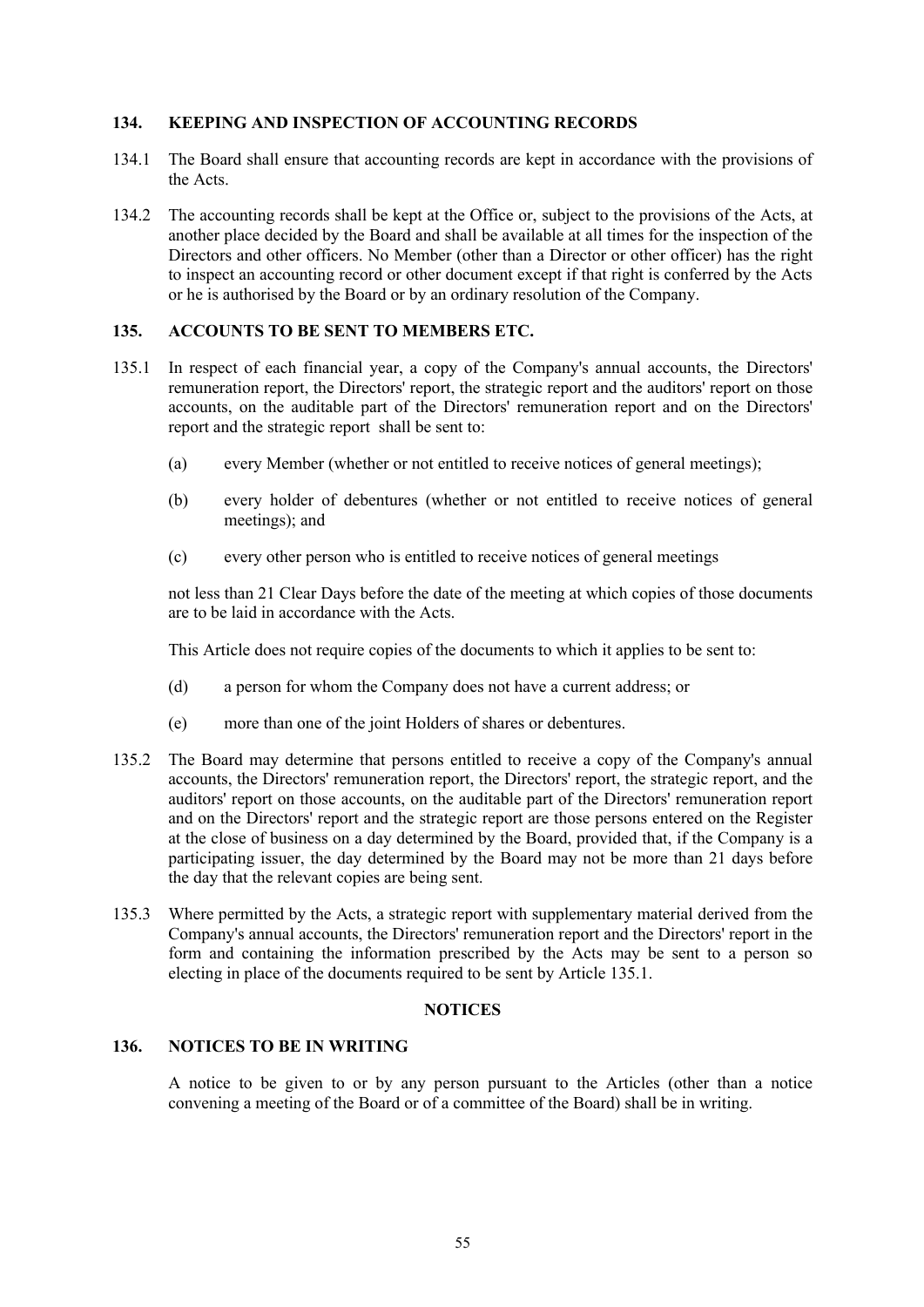#### **137. SERVICE OF NOTICES, DOCUMENTS AND INFORMATION ON MEMBERS**

- 137.1 Any notice, document or information may be given, sent or supplied by the Company to any Member:
	- (a) personally;
	- (b) by sending it by post in a pre-Paid envelope addressed to the Member at his registered address or address given pursuant to Article 137.4, or by leaving it at that address;
	- (c) by sending it in Electronic Form to the Electronic Address specified for the purpose by the Member (generally or specifically), provided that the Member has agreed (generally or specifically) that the notice, document or information may be sent or supplied in that form (and has not revoked that agreement); or
	- (d) subject to the provisions of the Acts, by making it available on a website, provided that the requirements in Article 137.2 are satisfied.
- 137.2 The requirements referred to in Article 137.1(d) are that:
	- (a) the Member has agreed (generally or specifically) that the notice, document or information may be sent or supplied to him by being made available on a website (and has not revoked that agreement), or the Member has been asked by the Company to agree that the Company may send or supply notices, documents and information generally, or the notice, document or information in question, to him by making it available on a website and the Company has not received a response within the period of 28 days beginning with the date on which the Company's request was sent and the Member is therefore taken to have so agreed (and has not revoked that agreement);
	- (b) the Member is sent a notification of the presence of the notice, document or information on a website, the address of that website, the place on that website where it may be accessed, and how it may be accessed ("**Notification of Availability**");
	- (c) in the case of a notice of meeting, the Notification of Availability states that it concerns a notice of a company meeting, specifies the place, date and time of the meeting, and states whether it will be an annual general meeting; and
	- (d) the notice, document or information continues to be published on that website, in the case of a notice of meeting, throughout the period beginning with the date of the Notification of Availability and ending with the conclusion of the meeting and, in all other cases, throughout the period specified by any applicable provision of the Acts or, if no such period is specified, throughout the period of 28 days beginning with the date on which the Notification of Availability is sent to the Member, save that if the notice, document or information is made available for part only of that period then failure to make it available throughout that period shall be disregarded where such failure is wholly attributable to circumstances which it would not be reasonable to have expected the Company to prevent or avoid.
- 137.3 In the case of joint Holders of shares:
	- (a) it shall be sufficient for all notices, documents and other information to be given, sent or supplied to the joint Holder whose name stands first in the Register in respect of the joint holding (the "**first named holder**") only; and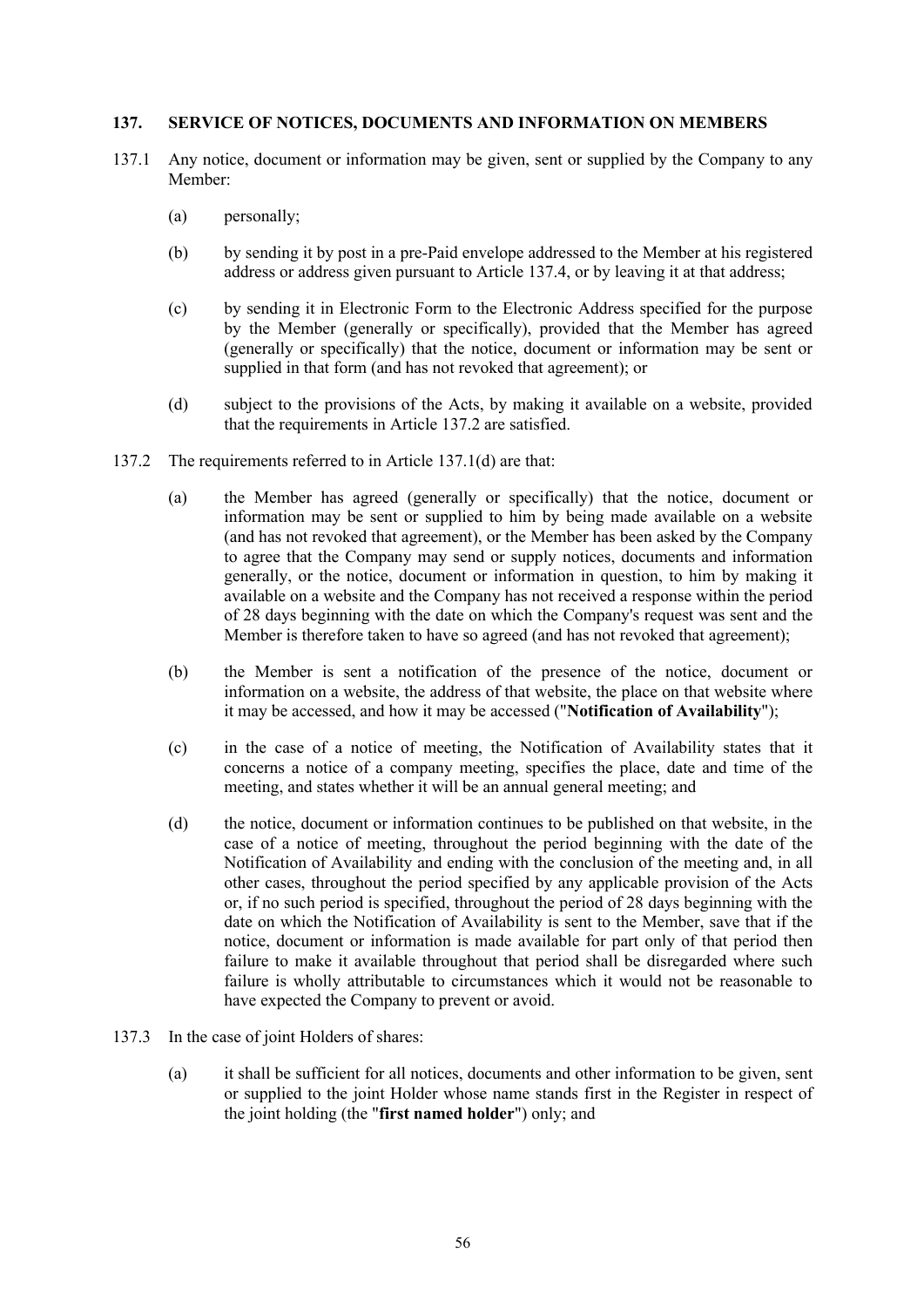- (b) anything to be agreed or specified in relation to any notice, document or information to be sent or supplied to them may be agreed or specified by the first named holder and any such agreement or specification shall be binding on all the joint Holders.
- 137.4 A Member whose registered address is not within the United Kingdom who gives to the Company an address within the United Kingdom at which notices, documents or information may be given, sent or supplied to him shall be entitled to have notices, documents or information given, sent or supplied to him at that address (provided that, in the case of a notice, document or information sent by Electronic Means, including without limitation any notification required by the Acts that the notice, document or information is available on a website, the Company so agrees, which agreement the Company shall be entitled to withhold in its absolute discretion), but otherwise no such Member shall be entitled to receive any notice, document or information from the Company.
- 137.5 For the avoidance of doubt, the provisions of this Article 137 are subject to Article 46.
- 137.6 The Company may at any time and at its sole discretion choose to give, send or supply notices, documents and information only in Hard Copy Form to some or all Members.

# **138. NOTICE BY ADVERTISEMENT**

If there is a suspension or curtailment of postal services within the United Kingdom or some part of the United Kingdom the Company need only give notice of a general meeting to those with whom the Company can communicate by Electronic Means and who have provided the Company with an address for this purpose. The Company shall also advertise the notice in at least one newspaper with a national circulation and make it available on its website from the date of such advertisement until the conclusion of the meeting or any adjournment thereof. If at least six Clear Days before the meeting the sending of notices by post in Hard Copy Form throughout the United Kingdom has again become generally possible, the Company shall send or supply confirmatory copies of the notice by post to those Members who would otherwise receive the notice in Hard Copy Form.

## **139. EVIDENCE OF SERVICE**

- 139.1 Any notice, document or information given, sent or supplied by the Company to the Members or any of them:
	- (a) by being delivered or left (other than by post) at a registered address or address given pursuant to Article 137.4 (other than an address for the purposes of communication by Electronic Means), shall be deemed to have been received on the day it was delivered or left;
	- (b) by post, shall be deemed to have been received 48 hours (five days if addressed outside of the United Kingdom) after the time at which the envelope containing the notice, document or information was posted, Saturdays, Sundays and public holidays at the place of receipt being excepted. Proof that the envelope was properly addressed, prepaid and posted shall be conclusive evidence that the notice, document or information was sent;
	- (c) by Electronic Means, shall be deemed to have been received 24 hours after it was sent provided that the Company is able to show that it was properly addressed;
	- (d) by making it available on a website, shall be deemed to have been received on the date on which Notification of Availability on the website is deemed to have been received in accordance with this Article or, if later, the date on which it is first made available on the website; or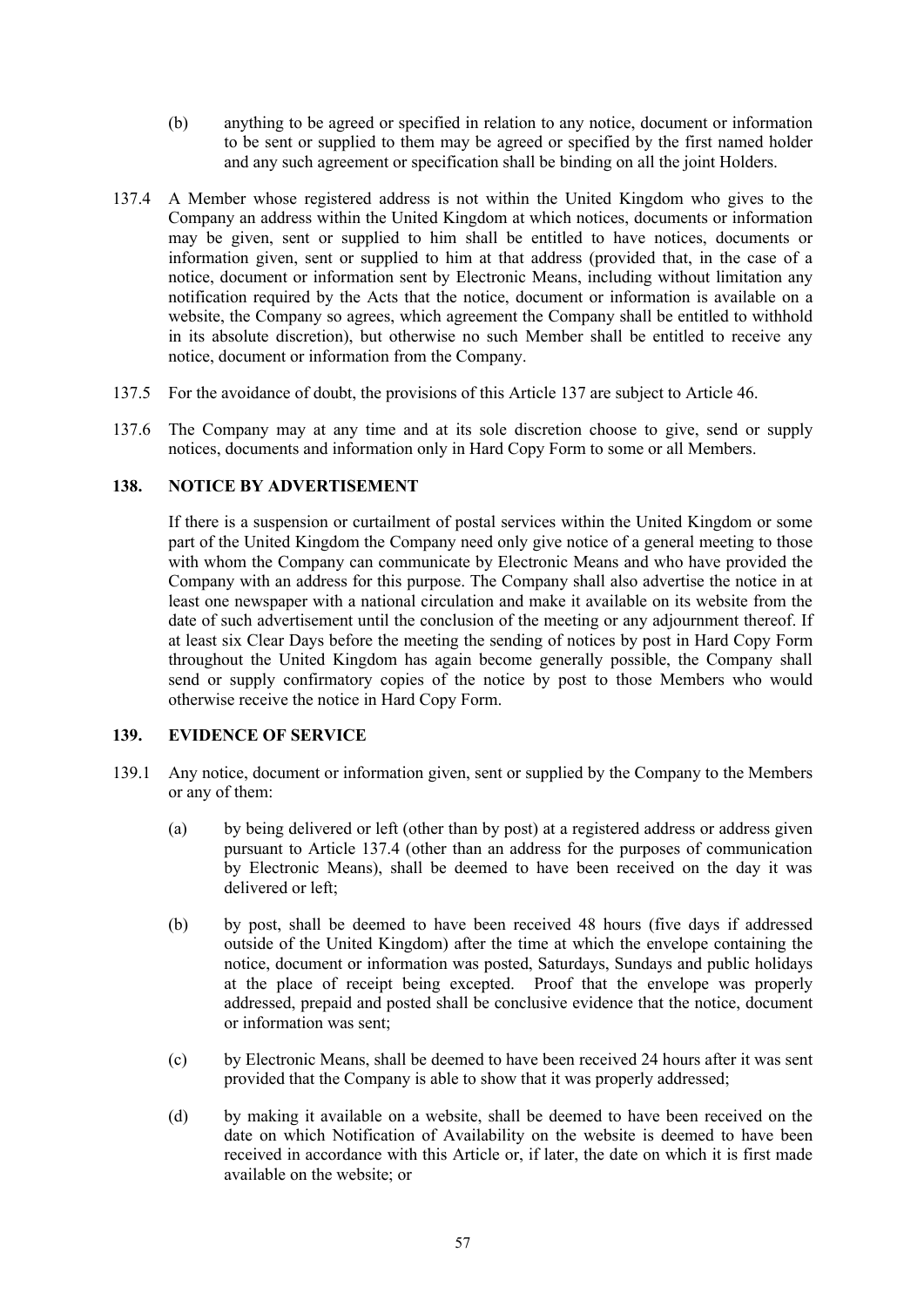- (e) by means of an Uncertificated System, shall be deemed to have been received 24 hours after the Company, or any sponsoring system-participant acting on the Company's behalf, sends the issuer-instructions relating to the notice, document or information.
- 139.2 Any notice, document or information given, sent or supplied by the Company by any other means authorised in writing by the Member concerned is deemed to be received when the Company has taken the action it has been authorised to take for that purpose.
- 139.3 A Member present in person or by proxy at a meeting or at a meeting of the Holders of a class of shares is deemed to have received due notice of the meeting and, where required, of the purposes for which it was called.

# **140. NOTICE BINDING ON TRANSFEREES ETC.**

A person who becomes entitled to a share by transmission, transfer or otherwise is bound by a notice in respect of that share (other than a notice served by the Company under section 793 of CA 2006) which, before his name is entered in the Register, has been properly served on a person from whom he derives his title.

# **141. NOTICE IN CASE OF ENTITLEMENT BY TRANSMISSION**

Where a person is Entitled by Transmission to a share, any notice, document or information may be given, sent or supplied by the Company to that person as if he were the Holder of a share by sending or delivering it in any manner authorised by the Articles for the giving of notice to a Member addressed to that person by name, or by the title of representative of the deceased or trustee of the bankrupt Member (or by similar designation), at the address (if any) in the United Kingdom supplied for that purpose by the person claiming to be Entitled by Transmission. Until such an address has been supplied, any notice, document or information may be given, sent or supplied in any manner in which it might have been given if the death or bankruptcy or other event had not occurred. The giving of notice in accordance with this Article is sufficient notice to any other person interested in the share.

# **142. VALIDATION OF DOCUMENTS IN ELECTRONIC FORM**

- 142.1 Where a document is required under the Articles to be signed by a Member or any other person, if the document is in Electronic Form, then in order to be valid the document must either:
	- (a) incorporate the electronic signature, or personal identification details (which may be details previously allocated by the Company), of that Member or other person, in such form as the Board may approve; or
	- (b) be accompanied by such other evidence as the Board may require in order to be satisfied that the document is genuine.
- 142.2 The Company may designate mechanisms for validating any document in Electronic Form and a document not validated by the use of any such mechanisms shall be deemed as having not been received by the Company. In the case of any document or information relating to a meeting, an instrument of proxy or invitation to appoint a proxy, any validation requirements shall be specified in the relevant notice of meeting in accordance with Articles 45 and 62.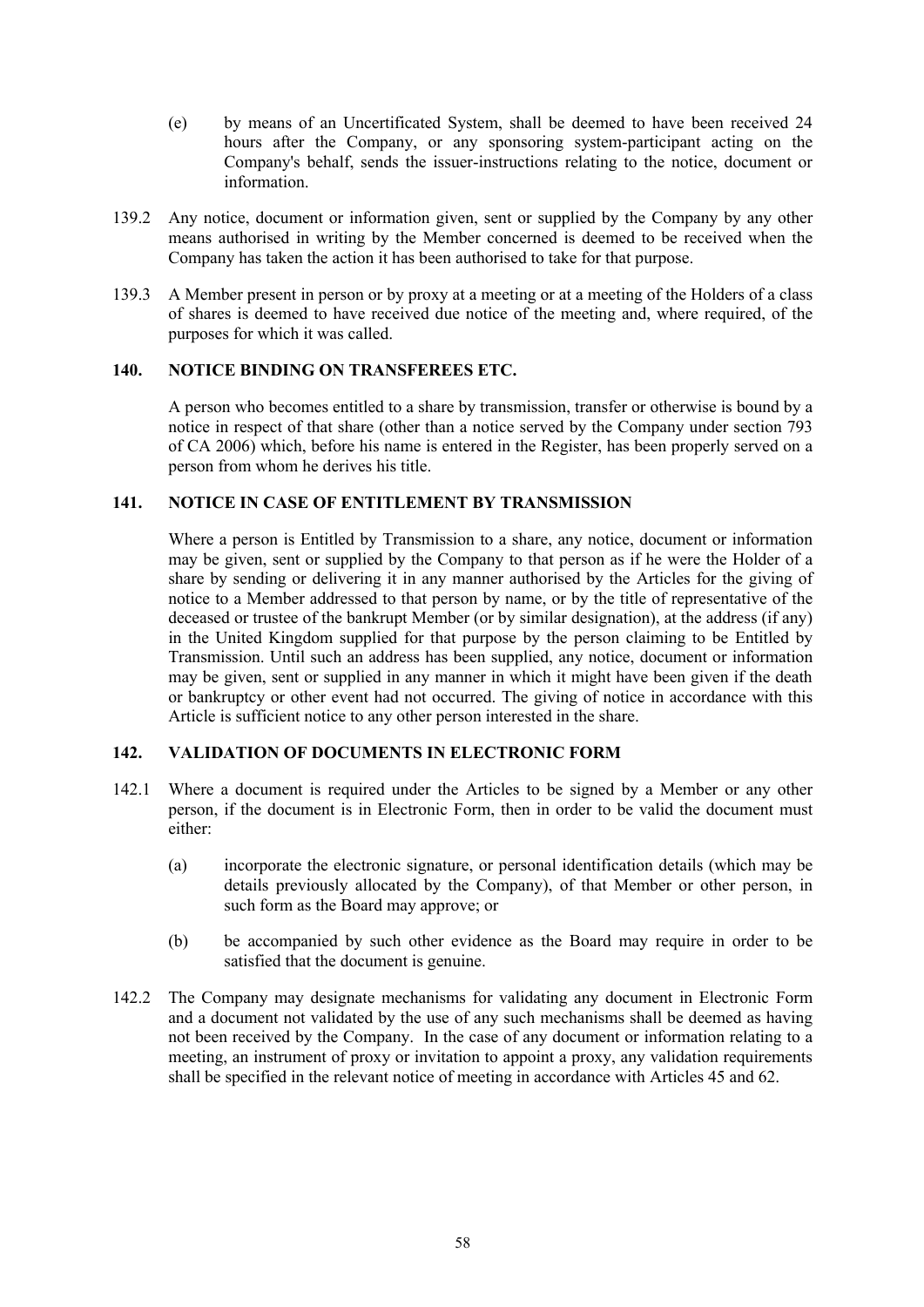#### **MISCELLANEOUS**

#### **143. DESTRUCTION OF DOCUMENTS**

- 143.1 The Company may destroy:
	- (a) a share certificate which has been cancelled at any time after one year from the date of cancellation;
	- (b) a mandate for the payment of dividends or other amounts or a variation or cancellation of a mandate or a notification of change of name or address at any time after two years from the date the mandate, variation, cancellation or notification was recorded by the Company;
	- (c) an instrument of transfer of shares (including a document constituting the renunciation of an allotment of shares) which has been registered at any time after six years from the date of registration;
	- (d) any instrument of proxy which has been used for the purpose of a poll at any time after one year from the date of use;
	- (e) any instrument of proxy which has not been used for the purpose of a poll at any time after one month from the end of the general meeting or annual general meeting to which the instrument of proxy relates; and
	- (f) any other document on the basis of which any entry in the Register is made at any time after six years from the date an entry in the Register was first made in respect of it,

provided that he Company may destroy any such type of document at a date earlier than that authorised by this Article 143 if a copy of such document is made and retained (whether electronically, by microfilm, by digital imaging or by other similar means) until the expiration of the period applicable to the destruction of the original document.

- 143.2 It is presumed conclusively in favour of the Company that every share certificate destroyed was a valid certificate validly cancelled, that every instrument of transfer destroyed was a valid and effective instrument duly and properly registered and that every other document destroyed was a valid and effective document in accordance with the recorded particulars in the books or records of the Company, but:
	- (a) the provisions of this Article apply only to the destruction of a document in good faith and without express notice to the Company that the preservation of the document is relevant to a claim;
	- (b) nothing contained in this Article imposes on the Company liability in respect of the destruction of a document earlier than provided for in this Article or in any case where the conditions of this Article are not fulfilled; and
	- (c) references in this Article to the destruction of a document include reference to its disposal in any manner.

# **144. CHANGE OF NAME**

The Company may change its name by resolution of the Board.